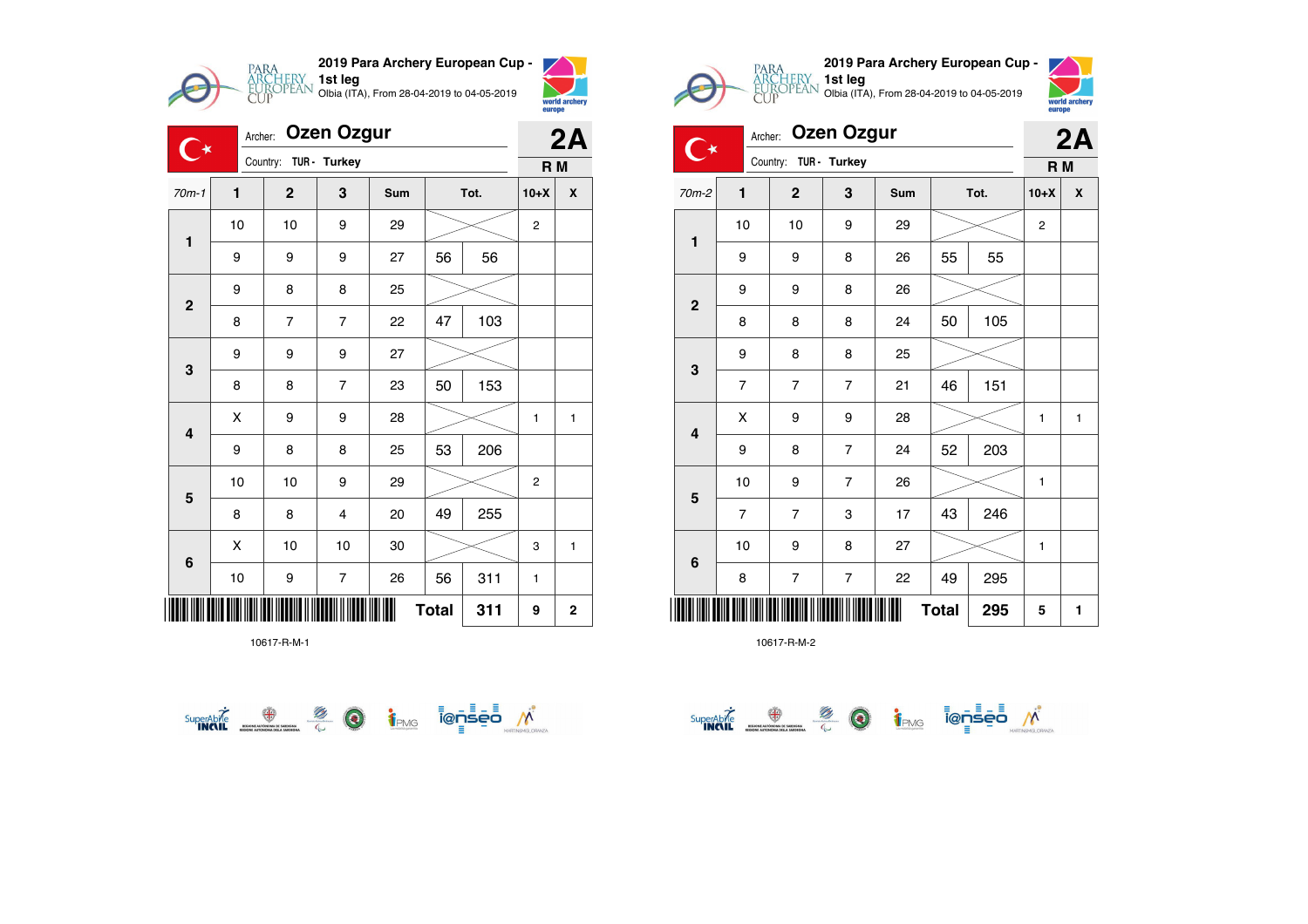

|              | Archer: | <b>Tomasulo Fabio</b>    |                |     | 2B           |      |                |                  |
|--------------|---------|--------------------------|----------------|-----|--------------|------|----------------|------------------|
|              |         | Country: ITA - Italy     |                |     |              |      | R <sub>M</sub> |                  |
| $70m-1$      | 1       | $\mathbf 2$              | 3              | Sum |              | Tot. | $10+X$         | $\boldsymbol{x}$ |
| 1            | 8       | $\overline{7}$           | $\overline{7}$ | 22  |              |      |                |                  |
|              | 4       | 1                        | М              | 5   | 27           | 27   |                |                  |
| $\mathbf{2}$ | 9       | 9                        | 6              | 24  |              |      |                |                  |
|              | 6       | 5                        | 5              | 16  | 40           | 67   |                |                  |
| 3            | X       | x                        | 9              | 29  |              |      | $\overline{2}$ | $\overline{2}$   |
|              | 9       | 8                        | 3              | 20  | 49           | 116  |                |                  |
| 4            | 10      | 9                        | 9              | 28  |              |      | 1              |                  |
|              | 8       | $\overline{7}$           | 6              | 21  | 49           | 165  |                |                  |
| 5            | 9       | 9                        | 9              | 27  |              |      |                |                  |
|              | 7       | 7                        | 6              | 20  | 47           | 212  |                |                  |
| 6            | X       | 9                        | 9              | 28  |              |      | 1              | $\mathbf{1}$     |
|              | 9       | $\overline{\mathcal{I}}$ | 5              | 21  | 49           | 261  |                |                  |
|              |         |                          |                |     | <b>Total</b> | 261  | 4              | 3                |





|                |    | <b>Tomasulo Fabio</b><br>Archer: |                |     | 2B           |      |                |                |
|----------------|----|----------------------------------|----------------|-----|--------------|------|----------------|----------------|
|                |    | Country: ITA - Italy             |                |     |              |      | R <sub>M</sub> |                |
| 70m-2          | 1  | $\overline{2}$                   | 3              | Sum |              | Tot. | $10+X$         | X              |
| 1              | 8  | $\overline{7}$                   | 6              | 21  |              |      |                |                |
|                | 6  | 6                                | 5              | 17  | 38           | 38   |                |                |
| $\mathbf 2$    | X  | X                                | 9              | 29  |              |      | $\overline{c}$ | $\overline{2}$ |
|                | 9  | 8                                | $\overline{7}$ | 24  | 53           | 91   |                |                |
| 3              | 9  | 9                                | 9              | 27  |              |      |                |                |
|                | 8  | 8                                | 6              | 22  | 49           | 140  |                |                |
| 4              | 9  | 9                                | 9              | 27  |              |      |                |                |
|                | 8  | $\overline{7}$                   | $\overline{4}$ | 19  | 46           | 186  |                |                |
| 5              | 9  | 9                                | 8              | 26  |              |      |                |                |
|                | 8  | $\overline{7}$                   | 6              | 21  | 47           | 233  |                |                |
| $6\phantom{1}$ | 10 | 9                                | 9              | 28  |              |      | 1              |                |
|                | 8  | 8                                | 6              | 22  | 50           | 283  |                |                |
|                |    |                                  |                |     | <b>Total</b> | 283  | 3              | $\mathbf{2}$   |

20329-R-M-2

SuperAbile <del>O</del> & O j<sub>ews</sub> longled in

SuperAbile <del>O</del> & O j<sub>ews</sub> longled N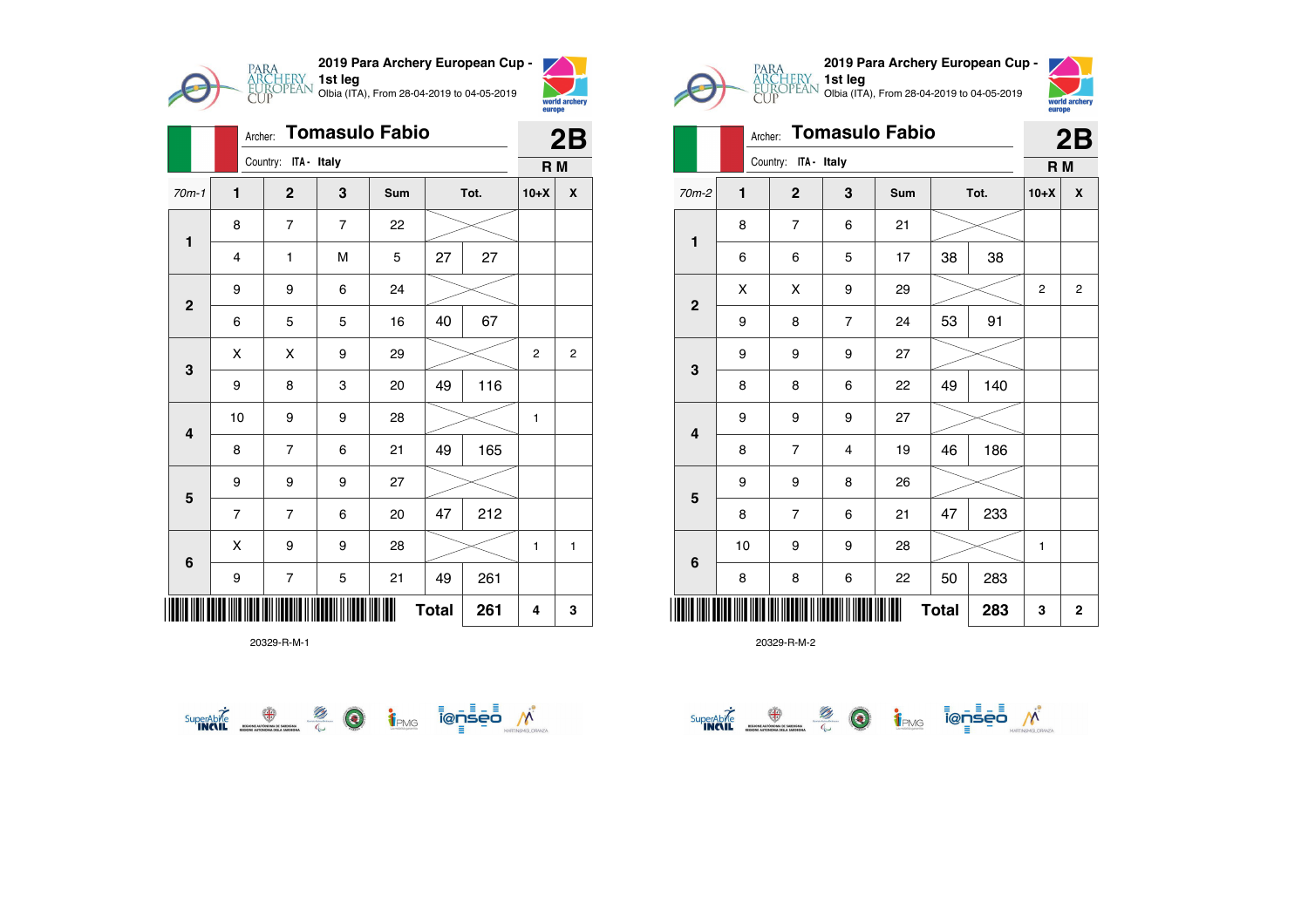

| <b>Polat Oguzhan</b><br>Archer: |                |                          |                          |     |              |      |                | 3A           |  |
|---------------------------------|----------------|--------------------------|--------------------------|-----|--------------|------|----------------|--------------|--|
|                                 |                | Country: TUR- Turkey     |                          |     |              |      | R <sub>M</sub> |              |  |
| $70m-1$                         | $\mathbf{1}$   | $\mathbf 2$              | 3                        | Sum |              | Tot. | $10+X$         | X            |  |
| $\mathbf{1}$                    | X              | 9                        | 8                        | 27  |              |      | $\mathbf{1}$   | $\mathbf{1}$ |  |
|                                 | 8              | 8                        | 6                        | 22  | 49           | 49   |                |              |  |
| $\mathbf 2$                     | 9              | 8                        | $\overline{7}$           | 24  |              |      |                |              |  |
|                                 | 7              | 6                        | 5                        | 18  | 42           | 91   |                |              |  |
| 3                               | 9              | 9                        | 8                        | 26  |              |      |                |              |  |
|                                 | $\overline{7}$ | $\overline{7}$           | $\overline{7}$           | 21  | 47           | 138  |                |              |  |
| $\overline{\mathbf{4}}$         | 9              | 8                        | 8                        | 25  |              |      |                |              |  |
|                                 | $\overline{7}$ | $\overline{7}$           | 6                        | 20  | 45           | 183  |                |              |  |
| 5                               | 8              | 8                        | 8                        | 24  |              |      |                |              |  |
|                                 | $\overline{7}$ | 6                        | 2                        | 15  | 39           | 222  |                |              |  |
| 6                               | 10             | 10                       | 9                        | 29  |              |      | $\overline{2}$ |              |  |
|                                 | 8              | $\overline{\mathcal{I}}$ | $\overline{\mathcal{I}}$ | 22  | 51           | 273  |                |              |  |
|                                 |                |                          |                          |     | <b>Total</b> | 273  | 3              | 1            |  |







Superabre <del>C</del> & O j<sub>ews</sub> jer<mark>isée *n*°</mark>

Superabile <del>The Second Service</del> of the superior of the second terms in the second terms of the second terms in the second terms in the second terms in the second terms in the second terms in the second second terms in the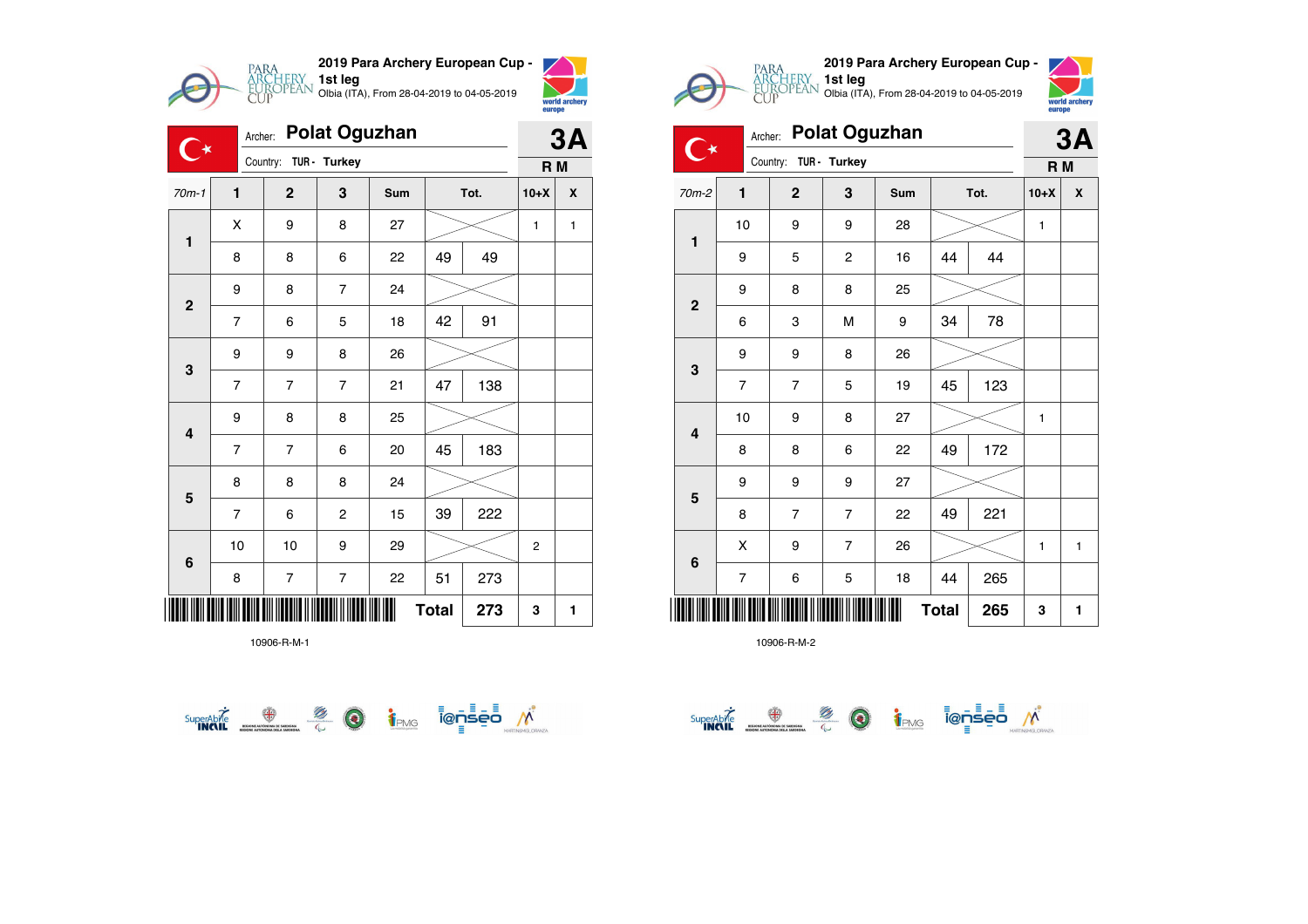

|              | Archer:        | Airoldi Roberto      |                |     | 3B           |     |                |                  |
|--------------|----------------|----------------------|----------------|-----|--------------|-----|----------------|------------------|
|              |                | Country: ITA - Italy |                |     |              |     | R <sub>M</sub> |                  |
| $70m-1$      | 1              | $\mathbf 2$          | 3              | Sum | Tot.         |     | $10+X$         | $\boldsymbol{x}$ |
| 1            | x              | 9                    | 9              | 28  |              |     | $\mathbf{1}$   | 1                |
|              | 8              | 8                    | $\overline{7}$ | 23  | 51           | 51  |                |                  |
| $\mathbf{2}$ | 10             | 9                    | 9              | 28  |              |     | 1              |                  |
|              | $\overline{7}$ | $\overline{7}$       | $\overline{7}$ | 21  | 49           | 100 |                |                  |
| 3            | 10             | 9                    | 9              | 28  |              |     | 1              |                  |
|              | 8              | $\overline{7}$       | 6              | 21  | 49           | 149 |                |                  |
| 4            | x              | 9                    | 9              | 28  |              |     | 1              | 1                |
|              | 8              | $\overline{7}$       | $\overline{7}$ | 22  | 50           | 199 |                |                  |
| 5            | 10             | 10                   | 9              | 29  |              |     | $\overline{c}$ |                  |
|              | 8              | 8                    | 8              | 24  | 53           | 252 |                |                  |
| 6            | 10             | 10                   | 9              | 29  |              |     | $\overline{c}$ |                  |
|              | 9              | 9                    | 8              | 26  | 55           | 307 |                |                  |
|              |                |                      |                |     | <b>Total</b> | 307 | 8              | $\mathbf 2$      |





|                |                | <b>Airoldi Roberto</b><br>Archer: |                      |                |     |              |      |                | 3B |
|----------------|----------------|-----------------------------------|----------------------|----------------|-----|--------------|------|----------------|----|
|                |                |                                   | Country: ITA - Italy |                |     |              |      | R <sub>M</sub> |    |
| 70m-2          | 1              |                                   | $\overline{2}$       | 3              | Sum |              | Tot. | $10+X$         | X  |
| 1              | 9              |                                   | 9                    | 9              | 27  |              |      |                |    |
|                | 8              |                                   | 8                    | 5              | 21  | 48           | 48   |                |    |
| $\mathbf 2$    | 8              |                                   | 8                    | $\overline{7}$ | 23  |              |      |                |    |
|                | $\overline{7}$ |                                   | 6                    | 6              | 19  | 42           | 90   |                |    |
| 3              | 9              |                                   | 9                    | 9              | 27  |              |      |                |    |
|                | 9              |                                   | 6                    | 5              | 20  | 47           | 137  |                |    |
| 4              | 10             |                                   | 10                   | 9              | 29  |              |      | $\overline{2}$ |    |
|                | 9              |                                   | 8                    | $\overline{4}$ | 21  | 50           | 187  |                |    |
|                | 10             |                                   | 10                   | 9              | 29  |              |      | $\overline{2}$ |    |
| 5              | 8              |                                   | $\overline{7}$       | $\overline{7}$ | 22  | 51           | 238  |                |    |
| $6\phantom{1}$ | 9              |                                   | 9                    | 9              | 27  |              |      |                |    |
|                | 8              |                                   | 8                    | 5              | 21  | 48           | 286  |                |    |
|                |                |                                   |                      |                |     | <b>Total</b> | 286  | 4              | 0  |

15730-R-M-2

SuperAbile <del>O</del> & O j<sub>ews</sub> longled in

SuperAbile <del>O</del> & O j<sub>ews</sub> longled N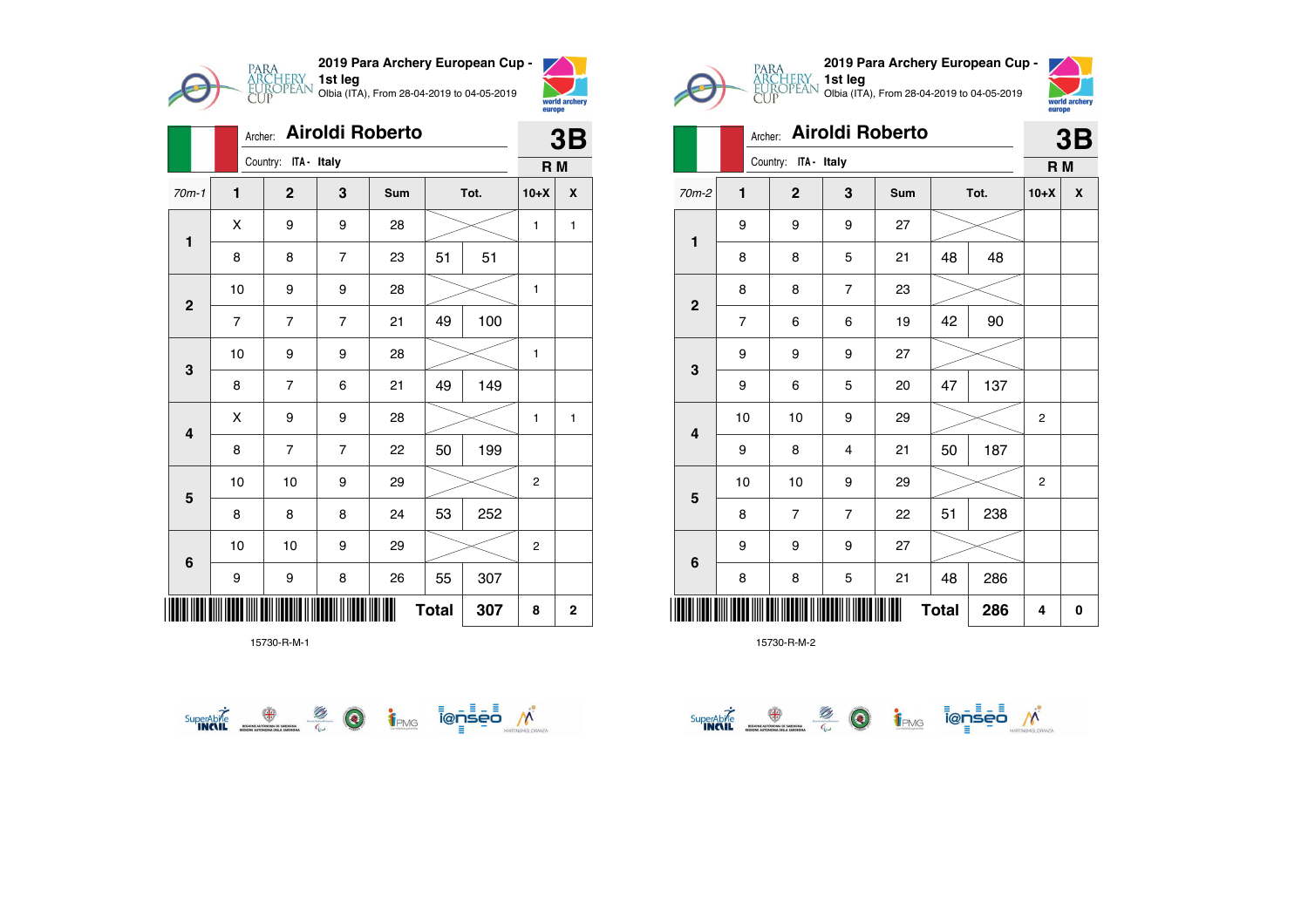

|                         | <b>Savas Sadik</b><br>Archer: |                |                |     |              |      |                |              |
|-------------------------|-------------------------------|----------------|----------------|-----|--------------|------|----------------|--------------|
|                         |                               | Country:       | TUR- Turkey    |     |              |      | R <sub>M</sub> |              |
| $70m-1$                 | $\mathbf{1}$                  | $\mathbf 2$    | 3              | Sum |              | Tot. | $10+X$         | X            |
| $\blacksquare$          | x                             | 9              | 9              | 28  |              |      | $\mathbf{1}$   | $\mathbf{1}$ |
|                         | 9                             | 8              | 5              | 22  | 50           | 50   |                |              |
| $\mathbf{2}$            | 10                            | 9              | 9              | 28  |              |      | $\mathbf{1}$   |              |
|                         | 8                             | 8              | $\overline{7}$ | 23  | 51           | 101  |                |              |
| 3                       | 9                             | 9              | 9              | 27  |              |      |                |              |
|                         | 8                             | 7              | 5              | 20  | 47           | 148  |                |              |
| $\overline{\mathbf{4}}$ | 10                            | 9              | 9              | 28  |              |      | 1              |              |
|                         | 8                             | 8              | 6              | 22  | 50           | 198  |                |              |
| 5                       | 9                             | 8              | 8              | 25  |              |      |                |              |
|                         | 8                             | $\overline{7}$ | $\overline{7}$ | 22  | 47           | 245  |                |              |
| 6                       | X                             | 10             | 9              | 29  |              |      | $\overline{2}$ | $\mathbf{1}$ |
|                         | 8                             | 6              | 6              | 20  | 49           | 294  |                |              |
|                         |                               |                |                |     | <b>Total</b> | 294  | 5              | $\mathbf 2$  |



world archery



13957-R-M-2

**SuperADIC <del>O</del>** 2 O j<sub>ems</sub> jo<del>n</del>sed *N*<sup>\*</sup>

Superabite <del>O</del> & O j<sub>ews</sub> lopesed N'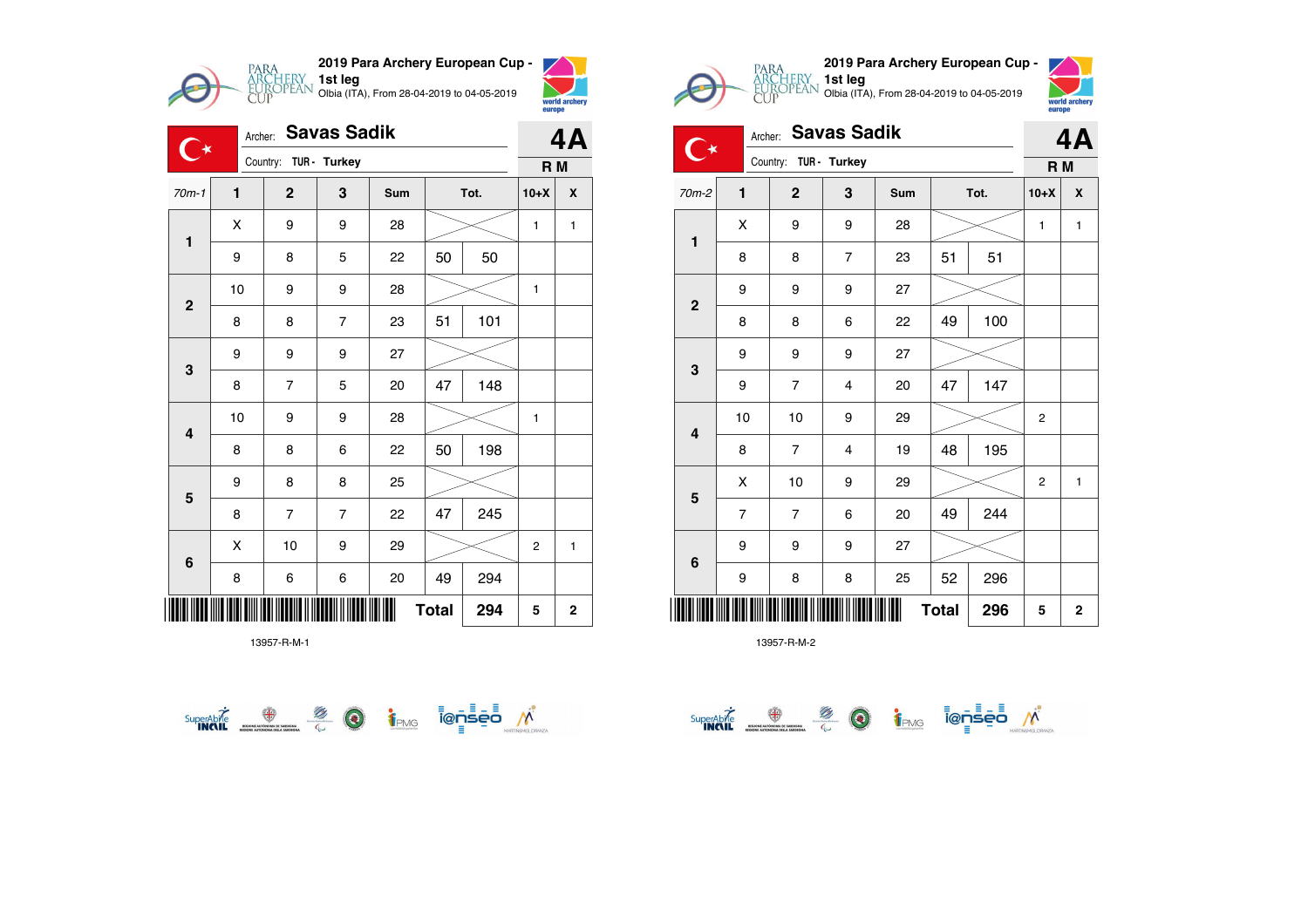

|              | Archer:        | <b>Travisani Stefano</b> |                |     | 4Β           |      |                |   |
|--------------|----------------|--------------------------|----------------|-----|--------------|------|----------------|---|
|              |                | Country: ITA - Italy     |                |     |              |      | R <sub>M</sub> |   |
| $70m-1$      | $\mathbf{1}$   | $\mathbf 2$              | 3              | Sum |              | Tot. | $10+X$         | X |
| 1            | 9              | 9                        | 8              | 26  |              |      |                |   |
|              | $\overline{7}$ | 7                        | $\overline{7}$ | 21  | 47           | 47   |                |   |
| $\mathbf{2}$ | 9              | 8                        | 8              | 25  |              |      |                |   |
|              | $\overline{7}$ | $\overline{7}$           | $\overline{7}$ | 21  | 46           | 93   |                |   |
| 3            | X              | 9                        | 8              | 27  |              |      | $\mathbf{1}$   | 1 |
|              | 8              | 6                        | 5              | 19  | 46           | 139  |                |   |
| 4            | 9              | 8                        | 8              | 25  |              |      |                |   |
|              | $\overline{7}$ | $\overline{7}$           | $\overline{7}$ | 21  | 46           | 185  |                |   |
| 5            | 10             | 9                        | 8              | 27  |              |      | 1              |   |
|              | 8              | 8                        | 8              | 24  | 51           | 236  |                |   |
| 6            | 10             | 9                        | 9              | 28  |              |      | 1              |   |
|              | 9              | 8                        | 6              | 23  | 51           | 287  |                |   |
|              |                |                          |                |     | <b>Total</b> | 287  | 3              | 1 |







|                         |                | <b>Travisani Stefano</b><br>Archer: |                |     |              |      |                |   |  |
|-------------------------|----------------|-------------------------------------|----------------|-----|--------------|------|----------------|---|--|
|                         |                | Country: ITA - Italy                |                |     |              |      | R <sub>M</sub> |   |  |
| 70m-2                   | 1              | $\mathbf 2$                         | 3              | Sum |              | Tot. | $10+X$         | X |  |
| $\mathbf{1}$            | 10             | 9                                   | 9              | 28  |              |      | 1              |   |  |
|                         | 9              | 8                                   | 6              | 23  | 51           | 51   |                |   |  |
| $\mathbf 2$             | 10             | 10                                  | 9              | 29  |              |      | $\overline{2}$ |   |  |
|                         | 9              | 8                                   | 6              | 23  | 52           | 103  |                |   |  |
| 3                       | 10             | 10                                  | 9              | 29  |              |      | $\overline{2}$ |   |  |
|                         | 8              | $\overline{7}$                      | 7              | 22  | 51           | 154  |                |   |  |
| $\overline{\mathbf{4}}$ | 9              | 8                                   | 8              | 25  |              |      |                |   |  |
|                         | 8              | 8                                   | 6              | 22  | 47           | 201  |                |   |  |
| 5                       | 10             | 9                                   | 8              | 27  |              |      | 1              |   |  |
|                         | $\overline{7}$ | 6                                   | 6              | 19  | 46           | 247  |                |   |  |
| $6\phantom{1}$          | 8              | 8                                   | $\overline{7}$ | 23  |              |      |                |   |  |
|                         | 7              | $\overline{\mathcal{I}}$            | 5              | 19  | 42           | 289  |                |   |  |
|                         |                |                                     |                |     | <b>Total</b> | 289  | 6              | 0 |  |

SuperAbile <del>O</del> & O j<sub>ews</sub> longled in

SuperAbile <del>O</del> & O j<sub>ews</sub> longled N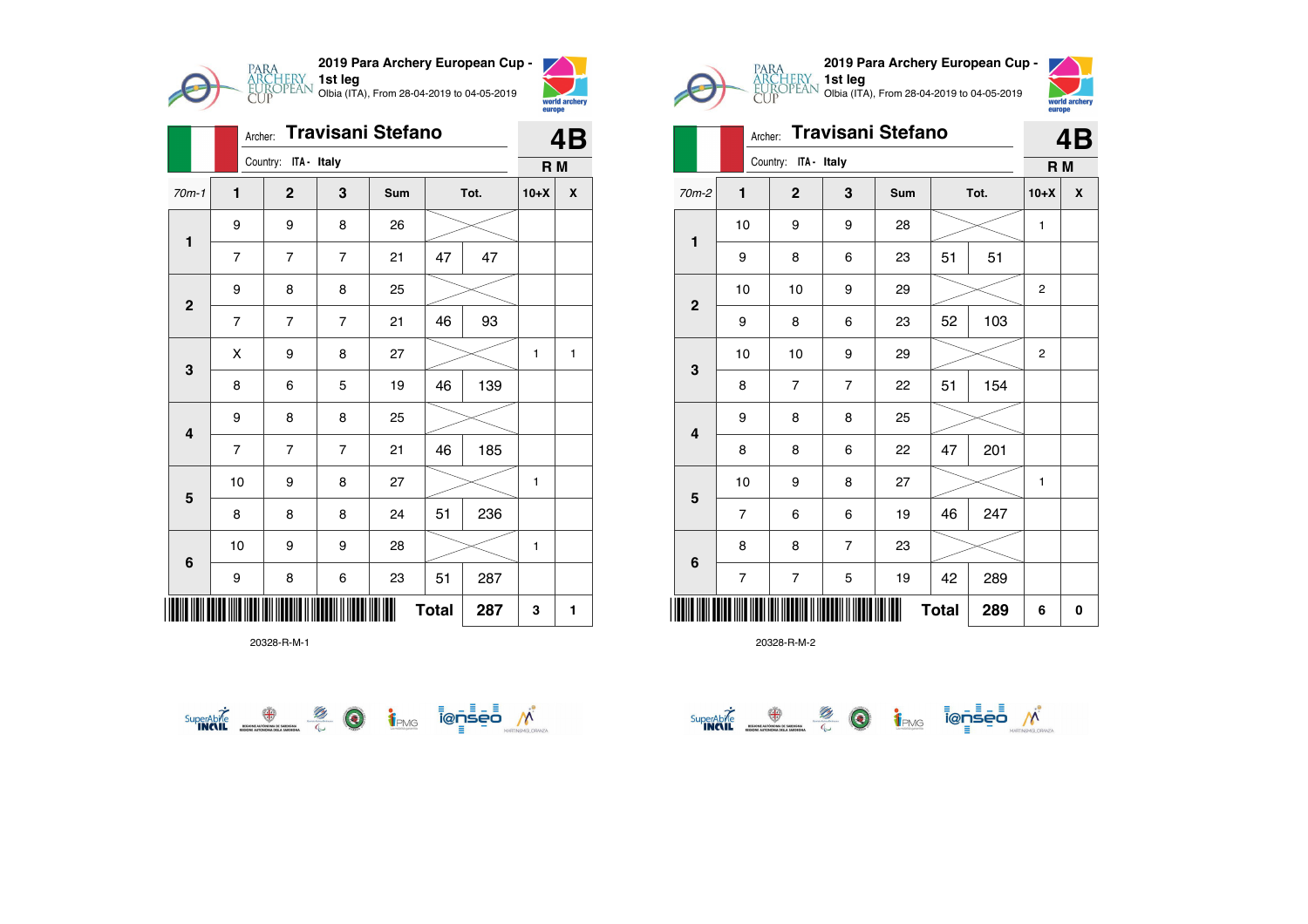

|                         | Archer: | <b>Toucoullet Guillaume</b> |                |     | 5Δ           |      |                |   |
|-------------------------|---------|-----------------------------|----------------|-----|--------------|------|----------------|---|
|                         |         | Country: FRA - France       |                |     |              |      | R <sub>M</sub> |   |
| $70m-1$                 | 1       | $\mathbf 2$                 | 3              | Sum |              | Tot. | $10+X$         | X |
| $\blacksquare$          | 10      | 10                          | 9              | 29  |              |      | $\overline{c}$ |   |
|                         | 9       | 6                           | 6              | 21  | 50           | 50   |                |   |
| $\mathbf 2$             | 10      | 9                           | 9              | 28  |              |      | 1              |   |
|                         | 8       | $\overline{7}$              | $\overline{7}$ | 22  | 50           | 100  |                |   |
| 3                       | 10      | 9                           | 9              | 28  |              |      | 1              |   |
|                         | 8       | 8                           | 6              | 22  | 50           | 150  |                |   |
| $\overline{\mathbf{4}}$ | x       | 9                           | 9              | 28  |              |      | 1              | 1 |
|                         | 9       | 8                           | $\overline{7}$ | 24  | 52           | 202  |                |   |
| 5                       | 10      | 10                          | 9              | 29  |              |      | $\overline{2}$ |   |
|                         | 9       | 8                           | 5              | 22  | 51           | 253  |                |   |
| 6                       | 9       | 9                           | 8              | 26  |              |      |                |   |
|                         | 8       | $\overline{\mathcal{I}}$    | 6              | 21  | 47           | 300  |                |   |
|                         |         |                             |                |     | <b>Total</b> | 300  | 7              | 1 |

SuperAbile <del>O</del> & O j<sub>ews</sub> longled N







|                         | Archer:        | <b>Toucoullet Guillaume</b> |                |     | <b>5A</b>    |      |                |                |
|-------------------------|----------------|-----------------------------|----------------|-----|--------------|------|----------------|----------------|
|                         |                | Country: FRA - France       |                |     |              |      | R <sub>M</sub> |                |
| 70m-2                   | 1              | $\mathbf{2}$                | 3              | Sum |              | Tot. | $10+X$         | X              |
| 1                       | 10             | 9                           | 9              | 28  |              |      | 1              |                |
|                         | 9              | 8                           | 3              | 20  | 48           | 48   |                |                |
| $\mathbf 2$             | X              | x                           | 9              | 29  |              |      | $\overline{2}$ | $\overline{2}$ |
|                         | 9              | 8                           | 5              | 22  | 51           | 99   |                |                |
| 3                       | 10             | 10                          | 9              | 29  |              |      | $\overline{c}$ |                |
|                         | 8              | 8                           | 8              | 24  | 53           | 152  |                |                |
| $\overline{\mathbf{4}}$ | 10             | 9                           | 9              | 28  |              |      | $\mathbf{1}$   |                |
|                         | 8              | $\overline{7}$              | $\overline{7}$ | 22  | 50           | 202  |                |                |
| 5                       | 10             | 10                          | 8              | 28  |              |      | $\overline{c}$ |                |
|                         | $\overline{7}$ | $\overline{7}$              | 5              | 19  | 47           | 249  |                |                |
| 6                       | 10             | 10                          | 9              | 29  |              |      | $\overline{2}$ |                |
|                         | 9              | 9                           | 8              | 26  | 55           | 304  |                |                |
|                         |                |                             |                |     | <b>Total</b> | 304  | 10             | $\mathbf 2$    |

SuperAbile <del>O</del> & O j<sub>ews</sub> longled in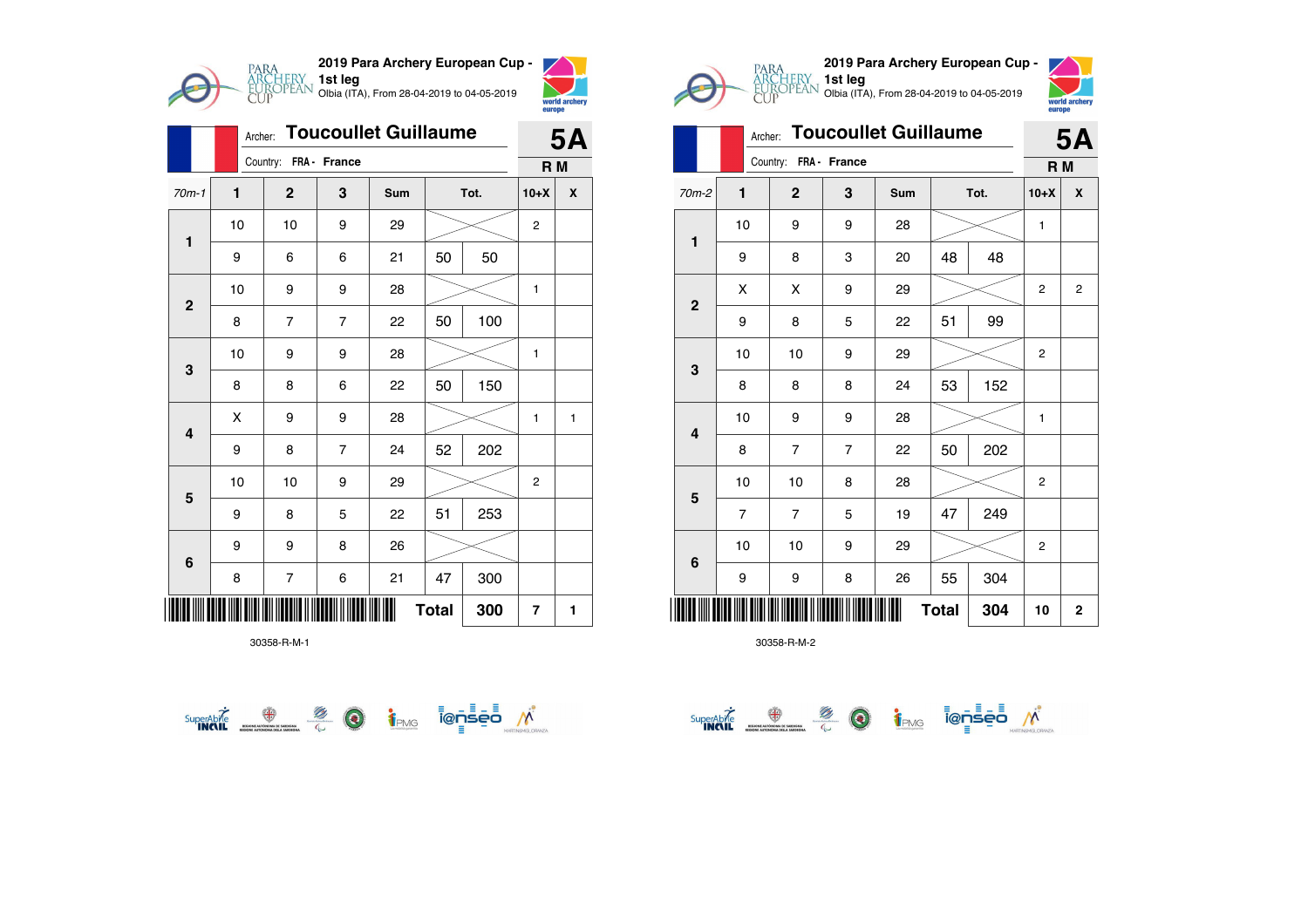

|                         | <b>Ziapaev Anton</b><br>Archer: |                       |                          |     |    |      |                |              |  |
|-------------------------|---------------------------------|-----------------------|--------------------------|-----|----|------|----------------|--------------|--|
|                         |                                 | Country: RUS - Russia |                          |     |    |      | R <sub>M</sub> |              |  |
| $70m-1$                 | $\mathbf{1}$                    | $\mathbf 2$           | 3                        | Sum |    | Tot. | $10+X$         | X            |  |
| $\mathbf{1}$            | X                               | 8                     | 8                        | 26  |    |      | $\mathbf{1}$   | $\mathbf{1}$ |  |
|                         | 8                               | 8                     | 6                        | 22  | 48 | 48   |                |              |  |
| $\mathbf 2$             | 9                               | 9                     | 9                        | 27  |    |      |                |              |  |
|                         | 8                               | 8                     | $\overline{7}$           | 23  | 50 | 98   |                |              |  |
| 3                       | X                               | 10                    | 9                        | 29  |    |      | $\overline{2}$ | 1            |  |
|                         | 9                               | 8                     | 8                        | 25  | 54 | 152  |                |              |  |
| $\overline{\mathbf{4}}$ | 9                               | 9                     | 9                        | 27  |    |      |                |              |  |
|                         | $\overline{7}$                  | $\overline{7}$        | 6                        | 20  | 47 | 199  |                |              |  |
| 5                       | X                               | 10                    | 9                        | 29  |    |      | $\overline{c}$ | $\mathbf{1}$ |  |
|                         | 8                               | 8                     | 6                        | 22  | 51 | 250  |                |              |  |
| 6                       | 10                              | 9                     | 9                        | 28  |    |      | $\mathbf{1}$   |              |  |
|                         | 8                               | 8                     | $\overline{\mathcal{I}}$ | 23  | 51 | 301  |                |              |  |
| <b>Total</b><br>301     |                                 |                       |                          |     |    |      | 6              | 3            |  |



Superabite <del>O</del> & O j<sub>ews</sub> lopesed N'





europe



**SuperADIC <del>O</del>** 2 O j<sub>ems</sub> jo<del>n</del>sed *N*<sup>\*</sup>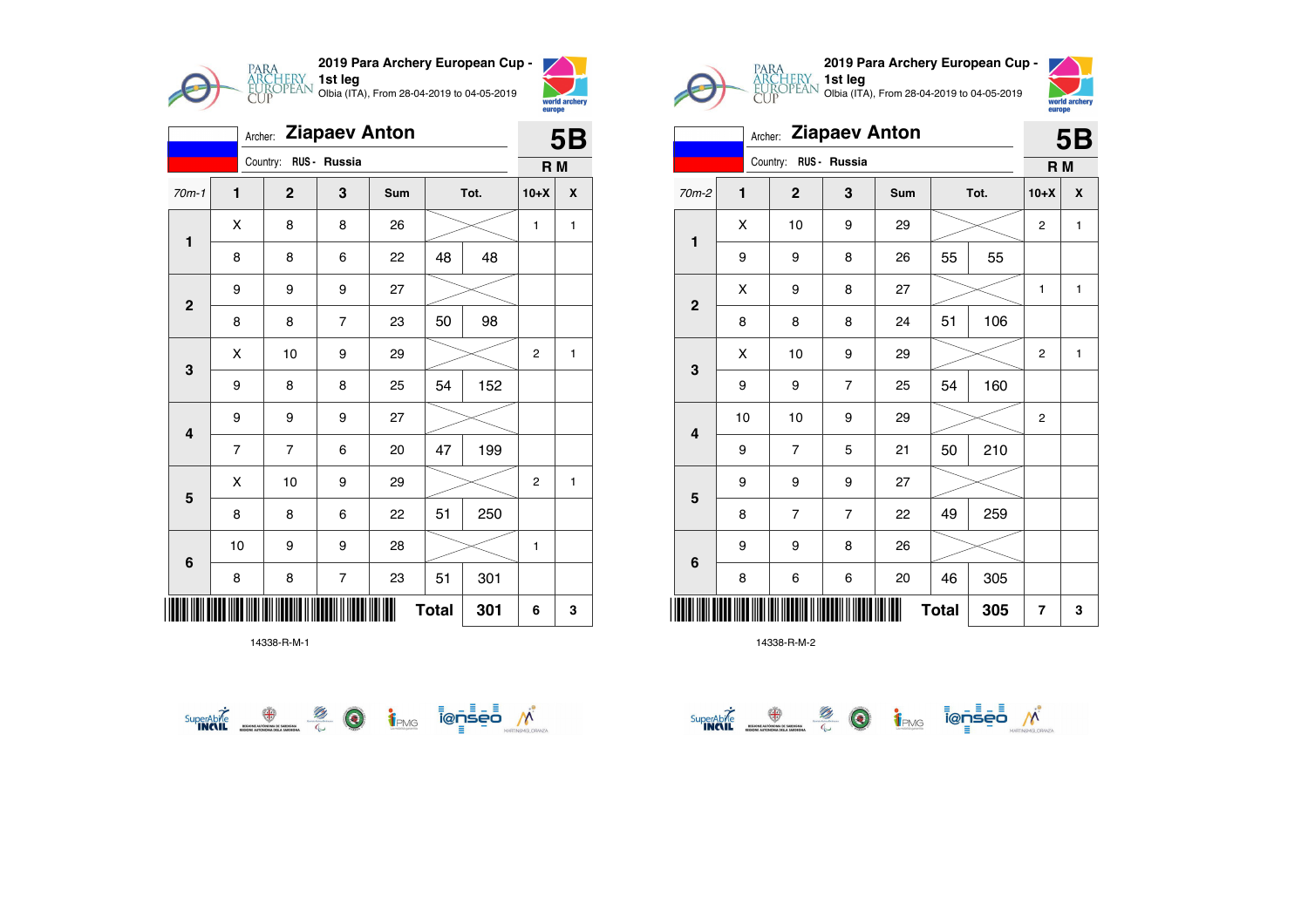

|              |                | <b>Guérin Maxime</b><br>Archer: |                |     |              |      |                |                |
|--------------|----------------|---------------------------------|----------------|-----|--------------|------|----------------|----------------|
|              |                | Country: FRA - France           |                |     |              |      | R <sub>M</sub> |                |
| $70m-1$      | 1              | $\mathbf 2$                     | 3              | Sum |              | Tot. | $10+X$         | X              |
|              | 10             | 9                               | $\overline{7}$ | 26  |              |      | $\mathbf{1}$   |                |
| 1            | $\overline{7}$ | 7                               | $\overline{7}$ | 21  | 47           | 47   |                |                |
| $\mathbf{2}$ | 10             | 8                               | 8              | 26  |              |      | 1              |                |
|              | 8              | 8                               | $\overline{4}$ | 20  | 46           | 93   |                |                |
| 3            | Χ              | X                               | 10             | 30  |              |      | 3              | $\overline{2}$ |
|              | 9              | 8                               | 6              | 23  | 53           | 146  |                |                |
| 4            | 8              | 8                               | 8              | 24  |              |      |                |                |
|              | $\overline{7}$ | 6                               | 5              | 18  | 42           | 188  |                |                |
| 5            | x              | 10                              | 10             | 30  |              |      | 3              | $\mathbf{1}$   |
|              | 9              | 8                               | $\overline{7}$ | 24  | 54           | 242  |                |                |
| 6            | 10             | 9                               | 8              | 27  |              |      | $\mathbf{1}$   |                |
|              | 8              | $\overline{\mathcal{I}}$        | $\overline{7}$ | 22  | 49           | 291  |                |                |
|              |                |                                 |                |     | <b>Total</b> | 291  | 9              | 3              |







Superabre <del>C</del> & O j<sub>ews</sub> jer<mark>isée *n*°</mark>

Superabile <del>The Second Service</del> of the superior of the second terms in the second terms of the second terms in the second terms in the second terms in the second terms in the second terms in the second second terms in the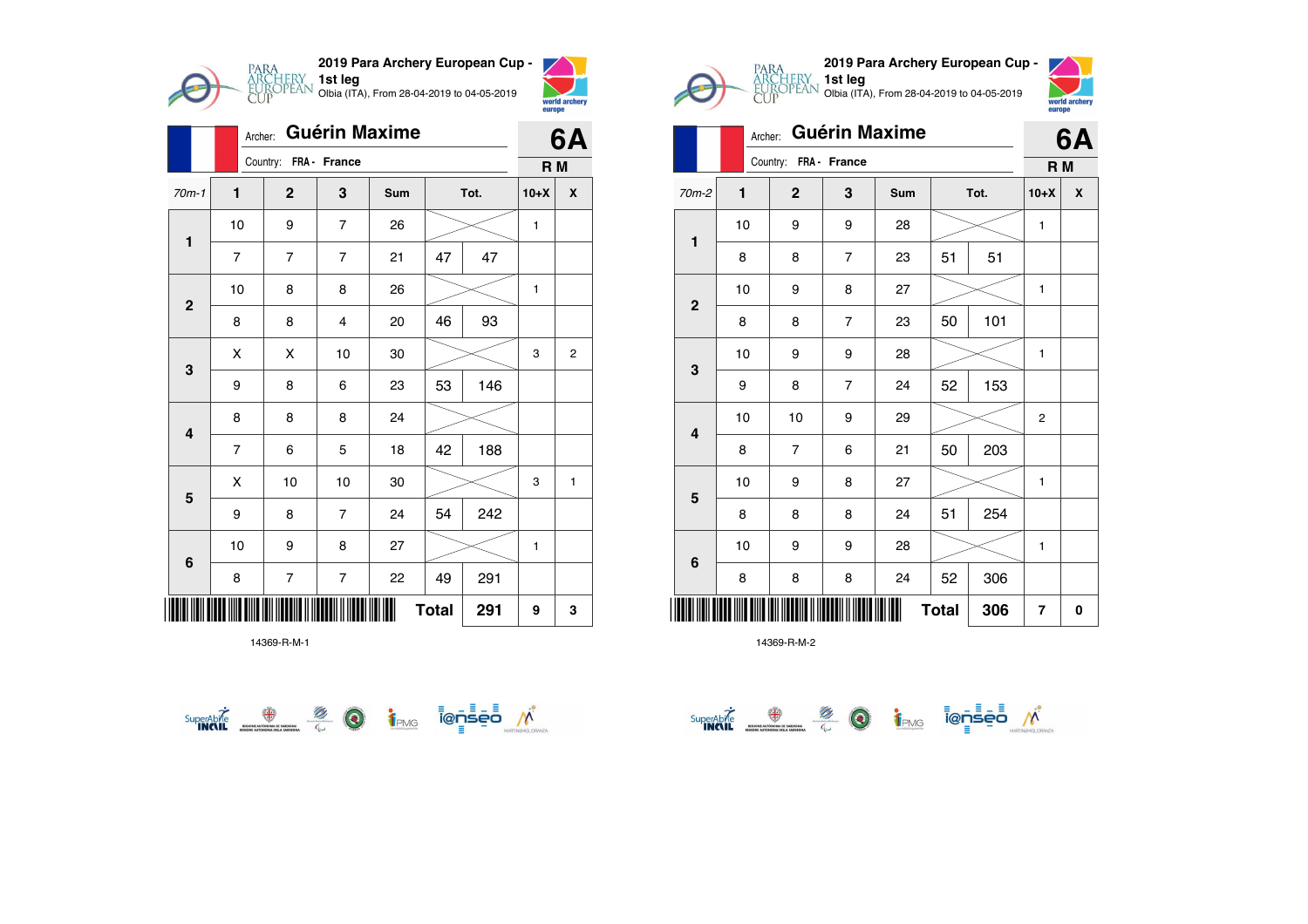

|             | <b>Khutakov Sergey</b><br>Archer: |  |                       |                          |     |              |      |                | 6B |
|-------------|-----------------------------------|--|-----------------------|--------------------------|-----|--------------|------|----------------|----|
|             |                                   |  | Country: RUS - Russia |                          |     |              |      | <b>RNM</b>     |    |
| $70m-1$     | $\mathbf{1}$                      |  | $\mathbf 2$           | 3                        | Sum |              | Tot. | $10+X$         | X  |
| 1           | 9                                 |  | 9                     | 9                        | 27  |              |      |                |    |
|             | 8                                 |  | $\overline{7}$        | 6                        | 21  | 48           | 48   |                |    |
| $\mathbf 2$ | 10                                |  | 9                     | 9                        | 28  |              |      | $\mathbf{1}$   |    |
|             | 8                                 |  | 8                     | 8                        | 24  | 52           | 100  |                |    |
| 3           | 10                                |  | 9                     | 9                        | 28  |              |      | 1              |    |
|             | 9                                 |  | 8                     | 8                        | 25  | 53           | 153  |                |    |
| 4           | 10                                |  | 10                    | 10                       | 30  |              |      | 3              |    |
|             | 10                                |  | 10                    | 8                        | 28  | 58           | 211  | $\overline{2}$ |    |
| 5           | 10                                |  | 9                     | 9                        | 28  |              |      | 1              |    |
|             | 8                                 |  | 8                     | $\overline{7}$           | 23  | 51           | 262  |                |    |
| 6           | X                                 |  | 10                    | 10                       | 30  |              |      | 3              | 1  |
|             | 10                                |  | 9                     | $\overline{\mathcal{I}}$ | 26  | 56           | 318  | 1              |    |
|             |                                   |  |                       |                          |     | <b>Total</b> | 318  | 12             | 1  |



SuperAbile <del>O</del> & O j<sub>ews</sub> longled N





|                         | <b>Khutakov Sergey</b><br>Archer: |                |                |     |              |      |                |                |  |
|-------------------------|-----------------------------------|----------------|----------------|-----|--------------|------|----------------|----------------|--|
|                         |                                   | Country:       | RUS - Russia   |     |              |      | <b>RNM</b>     |                |  |
| 70m-2                   | 1                                 | $\overline{2}$ | 3              | Sum |              | Tot. | $10+X$         | X              |  |
|                         | 10                                | 9              | 9              | 28  |              |      | 1              |                |  |
| 1                       | 9                                 | 8              | 8              | 25  | 53           | 53   |                |                |  |
|                         | x                                 | x              | 9              | 29  |              |      | $\overline{2}$ | $\overline{2}$ |  |
| $\mathbf 2$             | 9                                 | 8              | 8              | 25  | 54           | 107  |                |                |  |
| 3                       | 9                                 | 9              | 8              | 26  |              |      |                |                |  |
|                         | 8                                 | $\overline{7}$ | $\overline{7}$ | 22  | 48           | 155  |                |                |  |
| $\overline{\mathbf{4}}$ | 10                                | 9              | 9              | 28  |              |      | 1              |                |  |
|                         | 9                                 | 8              | $\overline{7}$ | 24  | 52           | 207  |                |                |  |
| $5\phantom{1}$          | 10                                | 10             | 10             | 30  |              |      | 3              |                |  |
|                         | 9                                 | 9              | 8              | 26  | 56           | 263  |                |                |  |
|                         | 10                                | 10             | 9              | 29  |              |      | $\overline{c}$ |                |  |
| 6                       | 9                                 | $\overline{7}$ | $\overline{7}$ | 23  | 52           | 315  |                |                |  |
|                         |                                   |                |                |     | <b>Total</b> | 315  | 9              | $\overline{2}$ |  |

SuperAbile <del>O</del> & O j<sub>ews</sub> longled in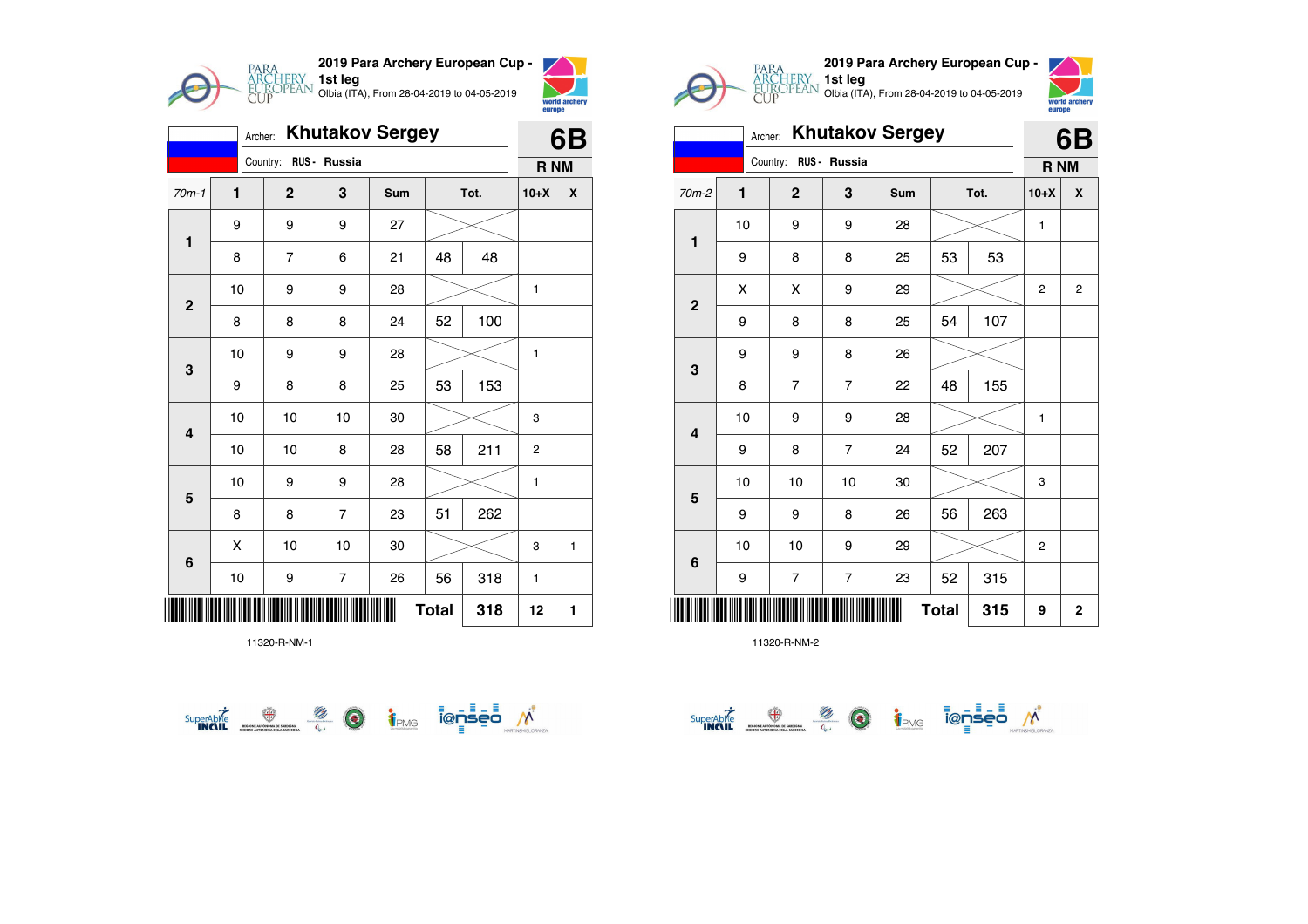

|                         |              | <b>Cabreira Armando</b><br>Archer: |                |     | <b>7A</b>    |      |                |              |
|-------------------------|--------------|------------------------------------|----------------|-----|--------------|------|----------------|--------------|
|                         |              | Country: FRA - France              |                |     |              |      | R <sub>M</sub> |              |
| $70m-1$                 | $\mathbf{1}$ | $\mathbf 2$                        | 3              | Sum |              | Tot. | $10+X$         | X            |
| 1                       | x            | 10                                 | 8              | 28  |              |      | $\overline{2}$ | $\mathbf{1}$ |
|                         | 8            | 8                                  | 8              | 24  | 52           | 52   |                |              |
| $\overline{\mathbf{2}}$ | X            | 10                                 | 9              | 29  |              |      | 2              | 1            |
|                         | 9            | $\overline{7}$                     | 6              | 22  | 51           | 103  |                |              |
| 3                       | 10           | 10                                 | 9              | 29  |              |      | $\overline{2}$ |              |
|                         | 8            | 8                                  | $\overline{7}$ | 23  | 52           | 155  |                |              |
| $\overline{\mathbf{4}}$ | $10$         | 10                                 | 9              | 29  |              |      | 2              |              |
|                         | 9            | 8                                  | 8              | 25  | 54           | 209  |                |              |
| 5                       | 10           | 9                                  | 9              | 28  |              |      | 1              |              |
|                         | 8            | 8                                  | $\overline{7}$ | 23  | 51           | 260  |                |              |
| 6                       | 10           | 9                                  | 9              | 28  |              |      | 1              |              |
|                         | 9            | 8                                  | 8              | 25  | 53           | 313  |                |              |
|                         |              |                                    |                |     | <b>Total</b> | 313  | 10             | $\mathbf 2$  |





|                         |                | <b>Cabreira Armando</b><br>Archer: |                |     |              |      |                |   |  |
|-------------------------|----------------|------------------------------------|----------------|-----|--------------|------|----------------|---|--|
|                         |                | Country: FRA - France              |                |     |              |      | R <sub>M</sub> |   |  |
| 70m-2                   | $\blacksquare$ | $\mathbf{2}$                       | 3              | Sum |              | Tot. | $10+X$         | X |  |
| 1                       | 10             | 10                                 | 9              | 29  |              |      | $\mathbf{2}$   |   |  |
|                         | 8              | $\overline{7}$                     | M              | 15  | 44           | 44   |                |   |  |
| $\overline{2}$          | 9              | 9                                  | 9              | 27  |              |      |                |   |  |
|                         | 8              | 8                                  | $\overline{7}$ | 23  | 50           | 94   |                |   |  |
| 3                       | X              | 9                                  | 8              | 27  |              |      | 1              | 1 |  |
|                         | 8              | 8                                  | $\overline{7}$ | 23  | 50           | 144  |                |   |  |
| $\overline{\mathbf{4}}$ | 9              | 9                                  | 8              | 26  |              |      |                |   |  |
|                         | 8              | $\overline{7}$                     | 5              | 20  | 46           | 190  |                |   |  |
| 5                       | 10             | 9                                  | 8              | 27  |              |      | 1              |   |  |
|                         | 8              | 8                                  | 6              | 22  | 49           | 239  |                |   |  |
| 6                       | 9              | 9                                  | 9              | 27  |              |      |                |   |  |
|                         | 8              | 8                                  | 8              | 24  | 51           | 290  |                |   |  |
| ║║║                     |                |                                    |                |     | <b>Total</b> | 290  | 4              | 1 |  |

SuperAbile <del>O</del> & O j<sub>ews</sub> longled in

12928-R-M-2

SuperAbile <del>O</del> & O j<sub>ews</sub> longled N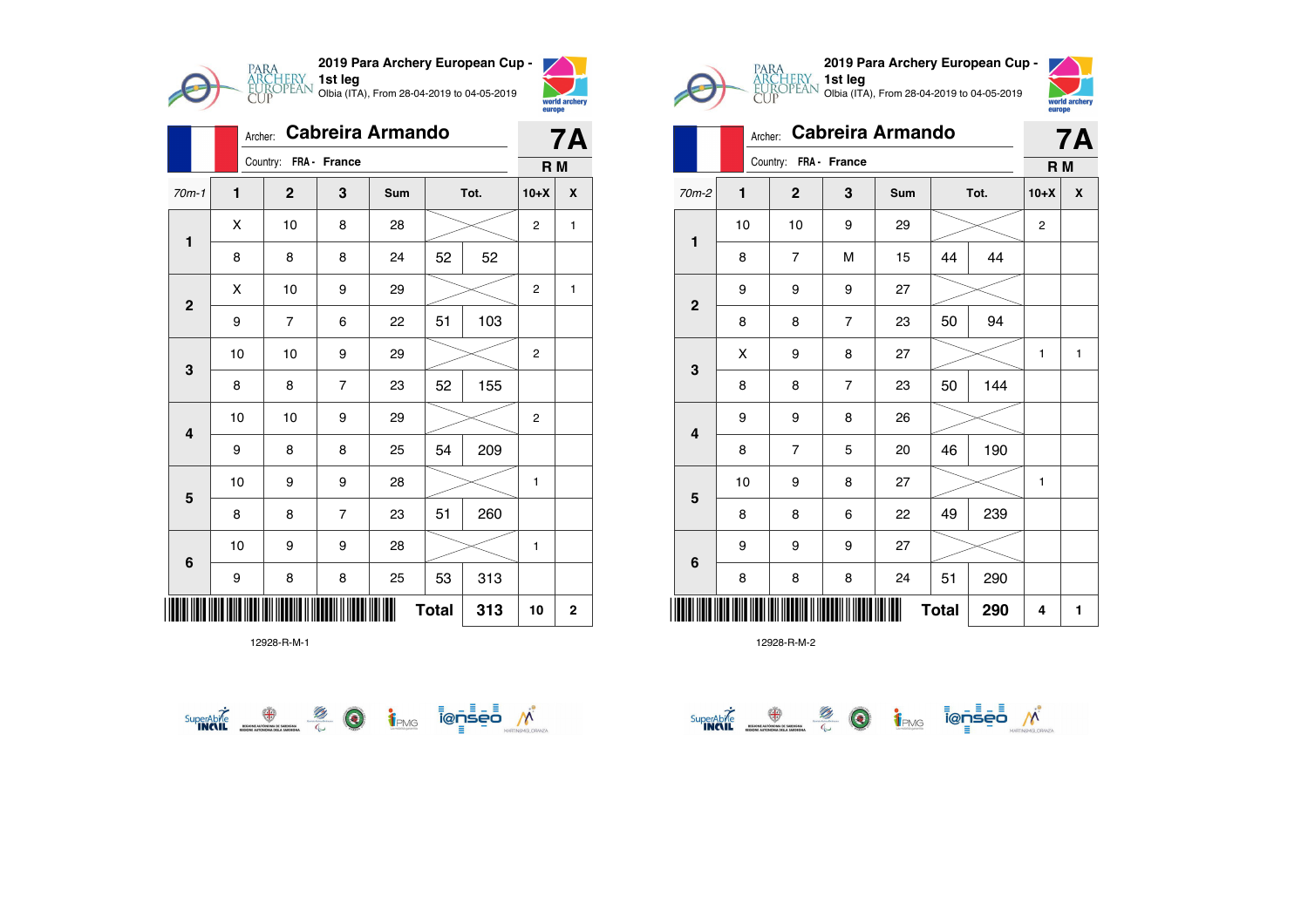

| $\overline{C}$          | Archer:        |                           | <b>8A</b>      |     |              |      |                |              |
|-------------------------|----------------|---------------------------|----------------|-----|--------------|------|----------------|--------------|
|                         |                | Country: AZE - Azerbaijan |                |     |              |      | R <sub>M</sub> |              |
| $70m-1$                 | $\mathbf{1}$   | $\mathbf 2$               | 3              | Sum |              | Tot. | $10+X$         | X            |
| $\blacksquare$          | 10             | 8                         | 8              | 26  |              |      | 1              |              |
|                         | $\overline{7}$ | 6                         | 3              | 16  | 42           | 42   |                |              |
| $\mathbf{2}$            | 10             | 8                         | 6              | 24  |              |      | 1              |              |
|                         | 5              | 5                         | 4              | 14  | 38           | 80   |                |              |
| 3                       | 10             | 9                         | 8              | 27  |              |      | 1              |              |
|                         | $\overline{7}$ | 6                         | 4              | 17  | 44           | 124  |                |              |
| $\overline{\mathbf{4}}$ | 10             | 10                        | 9              | 29  |              |      | 2              |              |
|                         | 9              | $\overline{7}$            | 6              | 22  | 51           | 175  |                |              |
| 5                       | X              | $\overline{7}$            | $\overline{7}$ | 24  |              |      | 1              | $\mathbf{1}$ |
|                         | 6              | 5                         | 5              | 16  | 40           | 215  |                |              |
| 6                       | 9              | 9                         | 9              | 27  |              |      |                |              |
|                         | 8              | 5                         | 5              | 18  | 45           | 260  |                |              |
|                         |                |                           |                |     | <b>Total</b> | 260  | 6              | 1            |







Superabile <del>The Second Service</del> of the superior of the second terms in the second terms of the second terms in the second terms in the second terms in the second terms in the second terms in the second second terms in the

12977-R-M-1

Superabre <del>C</del> & O j<sub>ews</sub> jer<mark>isée *n*°</mark>

europe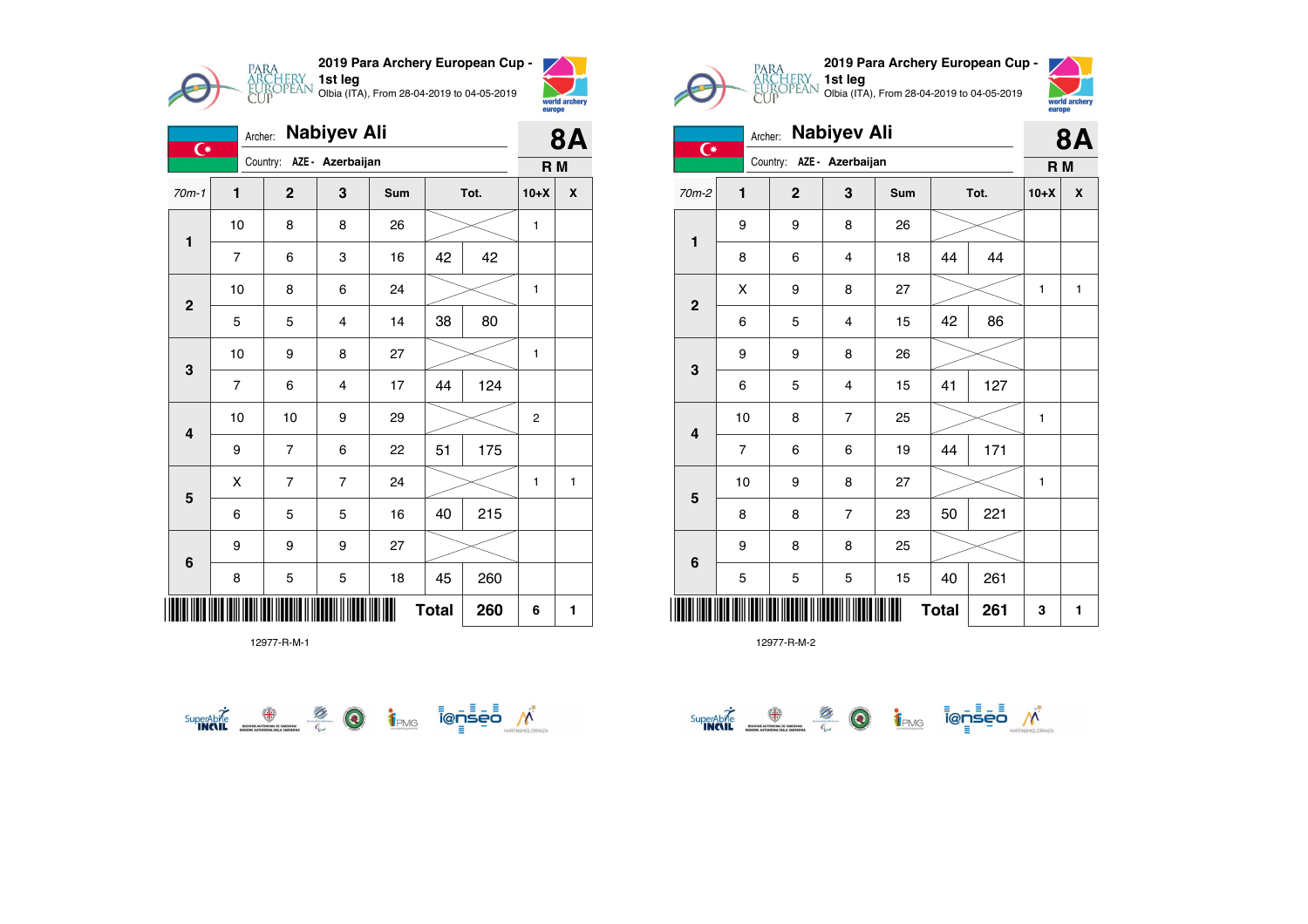

|              | <b>Sawicki Piotr</b><br>Archer: |                      |                          |     |              |      |                |   |  |
|--------------|---------------------------------|----------------------|--------------------------|-----|--------------|------|----------------|---|--|
|              |                                 | Country: POL- Poland |                          |     |              |      | R <sub>M</sub> |   |  |
| $70m-1$      | $\mathbf{1}$                    | $\mathbf 2$          | 3                        | Sum |              | Tot. | $10+X$         | X |  |
| $\mathbf{1}$ | 10                              | 10                   | 9                        | 29  |              |      | $\overline{2}$ |   |  |
|              | 8                               | 8                    | 8                        | 24  | 53           | 53   |                |   |  |
| $\mathbf 2$  | 9                               | 9                    | 9                        | 27  |              |      |                |   |  |
|              | 8                               | 8                    | $\overline{7}$           | 23  | 50           | 103  |                |   |  |
| 3            | 9                               | 9                    | 8                        | 26  |              |      |                |   |  |
|              | $\overline{7}$                  | 6                    | 6                        | 19  | 45           | 148  |                |   |  |
| 4            | 9                               | 9                    | 9                        | 27  |              |      |                |   |  |
|              | 9                               | 8                    | 6                        | 23  | 50           | 198  |                |   |  |
| 5            | 10                              | 10                   | 8                        | 28  |              |      | $\overline{c}$ |   |  |
|              | 8                               | 7                    | 5                        | 20  | 48           | 246  |                |   |  |
| 6            | 10                              | 10                   | 10                       | 30  |              |      | 3              |   |  |
|              | 9                               | 9                    | $\overline{\mathcal{I}}$ | 25  | 55           | 301  |                |   |  |
|              |                                 |                      |                          |     | <b>Total</b> | 301  | 7              | 0 |  |





|                         | <b>Sawicki Piotr</b><br>Archer: |                       |                |     |              |      |                |              |
|-------------------------|---------------------------------|-----------------------|----------------|-----|--------------|------|----------------|--------------|
|                         |                                 | Country: POL - Poland |                |     |              |      | R <sub>M</sub> |              |
| 70m-2                   | 1                               | $\mathbf 2$           | 3              | Sum |              | Tot. | $10+X$         | X            |
| $\mathbf{1}$            | 9                               | 9                     | 9              | 27  |              |      |                |              |
|                         | 9                               | 8                     | 8              | 25  | 52           | 52   |                |              |
| $\mathbf 2$             | 8                               | 8                     | 8              | 24  |              |      |                |              |
|                         | 8                               | $\overline{7}$        | $\overline{7}$ | 22  | 46           | 98   |                |              |
| ${\bf 3}$               | 10                              | 10                    | 9              | 29  |              |      | $\overline{2}$ |              |
|                         | 9                               | $\overline{7}$        | 4              | 20  | 49           | 147  |                |              |
| $\overline{\mathbf{4}}$ | Χ                               | $10$                  | 9              | 29  |              |      | $\overline{2}$ | $\mathbf{1}$ |
|                         | 9                               | 9                     | $\overline{7}$ | 25  | 54           | 201  |                |              |
| 5                       | 9                               | 9                     | 9              | 27  |              |      |                |              |
|                         | 8                               | 6                     | $\mathbf{1}$   | 15  | 42           | 243  |                |              |
| 6                       | 10                              | 10                    | 9              | 29  |              |      | $\overline{c}$ |              |
|                         | 9                               | 9                     | 8              | 26  | 55           | 298  |                |              |
|                         |                                 |                       |                |     | <b>Total</b> | 298  | 6              | 1            |

10304-R-M-2

SuperAbite <del>O</del> & O j<sub>ews</sub> longled N

SuperAbile <del>O</del> & O j<sub>ews</sub> longled in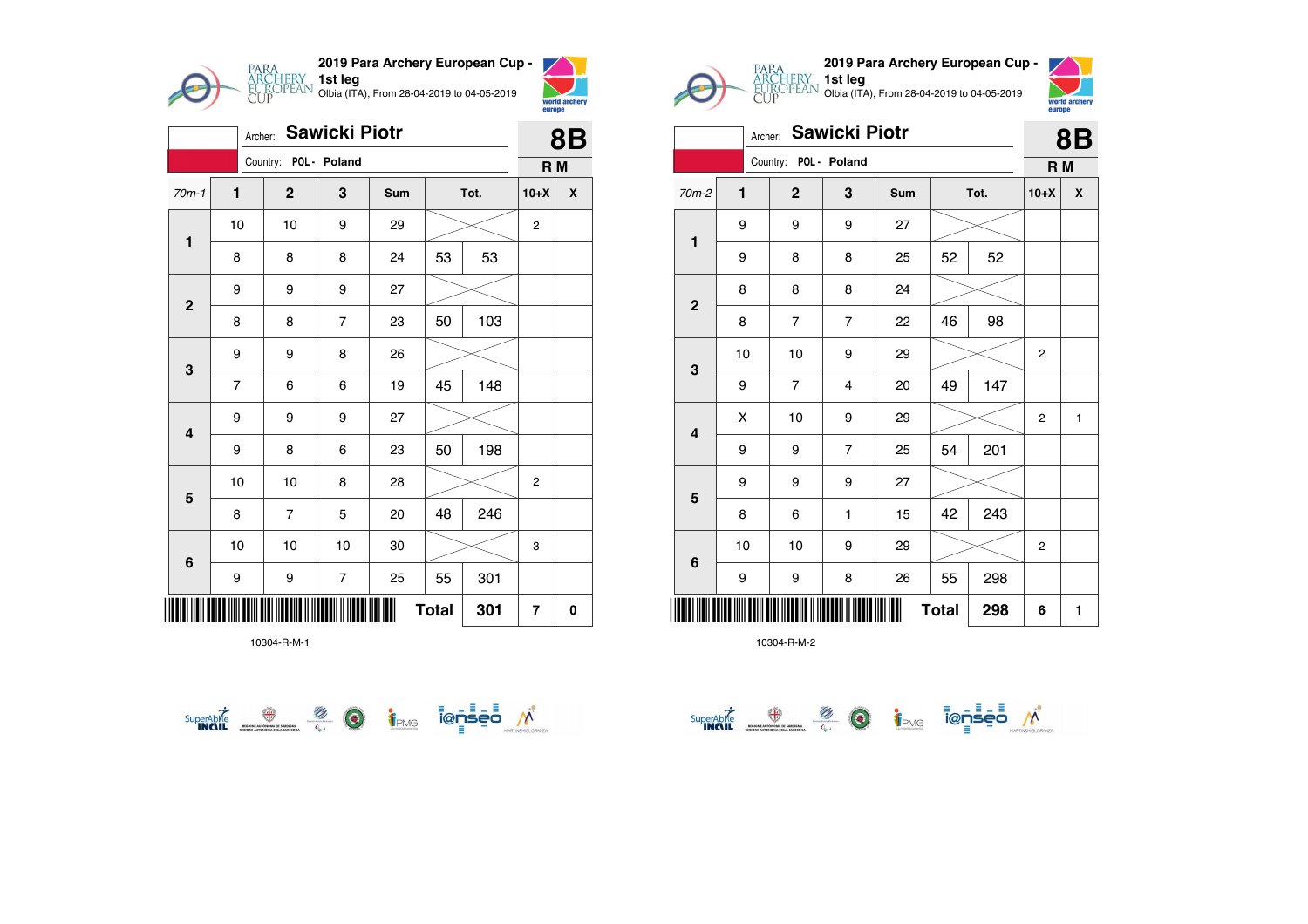

| $\overline{C}$          |                | Musayev Jahan<br>Archer:  |                |     |              |      |                | 9Δ |  |  |
|-------------------------|----------------|---------------------------|----------------|-----|--------------|------|----------------|----|--|--|
|                         |                | Country: AZE - Azerbaijan |                |     |              |      | R <sub>M</sub> |    |  |  |
| $70m-1$                 | $\mathbf{1}$   | $\mathbf 2$               | 3              | Sum |              | Tot. | $10+X$         | X  |  |  |
| $\mathbf{1}$            | 9              | 8                         | 8              | 25  |              |      |                |    |  |  |
|                         | $\overline{7}$ | 6                         | 6              | 19  | 44           | 44   |                |    |  |  |
| $\mathbf{2}$            | 9              | 9                         | 9              | 27  |              |      |                |    |  |  |
|                         | 8              | $\overline{7}$            | 6              | 21  | 48           | 92   |                |    |  |  |
| 3                       | 9              | 9                         | 9              | 27  |              |      |                |    |  |  |
|                         | 8              | 7                         | $\overline{7}$ | 22  | 49           | 141  |                |    |  |  |
| $\overline{\mathbf{4}}$ | 10             | 9                         | 9              | 28  |              |      | 1              |    |  |  |
|                         | 8              | 8                         | 8              | 24  | 52           | 193  |                |    |  |  |
| 5                       | 10             | 10                        | 9              | 29  |              |      | $\overline{c}$ |    |  |  |
|                         | 9              | $\overline{7}$            | $\overline{7}$ | 23  | 52           | 245  |                |    |  |  |
| 6                       | 9              | 8                         | 8              | 25  |              |      |                |    |  |  |
|                         | $\overline{7}$ | $\overline{7}$            | 6              | 20  | 45           | 290  |                |    |  |  |
| Ш                       |                |                           |                |     | <b>Total</b> | 290  | 3              | 0  |  |  |





|                 | Musayev Jahan<br>Archer:<br>$\overline{C}$ |                           |                |     |              |      |                | 9Α           |
|-----------------|--------------------------------------------|---------------------------|----------------|-----|--------------|------|----------------|--------------|
|                 |                                            | Country: AZE - Azerbaijan |                |     |              |      | R <sub>M</sub> |              |
| 70m-2           | 1                                          | $\mathbf{2}$              | 3              | Sum |              | Tot. | $10+X$         | X            |
|                 | 8                                          | 8                         | $\overline{7}$ | 23  |              |      |                |              |
| $\mathbf{1}$    | $\overline{7}$                             | 6                         | 3              | 16  | 39           | 39   |                |              |
|                 | 10                                         | 9                         | 8              | 27  |              |      | $\mathbf{1}$   |              |
| $\mathbf 2$     | $\overline{7}$                             | $\overline{7}$            | 5              | 19  | 46           | 85   |                |              |
| 3               | 10                                         | 9                         | 8              | 27  |              |      | 1              |              |
|                 | 8                                          | $\overline{7}$            | $\overline{7}$ | 22  | 49           | 134  |                |              |
| 4               | Χ                                          | 9                         | 9              | 28  |              |      | 1              | $\mathbf{1}$ |
|                 | 9                                          | 8                         | 6              | 23  | 51           | 185  |                |              |
|                 | 10                                         | 9                         | 9              | 28  |              |      | 1              |              |
| 5               | 9                                          | 8                         | 8              | 25  | 53           | 238  |                |              |
|                 | 10                                         | 10                        | 8              | 28  |              |      | $\overline{2}$ |              |
| $6\phantom{1}6$ | 7                                          | 7                         | 5              | 19  | 47           | 285  |                |              |
|                 |                                            |                           |                |     | <b>Total</b> | 285  | 6              | 1            |

15568-R-M-2

SuperAbile <del>O</del> & O j<sub>ews</sub> longled N

SuperAbile <del>O</del> & O j<sub>ews</sub> longled in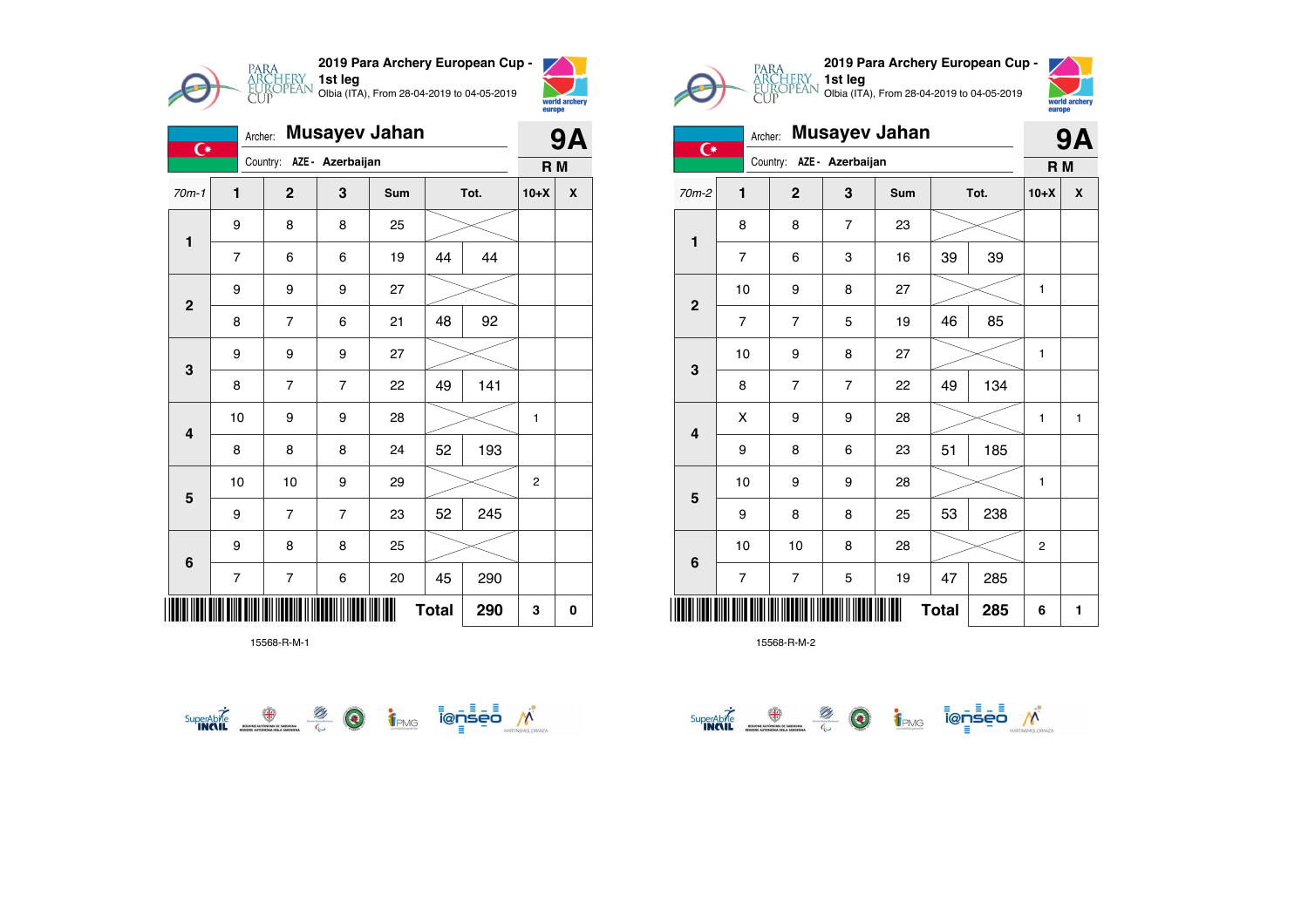

|                         | <b>Shymchak Serhii</b><br>Archer: |                          |                     |     |              |      |                |                    |
|-------------------------|-----------------------------------|--------------------------|---------------------|-----|--------------|------|----------------|--------------------|
|                         |                                   | Country:                 | <b>UKR-</b> Ukraine |     |              |      | R <sub>M</sub> |                    |
| $70m-1$                 | $\mathbf{1}$                      | $\mathbf 2$              | 3                   | Sum |              | Tot. | $10+X$         | $\pmb{\mathsf{X}}$ |
| $\blacksquare$          | 10                                | 8                        | 8                   | 26  |              |      | $\mathbf{1}$   |                    |
|                         | 8                                 | $\overline{7}$           | 5                   | 20  | 46           | 46   |                |                    |
| $\mathbf{2}$            | 10                                | 9                        | 9                   | 28  |              |      | $\mathbf{1}$   |                    |
|                         | 9                                 | 8                        | 8                   | 25  | 53           | 99   |                |                    |
| 3                       | 10                                | 9                        | 9                   | 28  |              |      | $\mathbf{1}$   |                    |
|                         | 8                                 | 8                        | 7                   | 23  | 51           | 150  |                |                    |
| $\overline{\mathbf{4}}$ | 10                                | 10                       | 9                   | 29  |              |      | 2              |                    |
|                         | 9                                 | 8                        | 5                   | 22  | 51           | 201  |                |                    |
| 5                       | X                                 | 9                        | 8                   | 27  |              |      | $\mathbf{1}$   | $\mathbf{1}$       |
|                         | 6                                 | 6                        | 6                   | 18  | 45           | 246  |                |                    |
| 6                       | 9                                 | 9                        | 9                   | 27  |              |      |                |                    |
|                         | $\overline{\mathcal{I}}$          | $\overline{\mathcal{I}}$ | 6                   | 20  | 47           | 293  |                |                    |
|                         |                                   |                          |                     |     | <b>Total</b> | 293  | 6              | 1                  |

SuperAbile <del>O</del> & O j<sub>ews</sub> longled N



**2019 Para Archery European Cup - 1st leg** Olbia (ITA), From 28-04-2019 to 04-05-2019



| <b>Shymchak Serhii</b><br>Archer: |    |  |                |                     |     |              |      | <b>9B</b>      |              |
|-----------------------------------|----|--|----------------|---------------------|-----|--------------|------|----------------|--------------|
|                                   |    |  | Country:       | <b>UKR-</b> Ukraine |     |              |      | R <sub>M</sub> |              |
| $70m-2$                           | 1  |  | $\mathbf{2}$   | 3                   | Sum |              | Tot. | $10+X$         | X            |
| 1                                 | X  |  | 10             | 10                  | 30  |              |      | 3              | $\mathbf{1}$ |
|                                   | 8  |  | 8              | 8                   | 24  | 54           | 54   |                |              |
| $\overline{2}$                    | 9  |  | 9              | 9                   | 27  |              |      |                |              |
|                                   | 8  |  | $\overline{7}$ | 6                   | 21  | 48           | 102  |                |              |
| 3                                 | 10 |  | 9              | 9                   | 28  |              |      | 1              |              |
|                                   | 8  |  | $\overline{7}$ | 5                   | 20  | 48           | 150  |                |              |
| $\overline{\mathbf{4}}$           | 9  |  | 9              | $\overline{7}$      | 25  |              |      |                |              |
|                                   | 7  |  | $\overline{7}$ | 6                   | 20  | 45           | 195  |                |              |
| 5                                 | X  |  | 10             | 9                   | 29  |              |      | $\overline{c}$ | $\mathbf{1}$ |
|                                   | 8  |  | 8              | $\overline{7}$      | 23  | 52           | 247  |                |              |
| 6                                 | X  |  | 9              | 9                   | 28  |              |      | 1              | $\mathbf{1}$ |
|                                   | 8  |  | 7              | 6                   | 21  | 49           | 296  |                |              |
| ║║                                |    |  |                |                     |     | <b>Total</b> | 296  | 7              | 3            |

SuperAbile <del>O</del> & O j<sub>ews</sub> longled in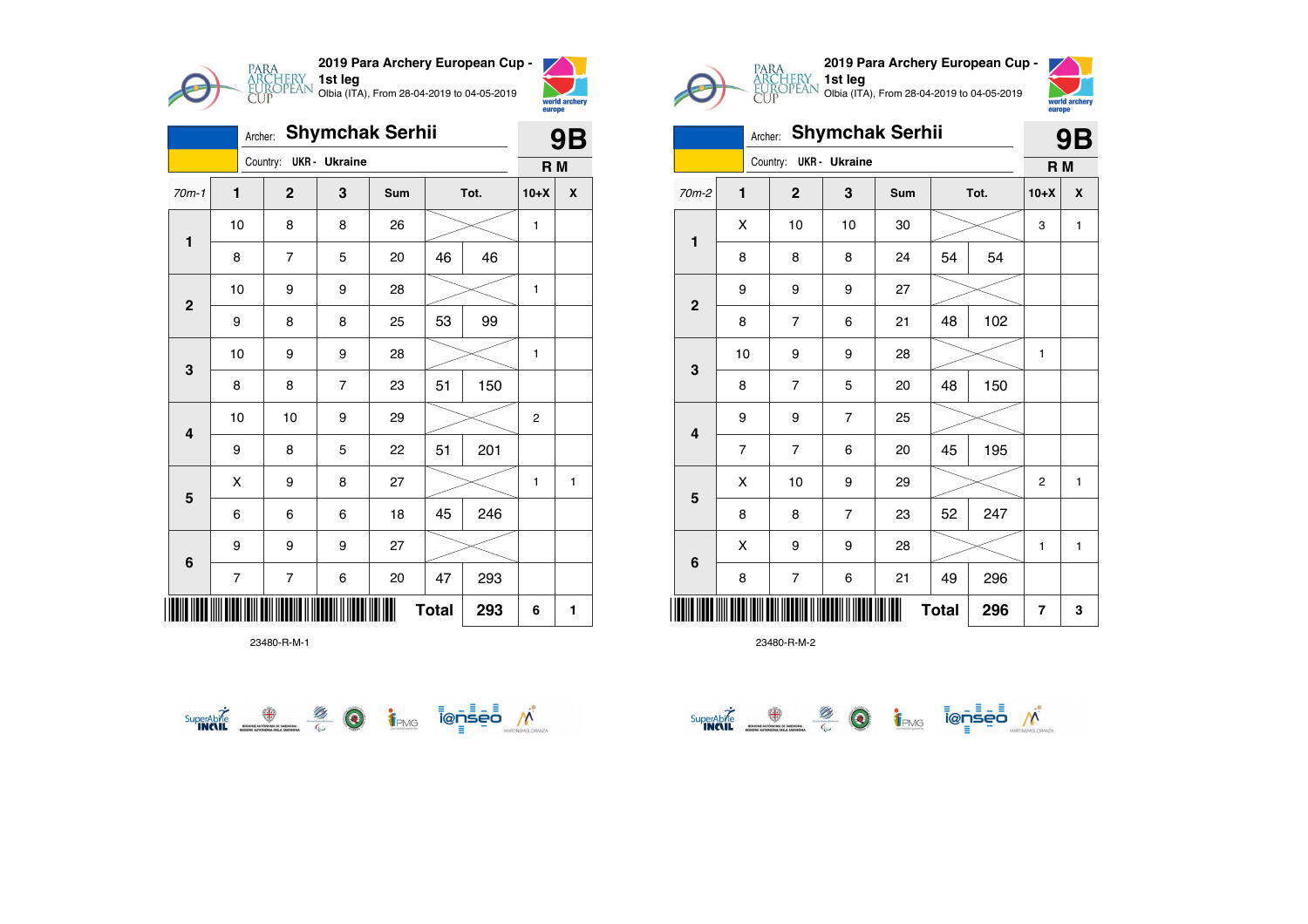

| <b>Ueyama Tomohiro</b><br>Archer: |              |                      |                |     |              |      |                | <b>10A</b> |
|-----------------------------------|--------------|----------------------|----------------|-----|--------------|------|----------------|------------|
|                                   |              | Country: JPN - Japan |                |     |              |      | R <sub>M</sub> |            |
| $70m-1$                           | $\mathbf{1}$ | $\mathbf 2$          | 3              | Sum |              | Tot. | $10+X$         | X          |
| $\mathbf{1}$                      | 10           | 9                    | 9              | 28  |              |      | 1              |            |
|                                   | 8            | 8                    | 6              | 22  | 50           | 50   |                |            |
| $\mathbf{2}$                      | X            | 10                   | 9              | 29  |              |      | 2              | 1          |
|                                   | 8            | 8                    | 8              | 24  | 53           | 103  |                |            |
| 3                                 | 10           | 9                    | 9              | 28  |              |      | 1              |            |
|                                   | 6            | 5                    | 4              | 15  | 43           | 146  |                |            |
| $\overline{\mathbf{4}}$           | 9            | 9                    | 8              | 26  |              |      |                |            |
|                                   | 8            | 6                    | 5              | 19  | 45           | 191  |                |            |
| 5                                 | 10           | 9                    | 9              | 28  |              |      | 1              |            |
|                                   | 9            | 7                    | 7              | 23  | 51           | 242  |                |            |
| 6                                 | 10           | 8                    | 8              | 26  |              |      | 1              |            |
|                                   | 8            | $\overline{7}$       | $\overline{7}$ | 22  | 48           | 290  |                |            |
|                                   |              |                      |                |     | <b>Total</b> | 290  | 6              | 1          |



SuperAbite <del>O</del> & O j<sub>ews</sub> longled N







|              | Archer: |                      | <b>10A</b>     |            |              |      |                |   |
|--------------|---------|----------------------|----------------|------------|--------------|------|----------------|---|
|              |         | Country: JPN - Japan |                |            |              |      | R <sub>M</sub> |   |
| 70m-2        | 1       | $\overline{2}$       | 3              | <b>Sum</b> |              | Tot. | $10+X$         | X |
| 1            | X       | 10                   | 10             | 30         |              |      | 3              | 1 |
|              | 9       | 9                    | 8              | 26         | 56           | 56   |                |   |
| $\mathbf{2}$ | 10      | 10                   | 8              | 28         |              |      | $\overline{2}$ |   |
|              | 8       | 8                    | $\overline{7}$ | 23         | 51           | 107  |                |   |
| 3            | 10      | 9                    | 9              | 28         |              |      | 1              |   |
|              | 9       | 9                    | 8              | 26         | 54           | 161  |                |   |
| 4            | 10      | 10                   | 9              | 29         |              |      | $\overline{2}$ |   |
|              | 9       | 8                    | $\overline{2}$ | 19         | 48           | 209  |                |   |
| 5            | 9       | 9                    | 9              | 27         |              |      |                |   |
|              | 8       | $\overline{7}$       | 6              | 21         | 48           | 257  |                |   |
| 6            | 10      | 9                    | 8              | 27         |              |      | 1              |   |
|              | 8       | 8                    | $\overline{7}$ | 23         | 50           | 307  |                |   |
| II           |         |                      |                |            | <b>Total</b> | 307  | 9              | 1 |

SuperAbile <del>O</del> & O j<sub>ews</sub> longled in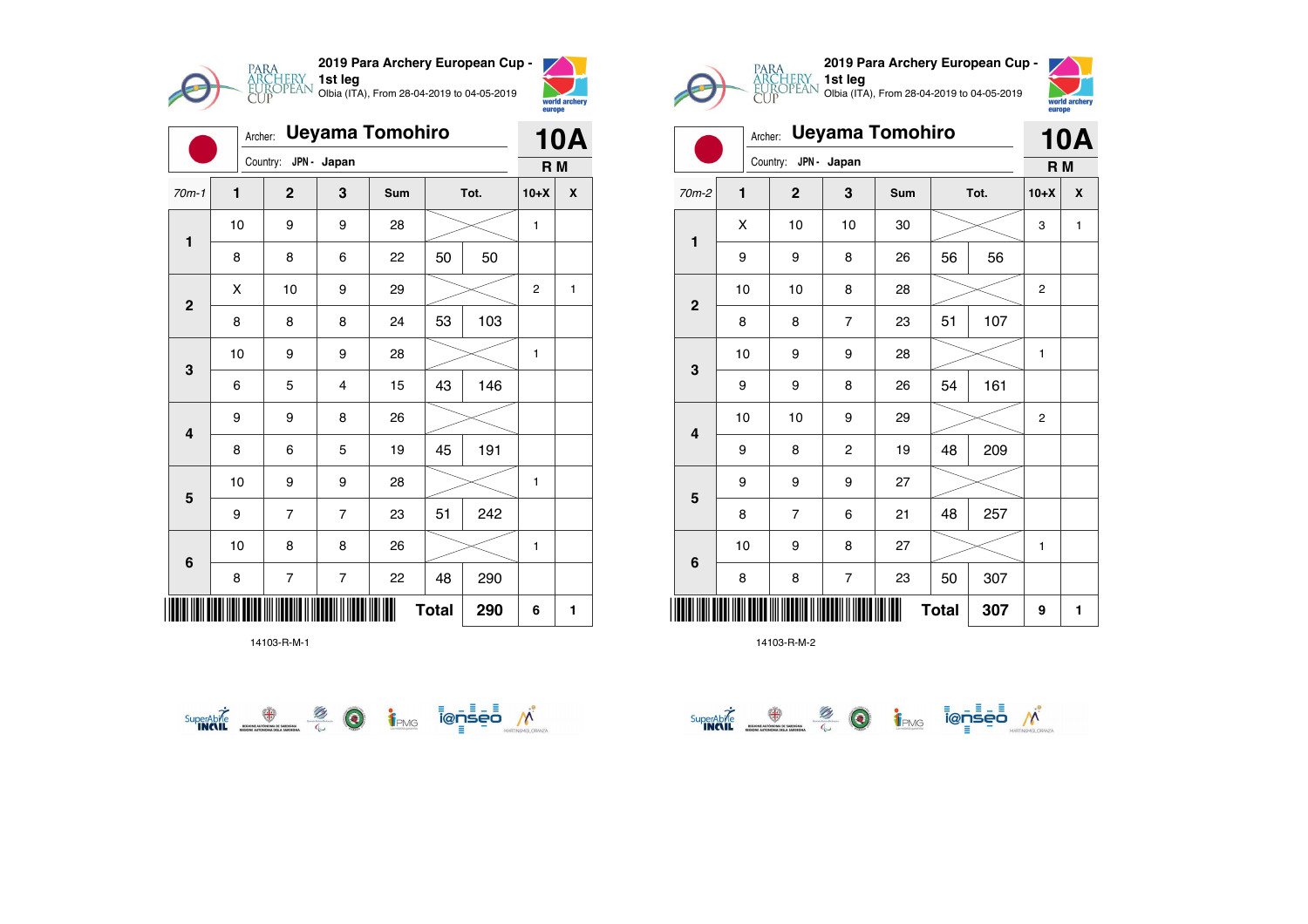

|                         | <b>Tsymbaliuk Ruslan</b><br>Archer: |                          |                      |     |              |      |                |                  |  |
|-------------------------|-------------------------------------|--------------------------|----------------------|-----|--------------|------|----------------|------------------|--|
|                         |                                     | Country:                 | <b>UKR</b> - Ukraine |     |              |      | R <sub>M</sub> |                  |  |
| $70m-1$                 | 1                                   | $\mathbf 2$              | 3                    | Sum |              | Tot. | $10+X$         | $\boldsymbol{x}$ |  |
| $\mathbf{1}$            | 10                                  | 8                        | 8                    | 26  |              |      | 1              |                  |  |
|                         | 8                                   | 7                        | $\overline{7}$       | 22  | 48           | 48   |                |                  |  |
| $\mathbf{2}$            | 9                                   | 9                        | $\boldsymbol{9}$     | 27  |              |      |                |                  |  |
|                         | 8                                   | $\overline{7}$           | 6                    | 21  | 48           | 96   |                |                  |  |
| 3                       | 10                                  | 10                       | 9                    | 29  |              |      | $\overline{c}$ |                  |  |
|                         | 8                                   | $\overline{7}$           | $\overline{7}$       | 22  | 51           | 147  |                |                  |  |
| $\overline{\mathbf{4}}$ | X                                   | 10                       | 8                    | 28  |              |      | $\overline{2}$ | 1                |  |
|                         | 8                                   | $\overline{7}$           | $\overline{7}$       | 22  | 50           | 197  |                |                  |  |
| 5                       | 8                                   | 8                        | 8                    | 24  |              |      |                |                  |  |
|                         | 8                                   | 7                        | 6                    | 21  | 45           | 242  |                |                  |  |
| 6                       | 9                                   | 9                        | 8                    | 26  |              |      |                |                  |  |
|                         | 8                                   | $\overline{\mathcal{I}}$ | 6                    | 21  | 47           | 289  |                |                  |  |
|                         |                                     |                          |                      |     | <b>Total</b> | 289  | 5              | 1                |  |
|                         |                                     |                          |                      |     |              |      |                |                  |  |





| <b>Tsymbaliuk Ruslan</b><br>Archer: |                |  |                        |                |     |              |      | <b>10B</b>     |              |
|-------------------------------------|----------------|--|------------------------|----------------|-----|--------------|------|----------------|--------------|
|                                     |                |  | Country: UKR - Ukraine |                |     |              |      | R <sub>M</sub> |              |
| 70m-2                               | 1              |  | $\mathbf 2$            | 3              | Sum |              | Tot. | $10+X$         | X            |
| 1                                   | 9              |  | 9                      | 8              | 26  |              |      |                |              |
|                                     | 7              |  | $\overline{7}$         | 6              | 20  | 46           | 46   |                |              |
| $\mathbf 2$                         | 10             |  | 10                     | 8              | 28  |              |      | 2              |              |
|                                     | 6              |  | 6                      | $\overline{4}$ | 16  | 44           | 90   |                |              |
| 3                                   | 10             |  | 10                     | 8              | 28  |              |      | $\overline{c}$ |              |
|                                     | 6              |  | 6                      | 4              | 16  | 44           | 134  |                |              |
| 4                                   | 9              |  | 9                      | 9              | 27  |              |      |                |              |
|                                     | $\overline{7}$ |  | $\overline{7}$         | 5              | 19  | 46           | 180  |                |              |
| 5                                   | X              |  | 10                     | 10             | 30  |              |      | 3              | $\mathbf{1}$ |
|                                     | 9              |  | 8                      | $\overline{7}$ | 24  | 54           | 234  |                |              |
| 6                                   | 9              |  | 8                      | 8              | 25  |              |      |                |              |
|                                     | 8              |  | $\overline{7}$         | 6              | 21  | 46           | 280  |                |              |
|                                     |                |  |                        |                |     | <b>Total</b> | 280  | $\overline{7}$ | 1            |

23363-R-M-2

SuperAbite <del>O</del> & O j<sub>ews</sub> longled N

SuperAbile <del>O</del> & O j<sub>ews</sub> longled in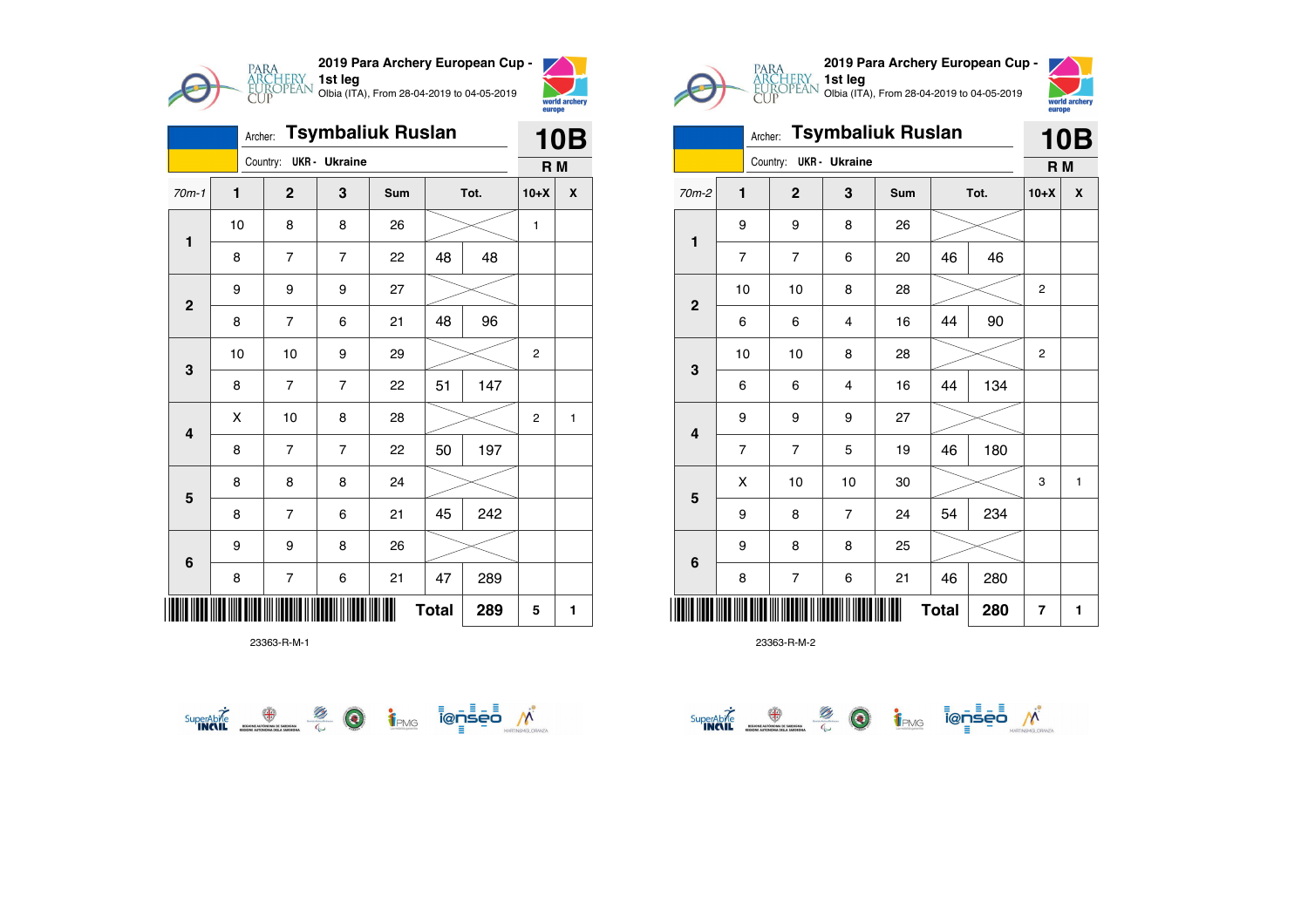

| <b>Ivan David</b><br>Archer:<br>电 |                |                          |                |     |              |      | <b>11A</b>     |   |
|-----------------------------------|----------------|--------------------------|----------------|-----|--------------|------|----------------|---|
|                                   |                | Country: SVK - Slovakia  |                |     |              |      | R <sub>M</sub> |   |
| $70m-1$                           | 1              | $\mathbf 2$              | 3              | Sum |              | Tot. | $10+X$         | X |
| $\blacksquare$                    | 9              | 8                        | $\overline{7}$ | 24  |              |      |                |   |
|                                   | 6              | 6                        | 5              | 17  | 41           | 41   |                |   |
| $\mathbf{2}$                      | 10             | 9                        | 9              | 28  |              |      | 1              |   |
|                                   | 8              | $\overline{7}$           | $\overline{7}$ | 22  | 50           | 91   |                |   |
| 3                                 | 10             | 9                        | 8              | 27  |              |      | $\mathbf{1}$   |   |
|                                   | $\overline{7}$ | 7                        | 4              | 18  | 45           | 136  |                |   |
| 4                                 | Χ              | 10                       | 9              | 29  |              |      | $\overline{2}$ | 1 |
|                                   | 9              | 9                        | 6              | 24  | 53           | 189  |                |   |
| 5                                 | 8              | 8                        | $\overline{7}$ | 23  |              |      |                |   |
|                                   | $\overline{7}$ | $\overline{7}$           | 6              | 20  | 43           | 232  |                |   |
| 6                                 | 9              | 9                        | 8              | 26  |              |      |                |   |
|                                   | 8              | $\overline{\mathcal{I}}$ | $\overline{7}$ | 22  | 48           | 280  |                |   |
|                                   |                |                          |                |     | <b>Total</b> | 280  | 4              | 1 |







SuperAbre <del>C</del> Q j<sub>PMG</sub> jer<mark>ised //</mark>

Superabite <del>of the second of the second of the second of the second second contract the second of the second second second terms of the second second second second second second second second second second second second se</del>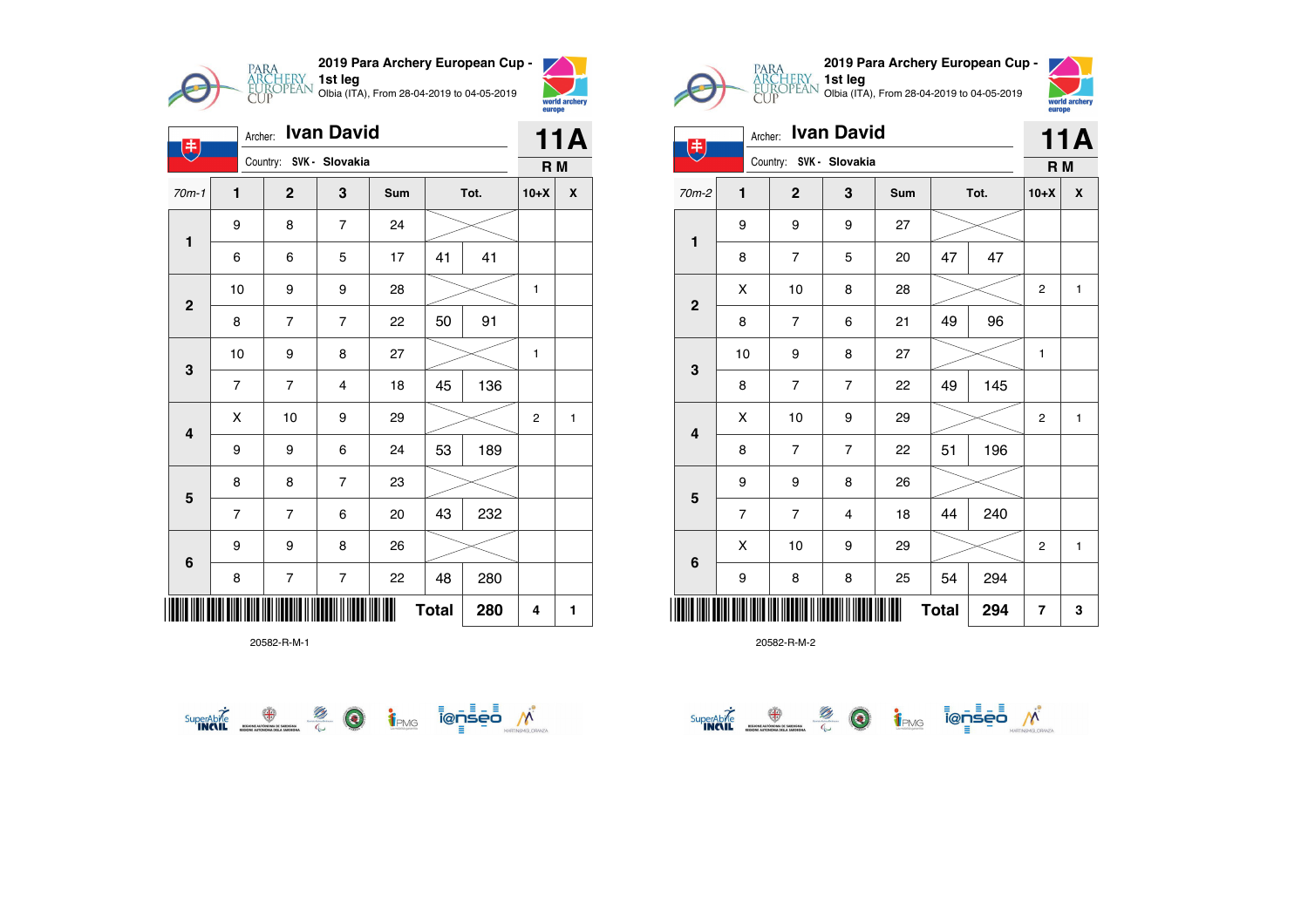

|              |    | <b>Mather Kevin</b><br>Archer: |                |     |              |      |                |              |  |
|--------------|----|--------------------------------|----------------|-----|--------------|------|----------------|--------------|--|
|              |    | Country: USA - USA             |                |     |              |      | R <sub>M</sub> |              |  |
| $70m-1$      | 1  | $\mathbf 2$                    | 3              | Sum |              | Tot. | $10+X$         | X            |  |
| $\mathbf{1}$ | X  | 9                              | 9              | 28  |              |      | 1              | $\mathbf{1}$ |  |
|              | 7  | 7                              | 6              | 20  | 48           | 48   |                |              |  |
| $\mathbf{2}$ | X  | 9                              | 9              | 28  |              |      | 1              | 1            |  |
|              | 9  | 9                              | 9              | 27  | 55           | 103  |                |              |  |
| 3            | 10 | 9                              | 9              | 28  |              |      | 1              |              |  |
|              | 9  | 7                              | 5              | 21  | 49           | 152  |                |              |  |
| 4            | 9  | 9                              | 8              | 26  |              |      |                |              |  |
|              | 8  | 8                              | $\overline{7}$ | 23  | 49           | 201  |                |              |  |
| 5            | X  | 9                              | 9              | 28  |              |      | $\mathbf{1}$   | $\mathbf{1}$ |  |
|              | 8  | 8                              | $\overline{7}$ | 23  | 51           | 252  |                |              |  |
| 6            | X  | 9                              | 8              | 27  |              |      | 1              | $\mathbf{1}$ |  |
|              | 8  | $\overline{\mathcal{I}}$       | 6              | 21  | 48           | 300  |                |              |  |
|              |    |                                |                |     | <b>Total</b> | 300  | 5              | 4            |  |

Superabite <del>of the second of the second of the second of the second second contract the second of the second second second terms of the second second second second second second second second second second second second se</del>





world archery



Superabre <del>C</del> & O j<sub>ews</sub> jer<mark>isée *n*°</mark>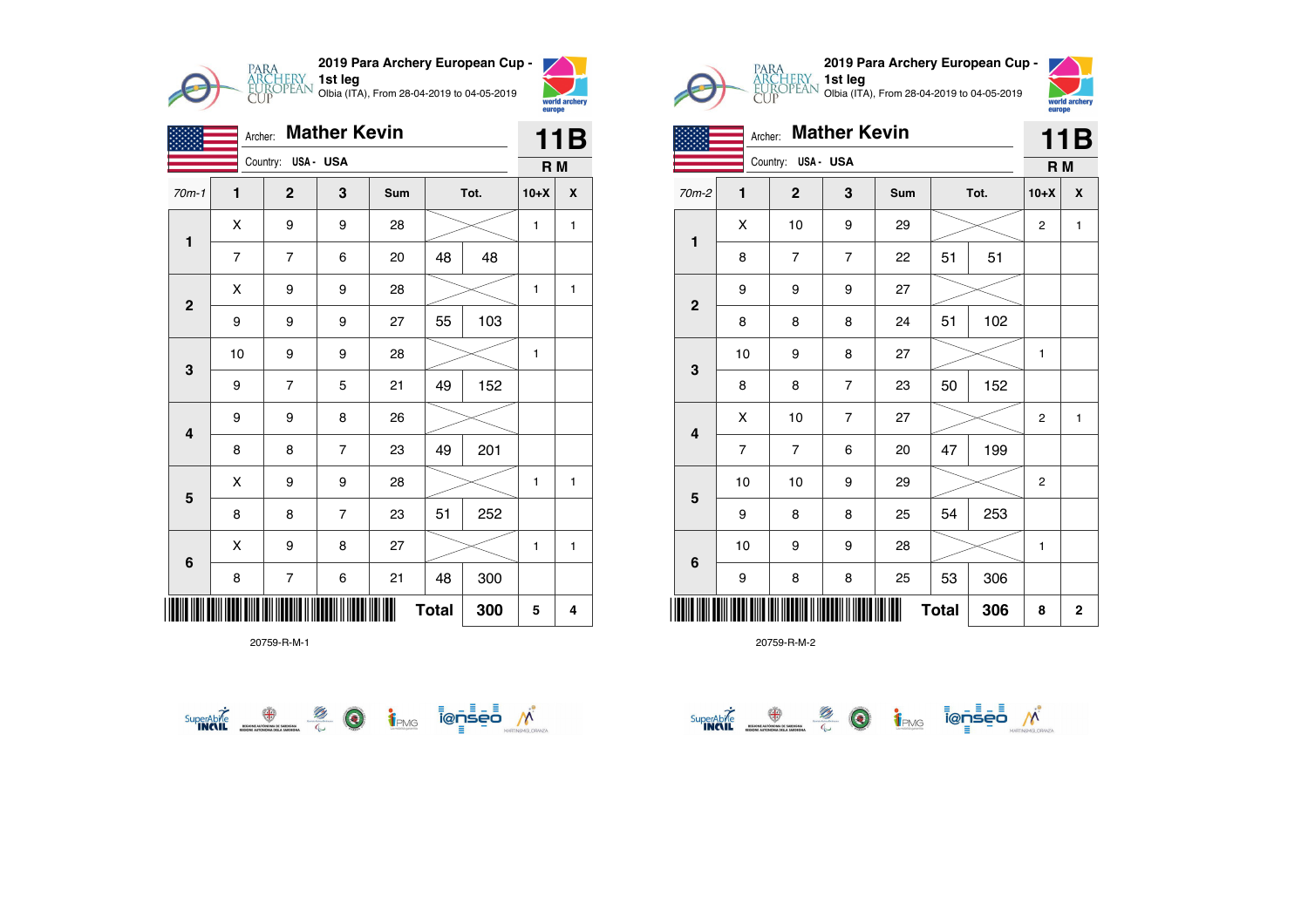

|             | Archer: Phillips David |                              |                | <b>12A</b> |              |      |                |   |
|-------------|------------------------|------------------------------|----------------|------------|--------------|------|----------------|---|
|             |                        | Country: GBR - Great Britain |                |            |              |      | R <sub>M</sub> |   |
| $70m-1$     | $\mathbf{1}$           | $\mathbf{2}$                 | 3              | Sum        |              | Tot. | $10+X$         | X |
| 1           | 8                      | 8                            | 8              | 24         |              |      |                |   |
|             | $\overline{7}$         | 6                            | 5              | 18         | 42           | 42   |                |   |
| $\mathbf 2$ | 10                     | 9                            | 9              | 28         |              |      | $\mathbf{1}$   |   |
|             | 8                      | 8                            | $\overline{7}$ | 23         | 51           | 93   |                |   |
| 3           | 9                      | 9                            | 9              | 27         |              |      |                |   |
|             | 8                      | $\overline{7}$               | $\overline{7}$ | 22         | 49           | 142  |                |   |
| 4           | x                      | 10                           | 9              | 29         |              |      | $\overline{c}$ | 1 |
|             | 9                      | 8                            | $\overline{4}$ | 21         | 50           | 192  |                |   |
| 5           | 10                     | 9                            | 9              | 28         |              |      | $\mathbf{1}$   |   |
|             | 9                      | 8                            | $\overline{7}$ | 24         | 52           | 244  |                |   |
| 6           | 9                      | 9                            | 9              | 27         |              |      |                |   |
|             | 8                      | 8                            | 6              | 22         | 49           | 293  |                |   |
|             |                        |                              |                |            | <b>Total</b> | 293  | 4              | 1 |





world archery



15698-R-M-2

Superabile <del>O</del> & O j<sub>ews</sub> longled N'

15698-R-M-1

**SuperADIC <del>O</del>** 2 O j<sub>ems</sub> jo<del>n</del>sed *N*<sup>\*</sup>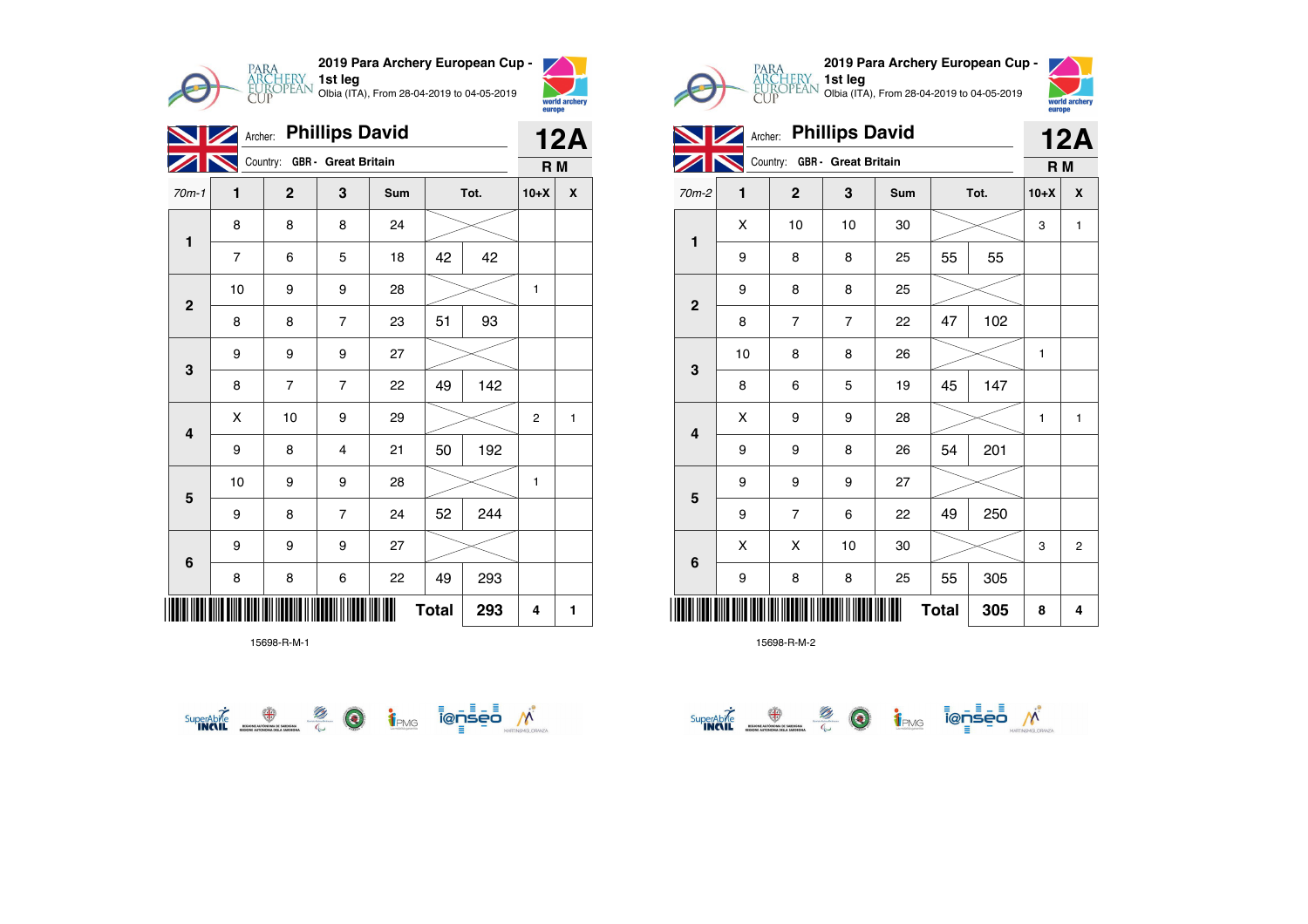

|             | <b>Alexandrova Nonna</b><br>Archer: |                       |                |     |              |      |                |                |  |
|-------------|-------------------------------------|-----------------------|----------------|-----|--------------|------|----------------|----------------|--|
|             |                                     | Country: RUS - Russia |                |     |              |      | C W            |                |  |
| $50m-1$     | 1                                   | $\mathbf 2$           | 3              | Sum |              | Tot. | $10+X$         | X              |  |
| 1           | 10                                  | 9                     | 9              | 28  |              |      | $\mathbf{1}$   |                |  |
|             | 9                                   | 8                     | $\overline{7}$ | 24  | 52           | 52   |                |                |  |
| $\mathbf 2$ | x                                   | X                     | 10             | 30  |              |      | 3              | $\overline{c}$ |  |
|             | 9                                   | 9                     | 9              | 27  | 57           | 109  |                |                |  |
| 3           | 10                                  | 10                    | 9              | 29  |              |      | $\overline{c}$ |                |  |
|             | 9                                   | 9                     | 9              | 27  | 56           | 165  |                |                |  |
| 4           | X                                   | 10                    | 10             | 30  |              |      | 3              | 1              |  |
|             | 9                                   | 9                     | $\overline{7}$ | 25  | 55           | 220  |                |                |  |
| 5           | x                                   | 9                     | 9              | 28  |              |      | 1              | $\mathbf{1}$   |  |
|             | 8                                   | $\overline{7}$        | М              | 15  | 43           | 263  |                |                |  |
| 6           | x                                   | 10                    | 9              | 29  |              |      | $\overline{2}$ | $\mathbf{1}$   |  |
|             | 8                                   | 8                     | 8              | 24  | 53           | 316  |                |                |  |
|             |                                     |                       |                |     | <b>Total</b> | 316  | 12             | 5              |  |







|                         | <b>Alexandrova Nonna</b> | <b>15A</b>            |                          |     |    |      |                |              |
|-------------------------|--------------------------|-----------------------|--------------------------|-----|----|------|----------------|--------------|
|                         |                          | Country: RUS - Russia |                          |     |    |      | C W            |              |
| $50m-2$                 | 1                        | $\mathbf 2$           | 3                        | Sum |    | Tot. | $10+X$         | $\mathbf{x}$ |
| $\blacksquare$          | 10                       | 10                    | 9                        | 29  |    |      | $\overline{2}$ |              |
|                         | 8                        | 8                     | 6                        | 22  | 51 | 51   |                |              |
| $\overline{\mathbf{2}}$ | 10                       | 9                     | 9                        | 28  |    |      | 1              |              |
|                         | 9                        | 8                     | $\overline{7}$           | 24  | 52 | 103  |                |              |
| 3                       | 10                       | 10                    | 10                       | 30  |    |      | 3              |              |
|                         | 9                        | 8                     | 8                        | 25  | 55 | 158  |                |              |
| 4                       | 10                       | 10                    | 10                       | 30  |    |      | 3              |              |
|                         | 9                        | 8                     | 8                        | 25  | 55 | 213  |                |              |
| 5                       | 10                       | 9                     | 9                        | 28  |    |      | $\mathbf{1}$   |              |
|                         | 8                        | 8                     | $\overline{7}$           | 23  | 51 | 264  |                |              |
|                         | 10                       | 9                     | 9                        | 28  |    |      | 1              |              |
| 6                       | 9                        | 9                     | $\overline{\mathcal{I}}$ | 25  | 53 | 317  |                |              |
| Ⅲ                       | 317<br><b>Total</b>      |                       |                          |     |    |      | 11             | 0            |

SuperAbile <del>O</del> & O j<sub>ews</sub> longled in

SuperAbile <del>O</del> & O j<sub>ews</sub> longled N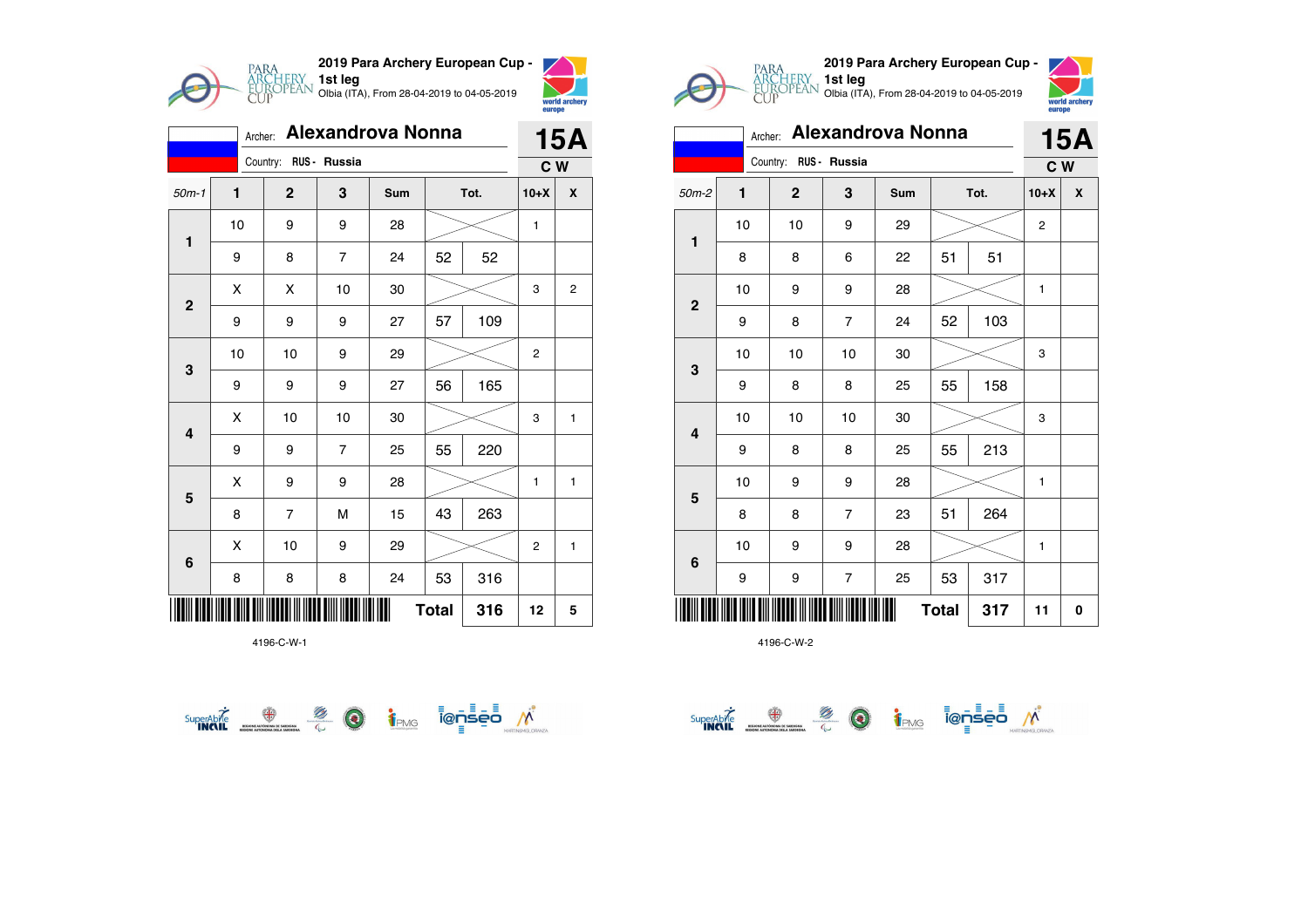

|                         |              | <b>Virgilio Maria Andrea</b><br>Archer: |                |     |              |      |                |                |  |
|-------------------------|--------------|-----------------------------------------|----------------|-----|--------------|------|----------------|----------------|--|
|                         |              | Country: ITA - Italy                    |                |     |              |      | C W            |                |  |
| $50m-1$                 | $\mathbf{1}$ | $\mathbf 2$                             | 3              | Sum |              | Tot. | $10+X$         | X              |  |
|                         | X            | X                                       | 10             | 30  |              |      | 3              | $\overline{2}$ |  |
| 1                       | 9            | 9                                       | 9              | 27  | 57           | 57   |                |                |  |
| $\mathbf{2}$            | X            | 10                                      | 10             | 30  |              |      | 3              | $\mathbf{1}$   |  |
|                         | 9            | 8                                       | $\overline{7}$ | 24  | 54           | 111  |                |                |  |
| 3                       | X            | 10                                      | 9              | 29  |              |      | $\overline{2}$ | 1              |  |
|                         | 9            | 9                                       | 9              | 27  | 56           | 167  |                |                |  |
| $\overline{\mathbf{4}}$ | x            | 10                                      | 10             | 30  |              |      | 3              | 1              |  |
|                         | 9            | 9                                       | 9              | 27  | 57           | 224  |                |                |  |
| 5                       | X            | X                                       | 10             | 30  |              |      | 3              | $\overline{2}$ |  |
|                         | 9            | 9                                       | 8              | 26  | 56           | 280  |                |                |  |
| 6                       | 10           | 9                                       | 9              | 28  |              |      | 1              |                |  |
|                         | 9            | 9                                       | 9              | 27  | 55           | 335  |                |                |  |
|                         |              |                                         |                |     | <b>Total</b> | 335  | 15             | $\overline{7}$ |  |



SuperAbile <del>O</del> & O j<sub>ews</sub> longled N





|                         |    | <b>Virgilio Maria Andrea</b><br>Archer: |                |            |              |      |                |              |  |  |
|-------------------------|----|-----------------------------------------|----------------|------------|--------------|------|----------------|--------------|--|--|
|                         |    | Country:                                | ITA - Italy    |            |              |      | C W            |              |  |  |
| $50m-2$                 | 1  | $\overline{2}$                          | 3              | <b>Sum</b> |              | Tot. | $10+X$         | X            |  |  |
| 1                       | X  | 9                                       | 9              | 28         |              |      | 1              | $\mathbf{1}$ |  |  |
|                         | 9  | 9                                       | 8              | 26         | 54           | 54   |                |              |  |  |
| $\mathbf{2}$            | X  | 9                                       | 9              | 28         |              |      | 1              | 1            |  |  |
|                         | 8  | 8                                       | $\overline{7}$ | 23         | 51           | 105  |                |              |  |  |
| 3                       | 10 | 9                                       | 9              | 28         |              |      | 1              |              |  |  |
|                         | 9  | 8                                       | 8              | 25         | 53           | 158  |                |              |  |  |
| $\overline{\mathbf{4}}$ | X  | 10                                      | 10             | 30         |              |      | 3              | $\mathbf{1}$ |  |  |
|                         | 9  | 9                                       | 8              | 26         | 56           | 214  |                |              |  |  |
| 5                       | Χ  | 10                                      | 9              | 29         |              |      | $\overline{2}$ | 1            |  |  |
|                         | 9  | 9                                       | 8              | 26         | 55           | 269  |                |              |  |  |
| 6                       | 10 | 9                                       | 9              | 28         |              |      | $\mathbf{1}$   |              |  |  |
|                         | 9  | 9                                       | 9              | 27         | 55           | 324  |                |              |  |  |
| ║║                      |    |                                         |                |            | <b>Total</b> | 324  | 9              | 4            |  |  |

SuperAbile <del>O</del> & O j<sub>ews</sub> longled in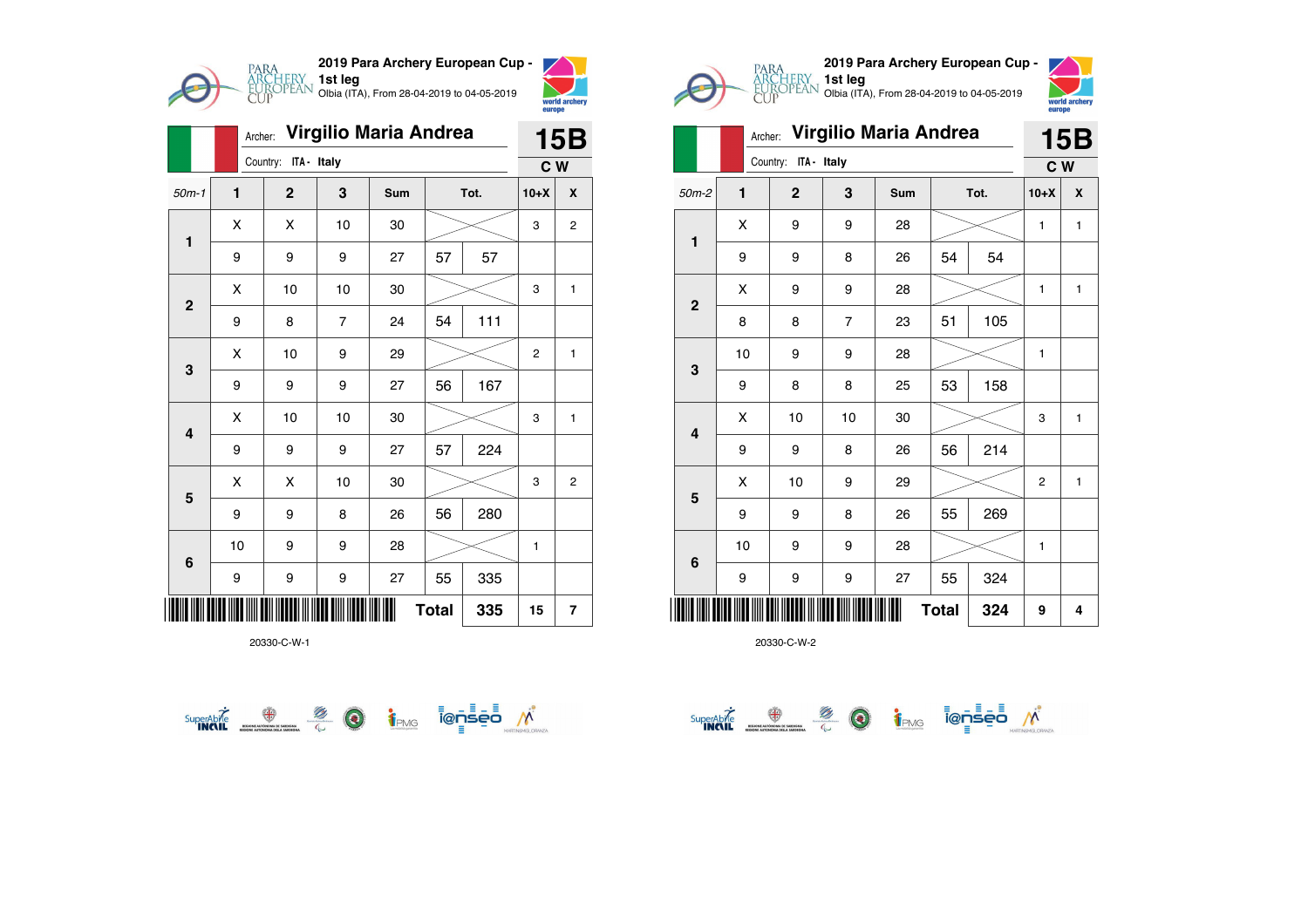

|              | <b>Andrievskaia Tatiana</b><br>Archer: |  |                       |                |     |              |      |                | <b>16A</b>   |  |
|--------------|----------------------------------------|--|-----------------------|----------------|-----|--------------|------|----------------|--------------|--|
|              |                                        |  | Country: RUS - Russia |                |     |              |      | C W            |              |  |
| $50m-1$      | $\mathbf{1}$                           |  | $\mathbf{2}$          | 3              | Sum |              | Tot. | $10+X$         | X            |  |
| 1            | 10                                     |  | 9                     | 9              | 28  |              |      | $\mathbf{1}$   |              |  |
|              | 9                                      |  | 9                     | 9              | 27  | 55           | 55   |                |              |  |
| $\mathbf{2}$ | 10                                     |  | 9                     | 9              | 28  |              |      | 1              |              |  |
|              | 9                                      |  | 8                     | 8              | 25  | 53           | 108  |                |              |  |
| 3            | 10                                     |  | 10                    | 9              | 29  |              |      | 2              |              |  |
|              | 9                                      |  | 9                     | 9              | 27  | 56           | 164  |                |              |  |
| 4            | Χ                                      |  | 10                    | 9              | 29  |              |      | 2              | 1            |  |
|              | 9                                      |  | 9                     | 9              | 27  | 56           | 220  |                |              |  |
| 5            | X                                      |  | 10                    | 9              | 29  |              |      | $\overline{2}$ | 1            |  |
|              | 9                                      |  | 8                     | $\overline{7}$ | 24  | 53           | 273  |                |              |  |
| 6            | X                                      |  | 10                    | 9              | 29  |              |      | $\overline{2}$ | $\mathbf{1}$ |  |
|              | 9                                      |  | 8                     | 8              | 25  | 54           | 327  |                |              |  |
|              |                                        |  |                       |                |     | <b>Total</b> | 327  | 10             | 3            |  |





|                          | Andrievskaia Tatiana | <b>16A</b>            |    |     |    |      |                |   |
|--------------------------|----------------------|-----------------------|----|-----|----|------|----------------|---|
|                          |                      | Country: RUS - Russia |    |     |    |      | C <sub>W</sub> |   |
| $50m-2$                  | 1                    | $\overline{2}$        | 3  | Sum |    | Tot. | $10+X$         | X |
| $\mathbf{1}$             | X                    | 10                    | 10 | 30  |    |      | 3              | 1 |
|                          | 10                   | 8                     | 8  | 26  | 56 | 56   | $\mathbf{1}$   |   |
| $\mathbf 2$              | X                    | 10                    | 9  | 29  |    |      | $\overline{c}$ | 1 |
|                          | 9                    | 8                     | M  | 17  | 46 | 102  |                |   |
| 3                        | x                    | 10                    | 10 | 30  |    |      | 3              | 1 |
|                          | 9                    | 9                     | 9  | 27  | 57 | 159  |                |   |
| 4                        | 9                    | 9                     | 8  | 26  |    |      |                |   |
|                          | 8                    | $\overline{7}$        | M  | 15  | 41 | 200  |                |   |
| 5                        | 9                    | 9                     | 9  | 27  |    |      |                |   |
|                          | 9                    | 8                     | 8  | 25  | 52 | 252  |                |   |
|                          | X                    | 9                     | 9  | 28  |    |      | 1              | 1 |
| 6                        | 9                    | 8                     | 8  | 25  | 53 | 305  |                |   |
| <b>Total</b><br>305<br>║ |                      |                       |    |     |    |      |                | 4 |

6045-C-W-2

SuperAbile <del>O</del> & O j<sub>ews</sub> longled in

SuperAbile <del>O</del> & O j<sub>ews</sub> longled N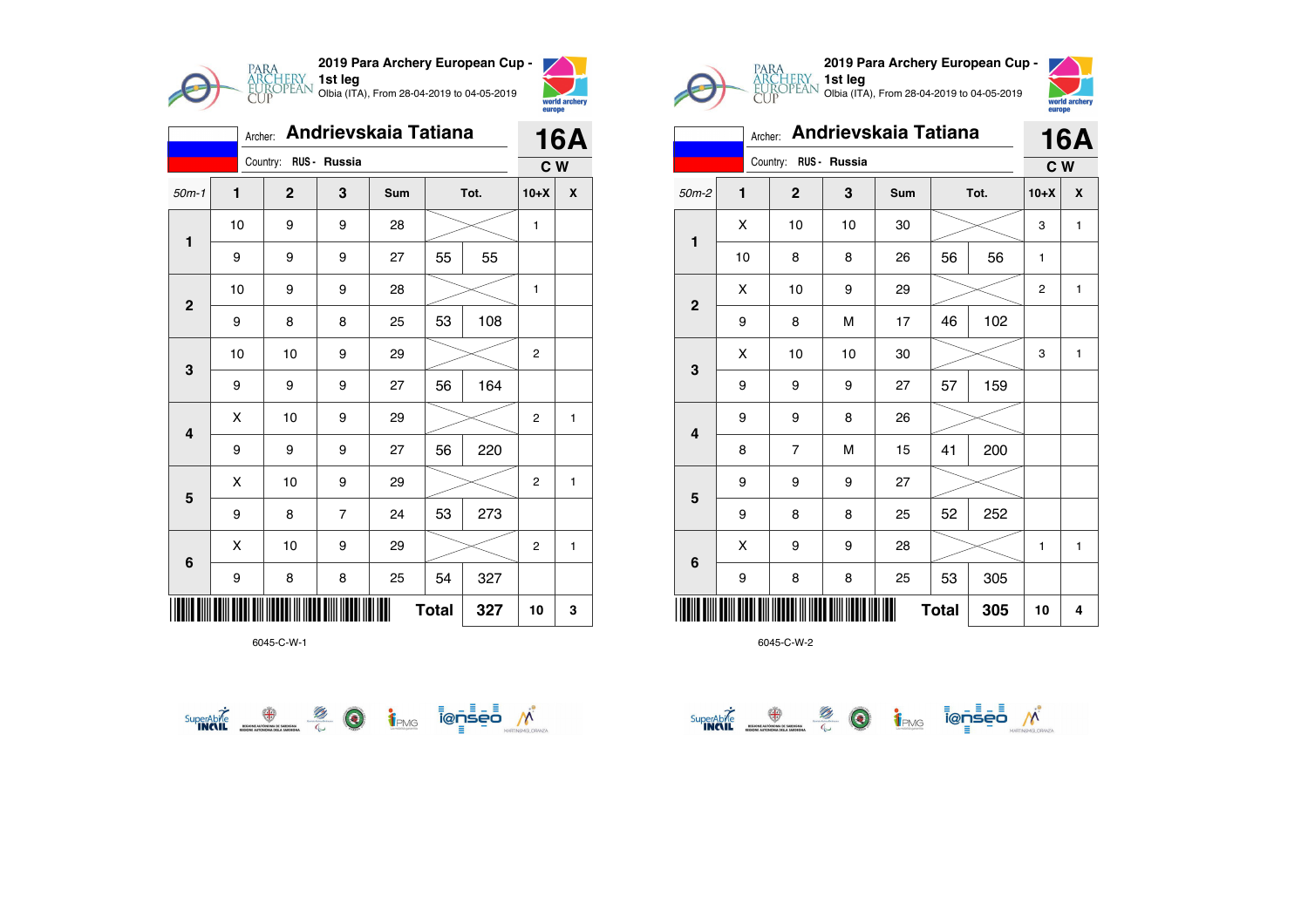

|              |    | Sarti Eleonora<br>Archer: |                |     |              |      |                |              |  |
|--------------|----|---------------------------|----------------|-----|--------------|------|----------------|--------------|--|
|              |    | Country: ITA - Italy      |                |     |              |      | C <sub>W</sub> |              |  |
| $50m-1$      | 1  | $\mathbf 2$               | 3              | Sum |              | Tot. | $10+X$         | X            |  |
| 1            | 10 | 9                         | 9              | 28  |              |      | 1              |              |  |
|              | 9  | 9                         | $\overline{7}$ | 25  | 53           | 53   |                |              |  |
| $\mathbf{2}$ | X  | 10                        | 9              | 29  |              |      | 2              | 1            |  |
|              | 9  | 8                         | 8              | 25  | 54           | 107  |                |              |  |
| 3            | X  | 10                        | 9              | 29  |              |      | $\overline{c}$ | 1            |  |
|              | 9  | 8                         | $\overline{7}$ | 24  | 53           | 160  |                |              |  |
| 4            | X  | 10                        | 10             | 30  |              |      | 3              | 1            |  |
|              | 9  | 8                         | $\overline{7}$ | 24  | 54           | 214  |                |              |  |
| 5            | X  | 10                        | 9              | 29  |              |      | $\overline{c}$ | $\mathbf{1}$ |  |
|              | 8  | 8                         | 6              | 22  | 51           | 265  |                |              |  |
| 6            | X  | 10                        | 8              | 28  |              |      | 2              | 1            |  |
|              | 8  | 8                         | 8              | 24  | 52           | 317  |                |              |  |
|              |    |                           |                |     | <b>Total</b> | 317  | 12             | 5            |  |







 $\overbrace{\text{Supersymmetry}}^{\text{Supersymmetry}}$ 

Superabite <del>The Superior of the state of the state of the state of the state of the state of the state of the state of the state of the state of the state of the state of the state of the state of the state of the state of</del>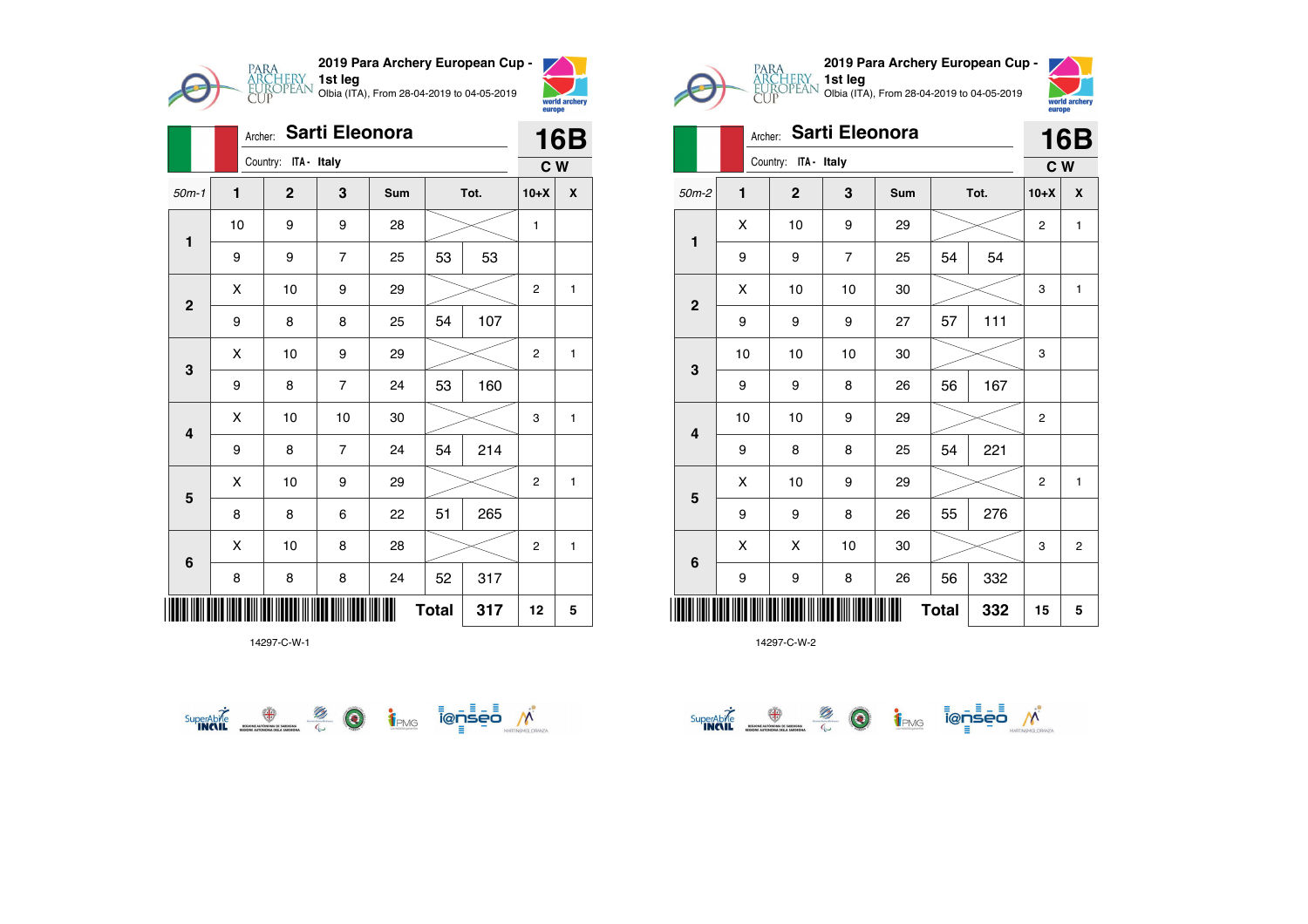

|              | Archer: Artakhinova Stepanida |  |                       |                |     |              |      |                | <b>17A</b>              |  |  |
|--------------|-------------------------------|--|-----------------------|----------------|-----|--------------|------|----------------|-------------------------|--|--|
|              |                               |  | Country: RUS - Russia |                |     |              |      | C W            |                         |  |  |
| $50m-1$      | 1                             |  | $\mathbf{2}$          | 3              | Sum |              | Tot. | $10+X$         | X                       |  |  |
| 1            | X                             |  | X                     | 9              | 29  |              |      | $\overline{c}$ | $\overline{\mathbf{c}}$ |  |  |
|              | 9                             |  | 9                     | 8              | 26  | 55           | 55   |                |                         |  |  |
| $\mathbf{2}$ | 10                            |  | 10                    | 9              | 29  |              |      | 2              |                         |  |  |
|              | 9                             |  | 9                     | $\overline{7}$ | 25  | 54           | 109  |                |                         |  |  |
| 3            | X                             |  | 10                    | 10             | 30  |              |      | 3              | 1                       |  |  |
|              | 10                            |  | 9                     | 9              | 28  | 58           | 167  | 1              |                         |  |  |
| 4            | 10                            |  | 10                    | 9              | 29  |              |      | 2              |                         |  |  |
|              | 9                             |  | 9                     | 8              | 26  | 55           | 222  |                |                         |  |  |
| 5            | X                             |  | X                     | 10             | 30  |              |      | 3              | $\overline{c}$          |  |  |
|              | 9                             |  | 8                     | 6              | 23  | 53           | 275  |                |                         |  |  |
| 6            | X                             |  | 10                    | 9              | 29  |              |      | $\overline{2}$ | $\mathbf{1}$            |  |  |
|              | 9                             |  | 8                     | 8              | 25  | 54           | 329  |                |                         |  |  |
|              |                               |  |                       |                |     | <b>Total</b> | 329  | 15             | 6                       |  |  |

SuperAbile <del>O</del> & O j<sub>ews</sub> longled N







|                         |      |                         |    | Archer: Artakhinova Stepanida |              |     | 17A            |                |
|-------------------------|------|-------------------------|----|-------------------------------|--------------|-----|----------------|----------------|
|                         |      | Country: RUS - Russia   |    |                               |              |     | C W            |                |
| $50m-2$                 | 1    | $\overline{\mathbf{c}}$ | 3  | Sum                           | Tot.         |     | $10+X$         | X              |
| 1                       | х    | 10                      | 10 | 30                            |              |     | 3              | 1              |
|                         | 9    | 9                       | 8  | 26                            | 56           | 56  |                |                |
| $\mathbf 2$             | 10   | 9                       | 9  | 28                            |              |     | 1              |                |
|                         | 9    | 9                       | 9  | 27                            | 55           | 111 |                |                |
| 3                       | X    | X                       | 9  | 29                            |              |     | $\overline{2}$ | $\overline{c}$ |
|                         | 9    | 9                       | 8  | 26                            | 55           | 166 |                |                |
| $\overline{\mathbf{4}}$ | 10   | 10                      | 10 | 30                            |              |     | 3              |                |
|                         | 10   | 9                       | 9  | 28                            | 58           | 224 | $\mathbf{1}$   |                |
|                         | X    | 10                      | 10 | 30                            |              |     | 3              | 1              |
| 5                       | 9    | 9                       | 9  | 27                            | 57           | 281 |                |                |
|                         | X    | 10                      | 10 | 30                            |              |     | 3              | 1              |
| 6                       | $10$ | 9                       | 9  | 28                            | 58           | 339 | 1              |                |
| Ш                       |      |                         |    |                               | <b>Total</b> | 339 | 17             | 5              |

SuperAbile <del>O</del> & O j<sub>ews</sub> longled in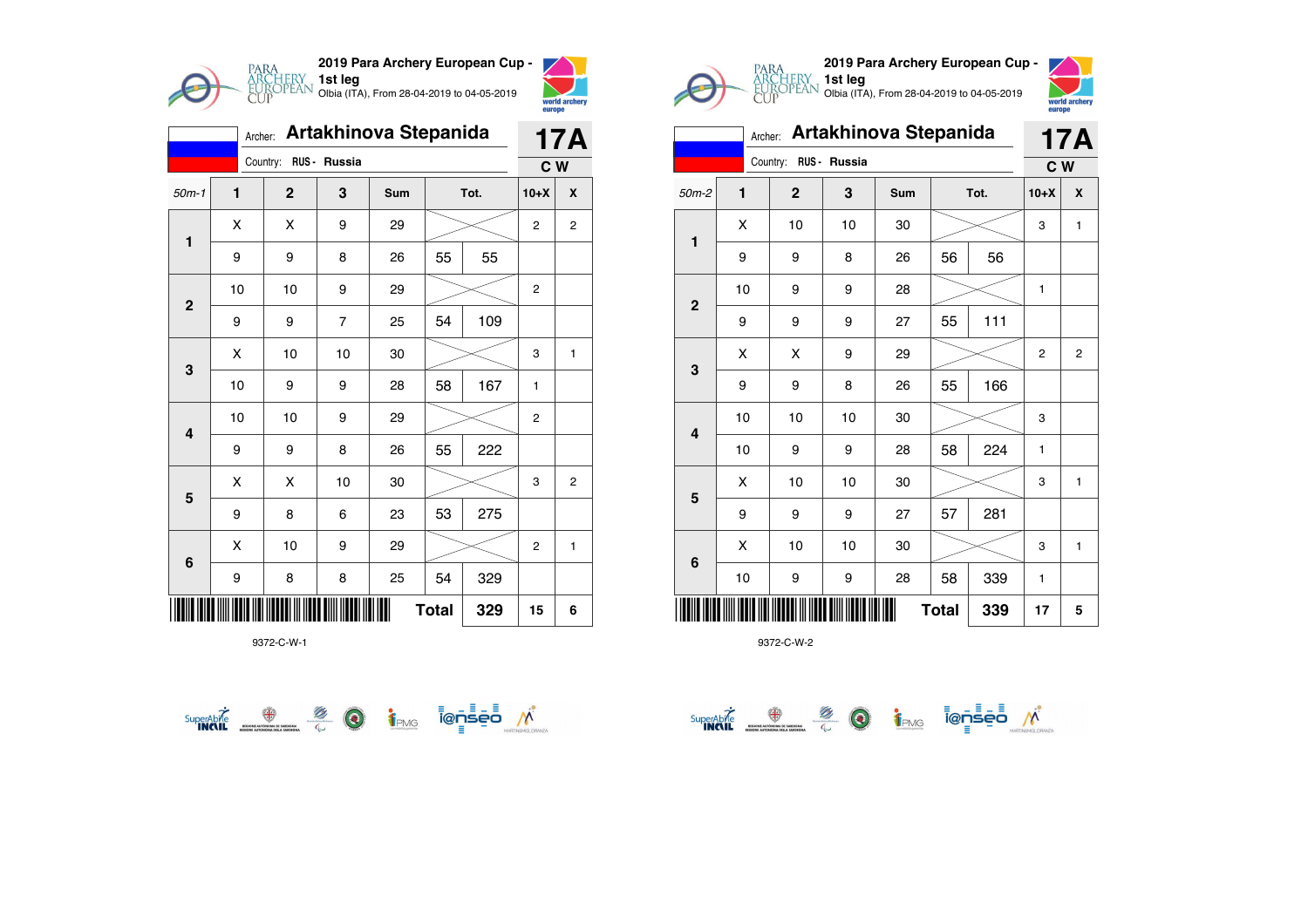

|              |                          | Pesci Giulia<br>Archer:  |                |     |              |      |                |                  |  |
|--------------|--------------------------|--------------------------|----------------|-----|--------------|------|----------------|------------------|--|
|              |                          | Country: ITA - Italy     |                |     |              |      | C W            |                  |  |
| $50m-1$      | $\mathbf{1}$             | $\mathbf 2$              | 3              | Sum |              | Tot. | $10+X$         | $\boldsymbol{x}$ |  |
| $\mathbf{1}$ | X                        | 10                       | 9              | 29  |              |      | $\overline{2}$ | $\mathbf{1}$     |  |
|              | 9                        | 9                        | 9              | 27  | 56           | 56   |                |                  |  |
| $\mathbf{2}$ | 10                       | 10                       | 9              | 29  |              |      | $\overline{c}$ |                  |  |
|              | 9                        | 9                        | 6              | 24  | 53           | 109  |                |                  |  |
| 3            | 10                       | 10                       | 10             | 30  |              |      | 3              |                  |  |
|              | 8                        | 8                        | $\overline{7}$ | 23  | 53           | 162  |                |                  |  |
| 4            | 10                       | 10                       | 9              | 29  |              |      | 2              |                  |  |
|              | 8                        | $\overline{7}$           | $\overline{7}$ | 22  | 51           | 213  |                |                  |  |
| 5            | 9                        | 9                        | 9              | 27  |              |      |                |                  |  |
|              | 8                        | 7                        | М              | 15  | 42           | 255  |                |                  |  |
| 6            | 9                        | 8                        | 8              | 25  |              |      |                |                  |  |
|              | $\overline{\mathcal{I}}$ | $\overline{\mathcal{I}}$ | М              | 14  | 39           | 294  |                |                  |  |
|              |                          |                          |                |     | <b>Total</b> | 294  | 9              | 1                |  |







 $\overbrace{\text{Supersible}}^{\text{Supers}} \quad \overbrace{\text{Supersible}}^{\text{Supers}} \quad \overbrace{\text{Supersible}}^{\text{Supers}} \quad \overbrace{\text{Supersible}}^{\text{Supers}} \quad \text{with} \quad \overbrace{\text{Supersible}}^{\text{Supers}} \quad \text{with} \quad \overbrace{\text{Supersible}}^{\text{Supers}} \quad \text{with} \quad \overbrace{\text{Supersible}}^{\text{Supers}} \quad \text{with} \quad \overbrace{\text{Supersible}}^{\text{Supers}} \quad \text{with} \quad \overbrace{\text{Supersible}}^{\text{Supers}} \quad \text{with} \quad \overbrace{\text{Sup$ 

Superabite <del>The Superior of the state of the state of the state of the state of the state of the state of the state of the state of the state of the state of the state of the state of the state of the state of the state of</del>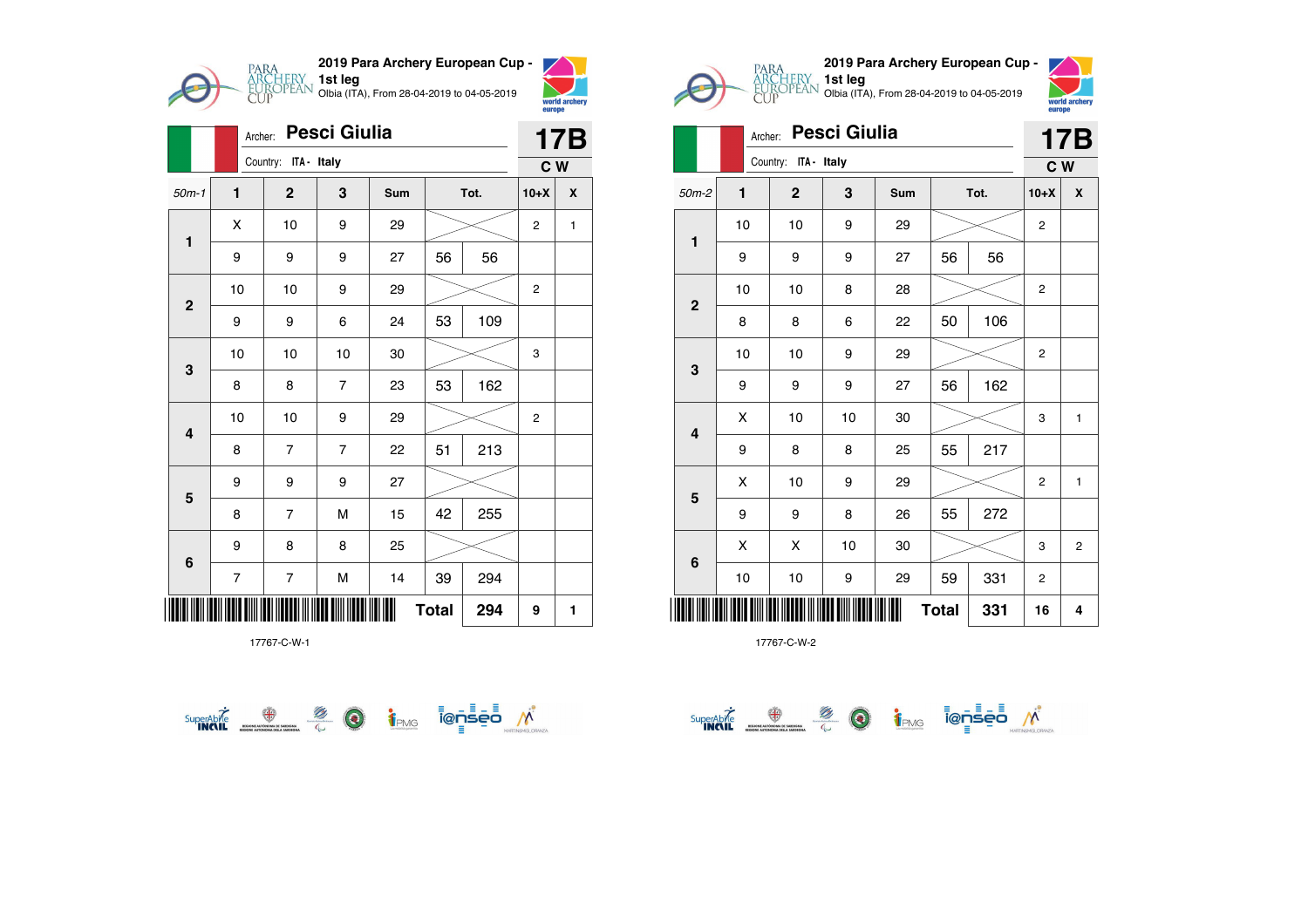

|                         | <b>18A</b>                         |              |                |     |    |      |                |                |
|-------------------------|------------------------------------|--------------|----------------|-----|----|------|----------------|----------------|
|                         |                                    | Country:     | RUS - Russia   |     |    |      |                | C W            |
| $50m-1$                 | 1                                  | $\mathbf{2}$ | 3              | Sum |    | Tot. | $10+X$         | X              |
| 1                       | 10                                 | 9            | 8              | 27  |    |      | 1              |                |
|                         | $\overline{7}$                     | 7            | M              | 14  | 41 | 41   |                |                |
| $\overline{\mathbf{2}}$ | 10                                 | 10           | 10             | 30  |    |      | 3              |                |
|                         | 9                                  | 9            | 8              | 26  | 56 | 97   |                |                |
| 3                       | 9                                  | 9            | 9              | 27  |    |      |                |                |
|                         | 9                                  | 8            | 8              | 25  | 52 | 149  |                |                |
| $\overline{\mathbf{4}}$ | 10                                 | 9            | 9              | 28  |    |      | 1              |                |
|                         | 9                                  | 9            | 9              | 27  | 55 | 204  |                |                |
| 5                       | X                                  | X            | 9              | 29  |    |      | $\overline{2}$ | $\overline{2}$ |
|                         | 9                                  | 8            | 8              | 25  | 54 | 258  |                |                |
| 6                       | X                                  | 9            | 9              | 28  |    |      | 1              | $\mathbf{1}$   |
|                         | 9                                  | 7            | $\overline{7}$ | 23  | 51 | 309  |                |                |
| ║║                      | <b>Total</b><br>309                |              |                |     |    |      |                | 3              |
|                         | <b>Signed Total</b><br>30527-C-W-1 |              |                |     |    |      | 0              | 0              |







|                         | <b>Dzhioeva Anastasia</b> | <b>18A</b>              |                |     |    |      |              |                |
|-------------------------|---------------------------|-------------------------|----------------|-----|----|------|--------------|----------------|
|                         |                           | Country:                | RUS - Russia   |     |    |      | C W          |                |
| $50m-2$                 | 1                         | $\overline{\mathbf{2}}$ | 3              | Sum |    | Tot. | $10+X$       | X              |
| 1                       | 10                        | 9                       | 9              | 28  |    |      | $\mathbf{1}$ |                |
|                         | 8                         | 8                       | 8              | 24  | 52 | 52   |              |                |
| $\mathbf{2}$            | 9                         | 9                       | 9              | 27  |    |      |              |                |
|                         | 9                         | 8                       | 8              | 25  | 52 | 104  |              |                |
| 3                       | 9                         | 9                       | 9              | 27  |    |      |              |                |
|                         | 9                         | 9                       | 8              | 26  | 53 | 157  |              |                |
| $\overline{\mathbf{4}}$ | 9                         | 9                       | 9              | 27  |    |      |              |                |
|                         | 8                         | 8                       | $\overline{7}$ | 23  | 50 | 207  |              |                |
|                         | X                         | X                       | 10             | 30  |    |      | 3            | $\overline{2}$ |
| 5                       | 9                         | 9                       | 9              | 27  | 57 | 264  |              |                |
| 6                       | 10                        | 9                       | 9              | 28  |    |      | 1            |                |
|                         | 8                         | 8                       | 8              | 24  | 52 | 316  |              |                |
| <b>Total</b><br>316     |                           |                         |                |     |    |      |              | $\mathbf{2}$   |

SuperAbile <del>O</del> & O j<sub>ews</sub> longled in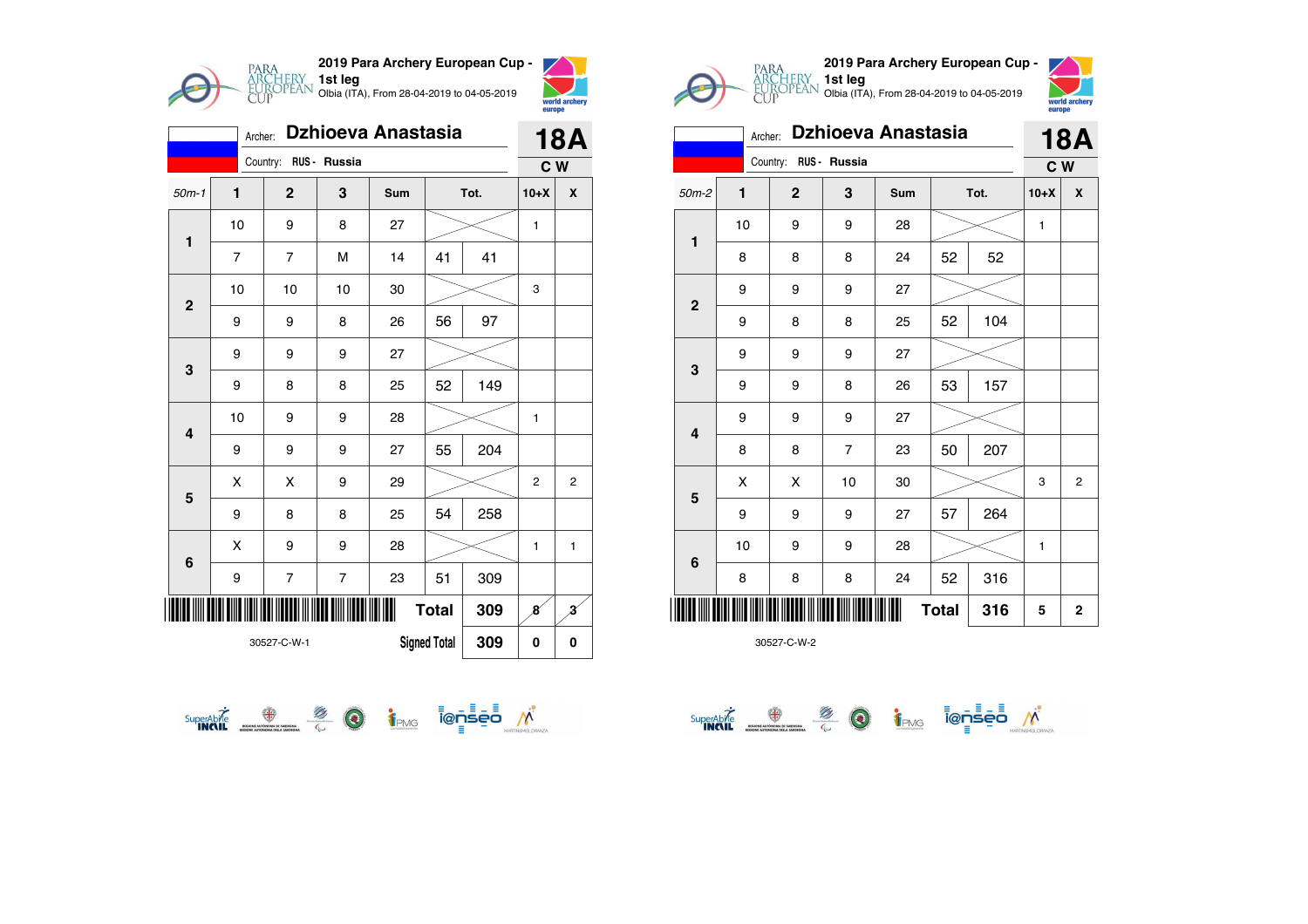

|                           | Archer: Stretton Jessica<br>$\blacksquare$ |                              |                | <b>18B</b> |    |      |                |              |
|---------------------------|--------------------------------------------|------------------------------|----------------|------------|----|------|----------------|--------------|
|                           |                                            | Country: GBR - Great Britain |                |            |    |      | C W            |              |
| $50m-1$                   | 1                                          | $\mathbf 2$                  | 3              | Sum        |    | Tot. | $10+X$         | X            |
| $\mathbf{1}$              | 10                                         | 10                           | 9              | 29         |    |      | $\overline{c}$ |              |
|                           | 8                                          | 8                            | 8              | 24         | 53 | 53   |                |              |
| $\overline{\mathbf{c}}$   | X                                          | 10                           | 9              | 29         |    |      | $\overline{c}$ | $\mathbf{1}$ |
|                           | 9                                          | 8                            | $\overline{7}$ | 24         | 53 | 106  |                |              |
| 3                         | Χ                                          | X                            | 10             | 30         |    |      | 3              | 2            |
|                           | 9                                          | 9                            | 9              | 27         | 57 | 163  |                |              |
| $\overline{\mathbf{4}}$   | Χ                                          | 10                           | 9              | 29         |    |      | 2              | 1            |
|                           | 9                                          | 9                            | 8              | 26         | 55 | 218  |                |              |
| 5                         | 10                                         | 10                           | 10             | 30         |    |      | 3              |              |
|                           | 10                                         | 10                           | 9              | 29         | 59 | 277  | 2              |              |
| 6                         | 10                                         | 10                           | 9              | 29         |    |      | $\overline{c}$ |              |
|                           | 9                                          | 9                            | 8              | 26         | 55 | 332  |                |              |
| <b>Total</b><br>332<br>16 |                                            |                              |                |            |    |      |                | 4            |





world archery



17386-C-W-2

 $\overbrace{\text{Supersymmetry}}^{\text{Supersymmetry}}$ 

Superabile <del>O</del> & O j<sub>ews</sub> longled N'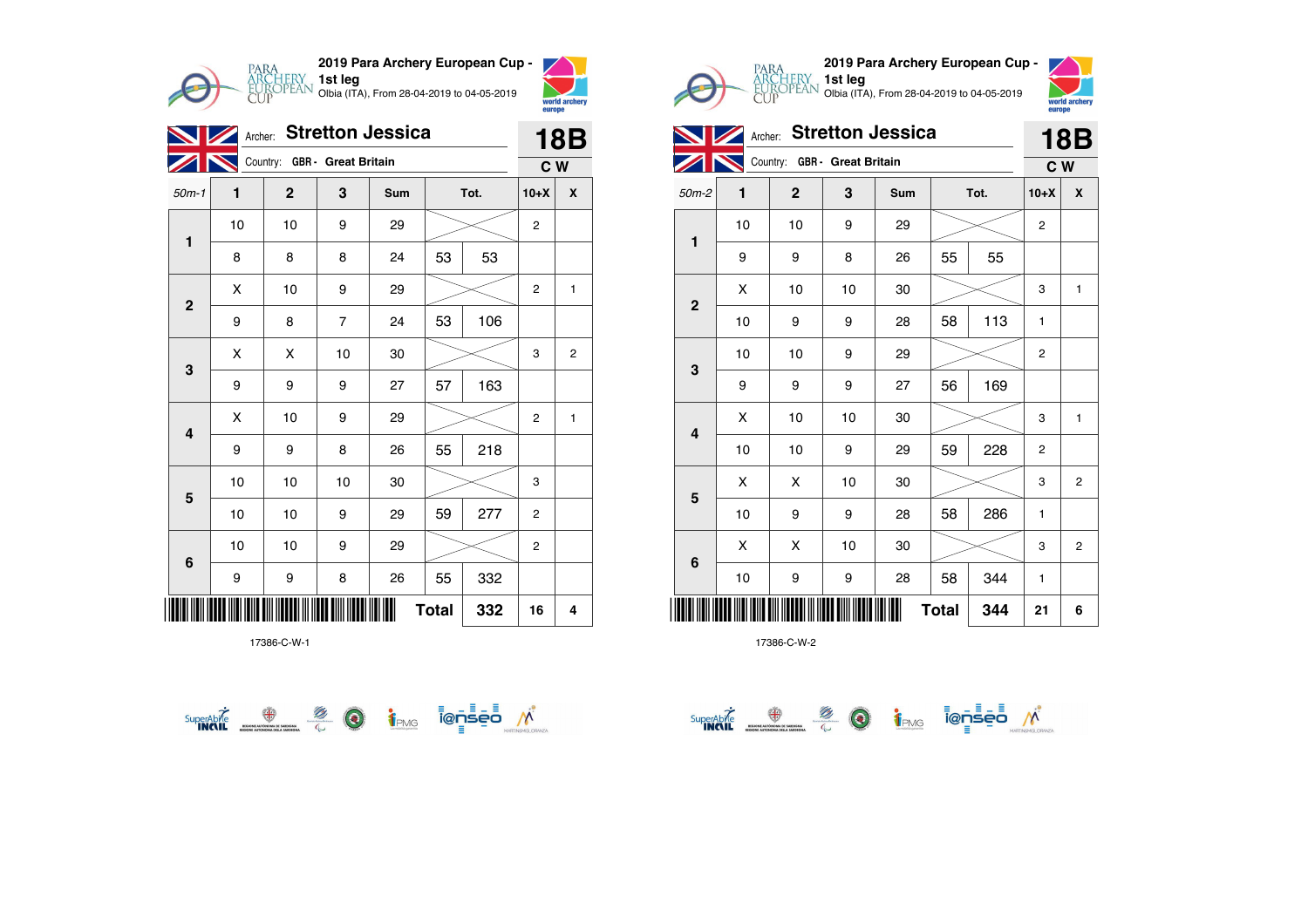

|              |                | Ersson Josefsson Karin Susanne<br>Archer: |                          |     |              |      |             |             |  |  |
|--------------|----------------|-------------------------------------------|--------------------------|-----|--------------|------|-------------|-------------|--|--|
|              |                | Country: SWE- Sweden                      |                          |     |              |      | C W         |             |  |  |
| $50m-1$      | 1              | $\mathbf 2$                               | 3                        | Sum |              | Tot. | $10+X$      | X           |  |  |
| $\mathbf{1}$ | 8              | 8                                         | $\overline{7}$           | 23  |              |      |             |             |  |  |
|              | 6              | М                                         | M                        | 6   | 29           | 29   |             |             |  |  |
| $\mathbf 2$  | 9              | 8                                         | $\overline{7}$           | 24  |              |      |             |             |  |  |
|              | 6              | 5                                         | 5                        | 16  | 40           | 69   |             |             |  |  |
| 3            | 9              | 9                                         | $\overline{7}$           | 25  |              |      |             |             |  |  |
|              | $\overline{7}$ | 7                                         | M                        | 14  | 39           | 108  |             |             |  |  |
| 4            | Χ              | 9                                         | 9                        | 28  |              |      | 1           | 1           |  |  |
|              | 8              | $\overline{7}$                            | M                        | 15  | 43           | 151  |             |             |  |  |
| 5            | 9              | 8                                         | 6                        | 23  |              |      |             |             |  |  |
|              | 5              | 5                                         | M                        | 10  | 33           | 184  |             |             |  |  |
| 6            | X              | 9                                         | 8                        | 27  |              |      | 1           | 1           |  |  |
|              | 8              | 8                                         | $\overline{\mathcal{I}}$ | 23  | 50           | 234  |             |             |  |  |
|              |                |                                           |                          |     | <b>Total</b> | 234  | $\mathbf 2$ | $\mathbf 2$ |  |  |







| <b>Ersson Josefsson Karin Susanne</b><br>Archer: |                |                          |                |     |              |      |        | <b>19A</b> |  |
|--------------------------------------------------|----------------|--------------------------|----------------|-----|--------------|------|--------|------------|--|
|                                                  |                | Country: SWE - Sweden    |                |     |              |      | C W    |            |  |
| $50m-2$                                          | 1              | $\mathbf 2$              | 3              | Sum |              | Tot. | $10+X$ | X          |  |
| 1                                                | 10             | 9                        | 9              | 28  |              |      | 1      |            |  |
|                                                  | 8              | $\overline{7}$           | 6              | 21  | 49           | 49   |        |            |  |
| $\mathbf 2$                                      | 10             | 9                        | 8              | 27  |              |      | 1      |            |  |
|                                                  | 8              | 8                        | 8              | 24  | 51           | 100  |        |            |  |
| 3                                                | X              | 9                        | 9              | 28  |              |      | 1      | 1          |  |
|                                                  | 9              | 8                        | 8              | 25  | 53           | 153  |        |            |  |
| 4                                                | 9              | 9                        | 9              | 27  |              |      |        |            |  |
|                                                  | $\overline{7}$ | $\overline{7}$           | 6              | 20  | 47           | 200  |        |            |  |
| 5                                                | 10             | 9                        | 9              | 28  |              |      | 1      |            |  |
|                                                  | 9              | 8                        | $\overline{7}$ | 24  | 52           | 252  |        |            |  |
| 6                                                | 9              | 9                        | 8              | 26  |              |      |        |            |  |
|                                                  | $\overline{7}$ | $\overline{\mathcal{I}}$ | $\overline{7}$ | 21  | 47           | 299  |        |            |  |
|                                                  |                |                          |                |     | <b>Total</b> | 299  | 4      | 1          |  |

SuperAbile <del>O</del> & O j<sub>ews</sub> longled N

SuperAbile <del>O</del> & O j<sub>ews</sub> longled in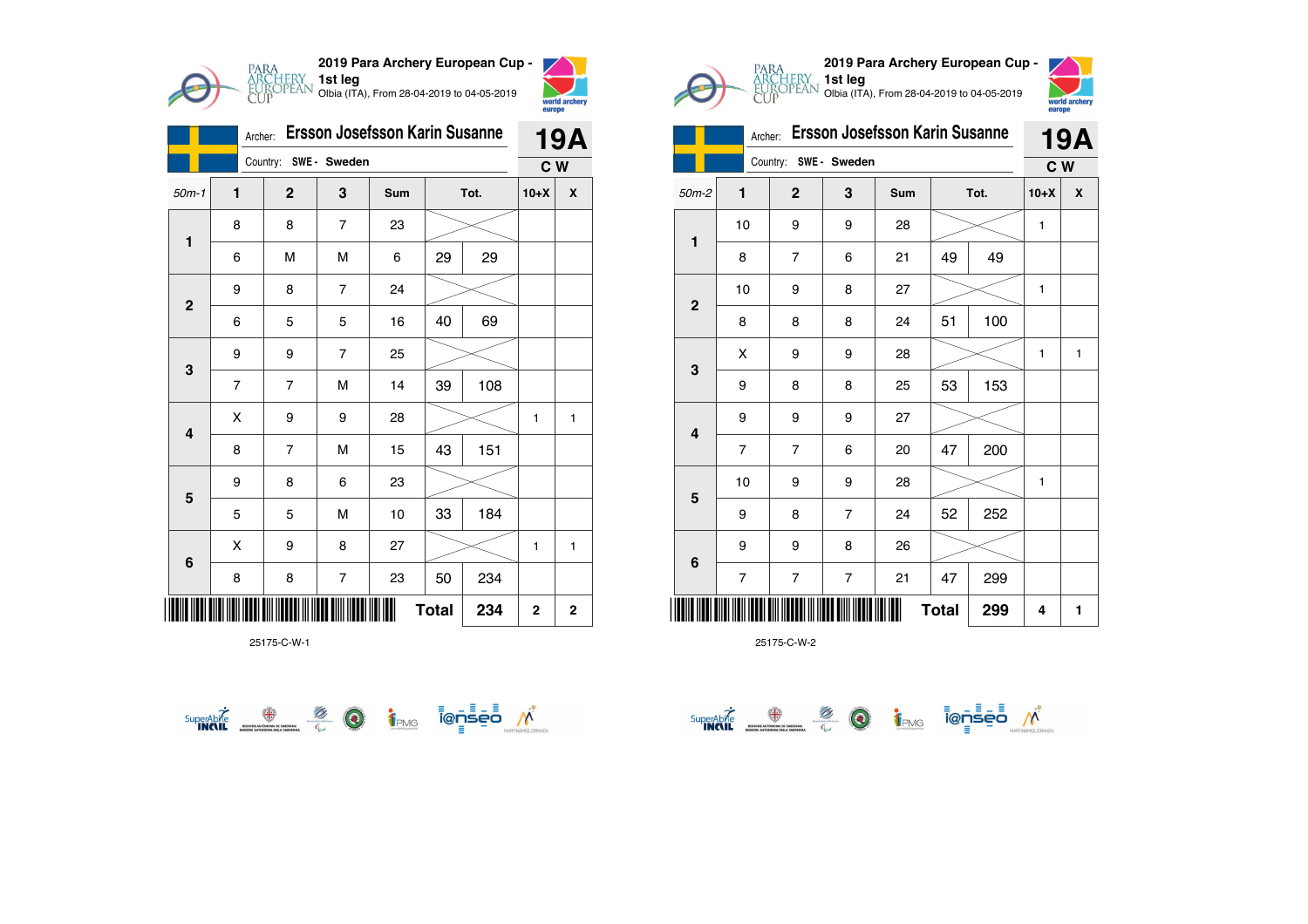

|              | V  | <b>Grinham Jodie</b><br>Archer: |                |     |              |      |                |                |  |  |
|--------------|----|---------------------------------|----------------|-----|--------------|------|----------------|----------------|--|--|
|              |    | Country: GBR - Great Britain    |                |     |              |      | C W            |                |  |  |
| $50m-1$      | 1  | $\mathbf 2$                     | 3              | Sum |              | Tot. | $10+X$         | X              |  |  |
| 1            | X  | X                               | 10             | 30  |              |      | 3              | $\overline{2}$ |  |  |
|              | 9  | 9                               | 9              | 27  | 57           | 57   |                |                |  |  |
| $\mathbf{2}$ | X  | 10                              | 10             | 30  |              |      | 3              | $\mathbf{1}$   |  |  |
|              | 9  | 9                               | 8              | 26  | 56           | 113  |                |                |  |  |
| 3            | X  | 10                              | 9              | 29  |              |      | $\overline{c}$ | $\mathbf{1}$   |  |  |
|              | 9  | 9                               | 8              | 26  | 55           | 168  |                |                |  |  |
| 4            | X  | x                               | 9              | 29  |              |      | $\overline{c}$ | $\overline{c}$ |  |  |
|              | 9  | 8                               | 8              | 25  | 54           | 222  |                |                |  |  |
| 5            | 10 | 10                              | 9              | 29  |              |      | 2              |                |  |  |
|              | 9  | 9                               | $\overline{7}$ | 25  | 54           | 276  |                |                |  |  |
| 6            | 10 | 10                              | 10             | 30  |              |      | 3              |                |  |  |
|              | 9  | 9                               | 8              | 26  | 56           | 332  |                |                |  |  |
|              |    |                                 |                |     | <b>Total</b> | 332  | 15             | 6              |  |  |







 $\overbrace{\text{Supersymmetry}}^{\text{Supersymmetry}}$ 

Superbote **+ 2 + 1** Frus lengthen N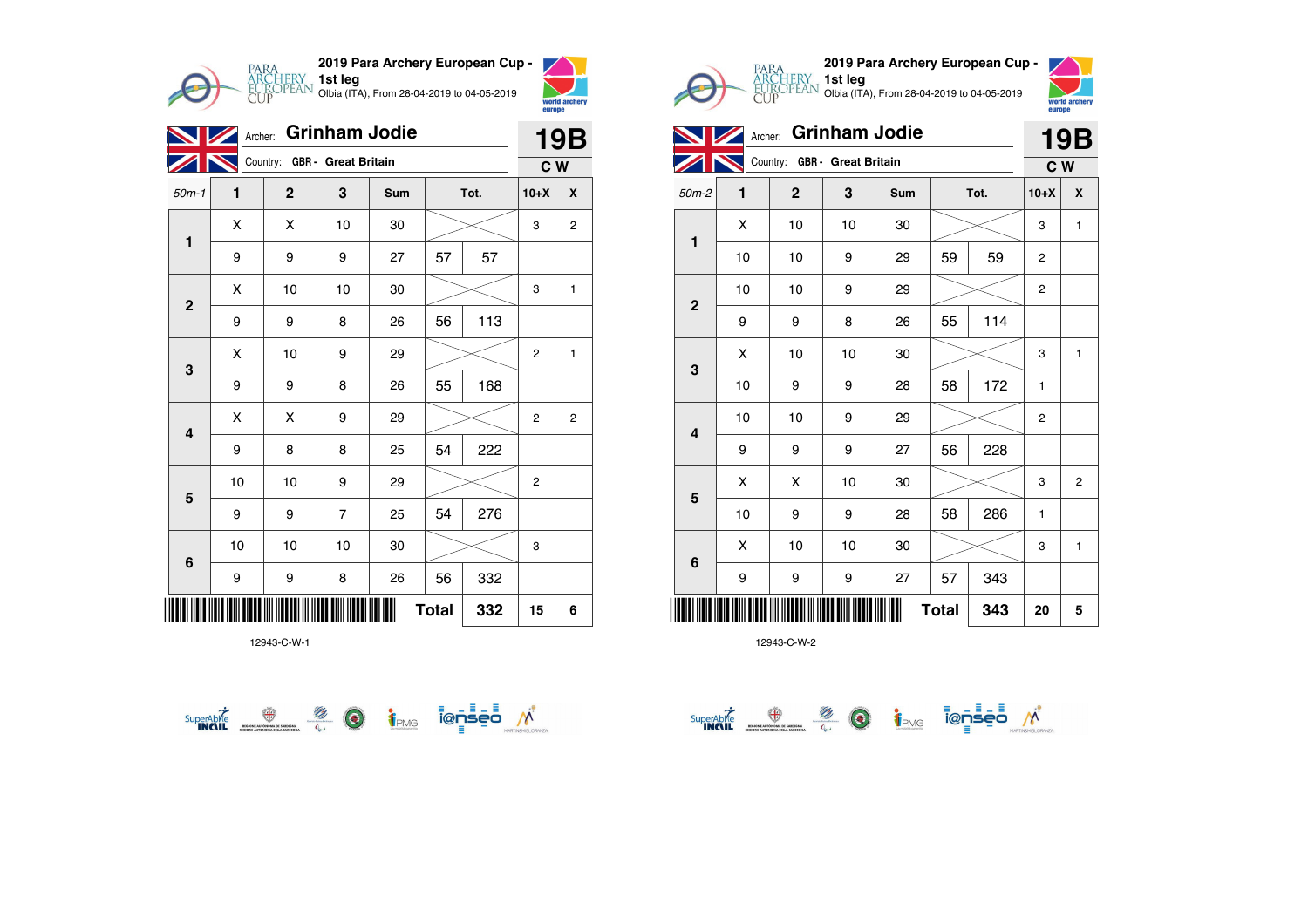

| <b>Reppe Zandra</b><br>Archer: |                |  |                |                |     |              |      |                | <b>20A</b>   |  |
|--------------------------------|----------------|--|----------------|----------------|-----|--------------|------|----------------|--------------|--|
|                                |                |  | Country:       | SWE- Sweden    |     |              |      | C W            |              |  |
| $50m-1$                        | 1              |  | $\mathbf 2$    | 3              | Sum |              | Tot. | $10+X$         | X            |  |
| 1                              | 10             |  | 9              | 9              | 28  |              |      | $\mathbf{1}$   |              |  |
|                                | 8              |  | 8              | 8              | 24  | 52           | 52   |                |              |  |
| $\mathbf 2$                    | X              |  | 9              | 9              | 28  |              |      | 1              | $\mathbf{1}$ |  |
|                                | $\overline{7}$ |  | $\overline{7}$ | M              | 14  | 42           | 94   |                |              |  |
| 3                              | 10             |  | 9              | 9              | 28  |              |      | 1              |              |  |
|                                | 9              |  | 9              | 8              | 26  | 54           | 148  |                |              |  |
| 4                              | 10             |  | 10             | 9              | 29  |              |      | $\overline{c}$ |              |  |
|                                | 9              |  | 9              | $\overline{7}$ | 25  | 54           | 202  |                |              |  |
| 5                              | 9              |  | 9              | 9              | 27  |              |      |                |              |  |
|                                | 9              |  | 8              | 6              | 23  | 50           | 252  |                |              |  |
| 6                              | 10             |  | 9              | 9              | 28  |              |      | $\mathbf{1}$   |              |  |
|                                | 9              |  | 9              | 8              | 26  | 54           | 306  |                |              |  |
|                                |                |  |                |                |     | <b>Total</b> | 306  | 6              | 1            |  |





|                         | Archer: |                      | <b>20A</b> |     |              |      |        |                |
|-------------------------|---------|----------------------|------------|-----|--------------|------|--------|----------------|
|                         |         | Country: SWE- Sweden |            |     |              |      | C W    |                |
| $50m-2$                 | 1       | $\mathbf 2$          | 3          | Sum |              | Tot. | $10+X$ | X              |
| 1                       | 10      | 9                    | 9          | 28  |              |      | 1      |                |
|                         | 9       | 8                    | 8          | 25  | 53           | 53   |        |                |
| $\mathbf 2$             | х       | x                    | 10         | 30  |              |      | 3      | 2              |
|                         | 9       | 8                    | 8          | 25  | 55           | 108  |        |                |
| 3                       | X       | X                    | 10         | 30  |              |      | 3      | $\overline{2}$ |
|                         | $10$    | 9                    | 9          | 28  | 58           | 166  | 1      |                |
| $\overline{\mathbf{4}}$ | 10      | 9                    | 9          | 28  |              |      | 1      |                |
|                         | 9       | 8                    | 7          | 24  | 52           | 218  |        |                |
| $5\phantom{1}$          | Χ       | X                    | 10         | 30  |              |      | 3      | $\overline{2}$ |
|                         | 10      | 9                    | 9          | 28  | 58           | 276  | 1      |                |
| $6\phantom{1}$          | X       | x                    | 10         | 30  |              |      | 3      | 2              |
|                         | $10$    | 9                    | 9          | 28  | 58           | 334  | 1      |                |
| Ш                       |         |                      |            |     | <b>Total</b> | 334  | 17     | 8              |

SuperAbile <del>O</del> & O j<sub>ews</sub> longled N

SuperAbile <del>O</del> & O j<sub>ews</sub> longled in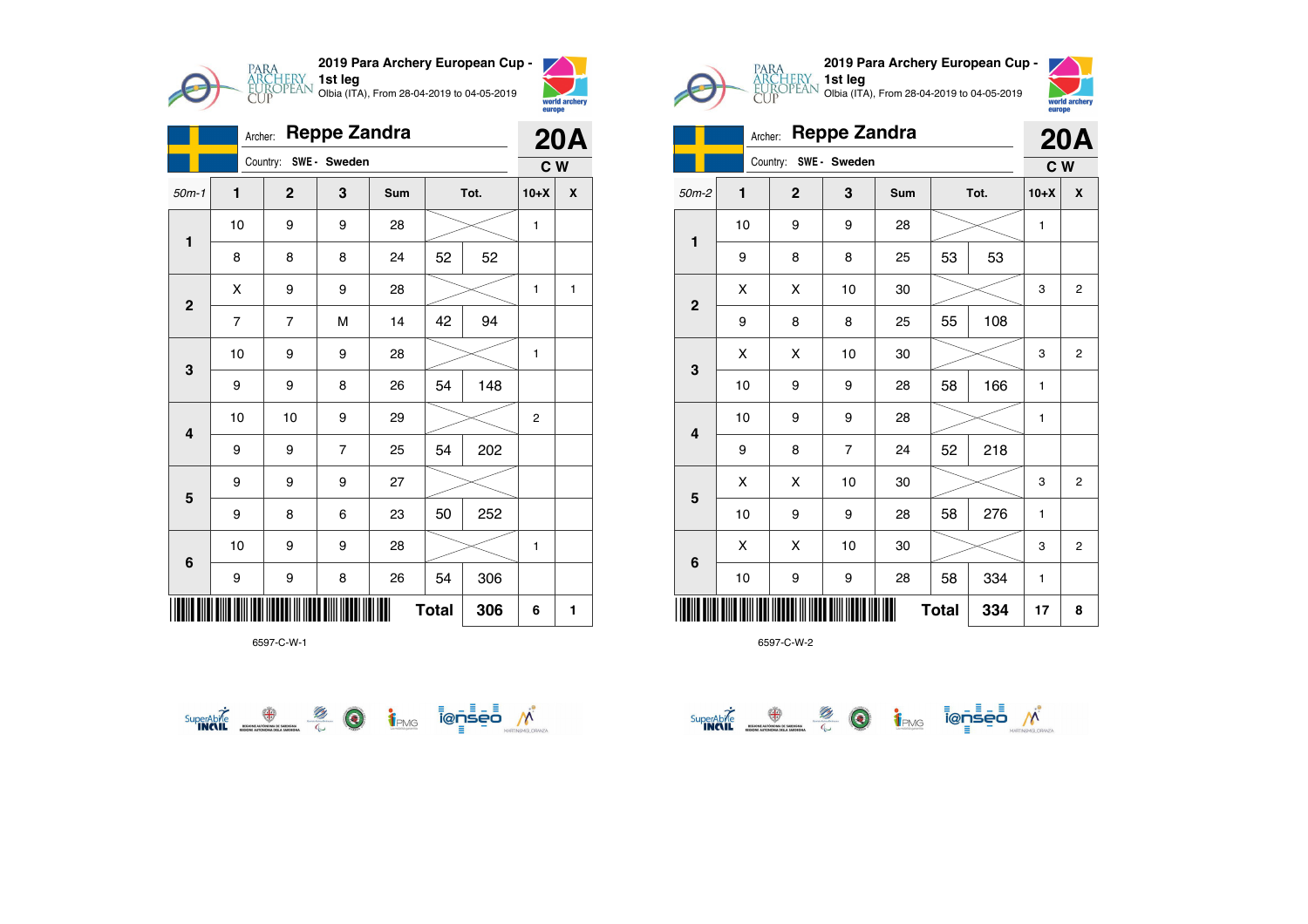

|                         |    | <b>20B</b>                   |                |     |              |      |                |                |
|-------------------------|----|------------------------------|----------------|-----|--------------|------|----------------|----------------|
|                         |    | Country: GBR - Great Britain |                |     |              |      | C W            |                |
| $50m-1$                 | 1  | $\mathbf{2}$                 | 3              | Sum |              | Tot. | $10+X$         | X              |
| 1                       | 10 | 9                            | 9              | 28  |              |      | 1              |                |
|                         | 9  | 8                            | 8              | 25  | 53           | 53   |                |                |
| $\overline{\mathbf{c}}$ | 10 | 10                           | 9              | 29  |              |      | $\overline{2}$ |                |
|                         | 9  | 9                            | 8              | 26  | 55           | 108  |                |                |
| 3                       | X  | 9                            | 9              | 28  |              |      | 1              | 1              |
|                         | 9  | 8                            | 8              | 25  | 53           | 161  |                |                |
| 4                       | 10 | 9                            | 9              | 28  |              |      | 1              |                |
|                         | 9  | 8                            | 8              | 25  | 53           | 214  |                |                |
| 5                       | X  | 10                           | 10             | 30  |              |      | 3              | 1              |
|                         | 10 | 9                            | 9              | 28  | 58           | 272  | 1              |                |
| 6                       | 10 | 10                           | 9              | 29  |              |      | $\overline{c}$ |                |
|                         | 9  | 7                            | $\overline{7}$ | 23  | 52           | 324  |                |                |
|                         |    |                              |                |     | <b>Total</b> | 324  | 11             | $\overline{2}$ |



Superable <del>0</del> 2 0 i<sub>PMG</sub> i@psed n'



**1**

**2**

**3**

**4**

**5**

**6**





X X 10 30 3 2

 $\begin{array}{|c|c|c|c|c|}\hline \text{X} & \text{X} & \text{10} & \text{30} & \text{\hspace{1em}}\hline \end{array} \hspace{0.2cm} \begin{array}{|c|c|c|c|c|}\hline \text{3} & \text{3} & \text{2} & \text{3} & \text{2} \\\hline \end{array}$ 

**Total 331 14 6**

10 | 9 | 8 | 27 | 57 | 275 | 1

9 | 9 | 8 | 26 | 56 | 331

 $\overbrace{\phantom{\mathsf{supp}}^{\mathsf{supp}}_{\mathsf{INQIL}}}^{\mathsf{supp}}\quad \overbrace{\phantom{\mathsf{supp}}^{\mathsf{supp}}_{\mathsf{con}}}\quad \overbrace{\phantom{\mathsf{supp}}^{\mathsf{supp}}_{\mathsf{con}}}^{\mathsf{supp}}\quad \overbrace{\phantom{\mathsf{supp}}^{\mathsf{supp}}}^{\mathsf{supp}}\quad \overbrace{\phantom{\mathsf{supp}}^{\mathsf{supp}}}^{\mathsf{supp}}\quad \overbrace{\phantom{\mathsf{supp}}^{\mathsf{supp}}}^{\mathsf{supp}}$ 

\*17443-C-W-2\*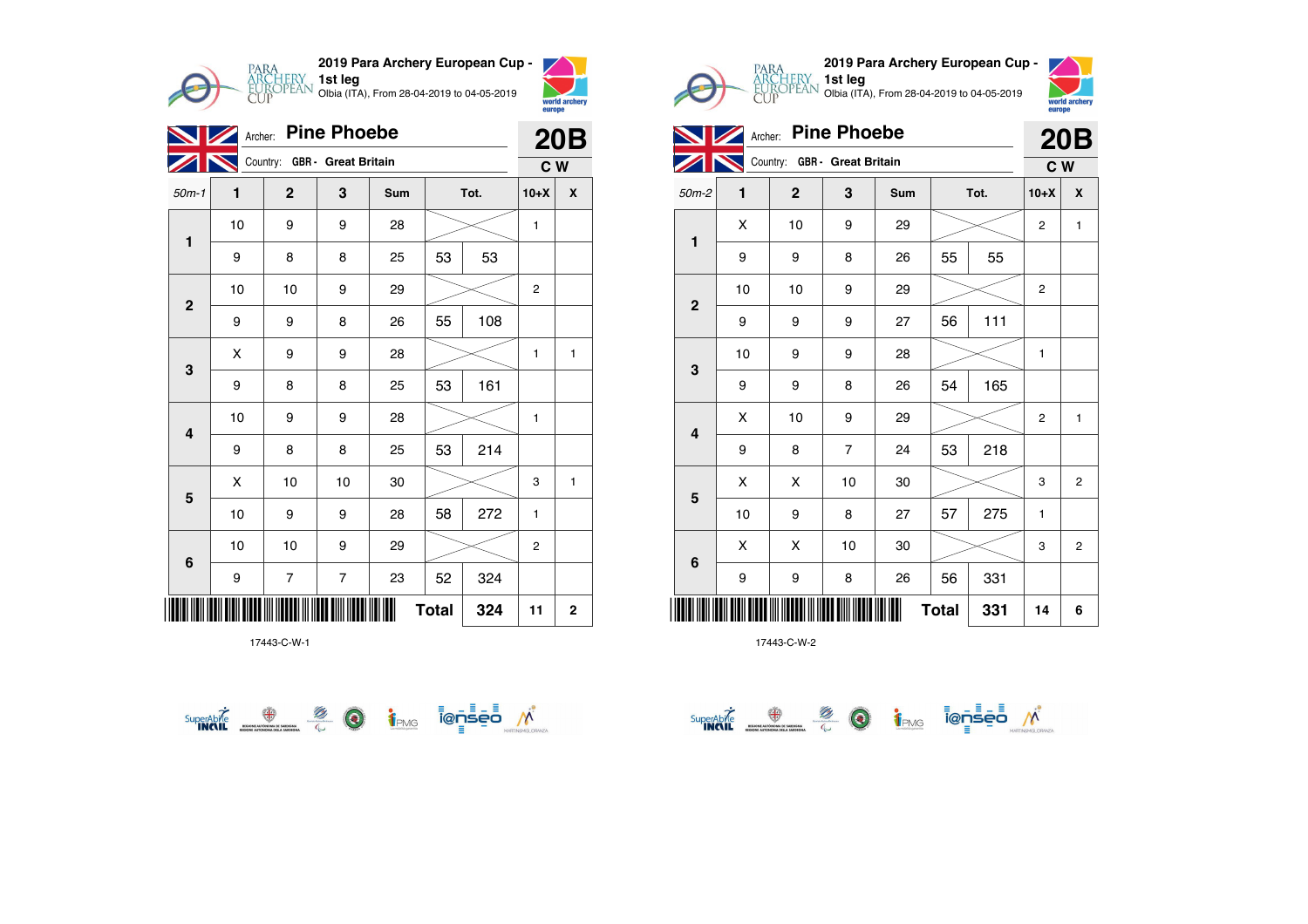

| Novakova Michaela<br>Archer:<br>虫 |                                    |                         |                |     |              |      |        | <b>21A</b> |
|-----------------------------------|------------------------------------|-------------------------|----------------|-----|--------------|------|--------|------------|
|                                   |                                    | Country: SVK - Slovakia |                |     |              |      | C W    |            |
| $50m-1$                           | 1                                  | $\mathbf 2$             | 3              | Sum |              | Tot. | $10+X$ | X          |
| 1                                 | 8                                  | 8                       | 6              | 22  |              |      |        |            |
|                                   | 5                                  | M                       | M              | 5   | 27           | 27   |        |            |
| $\overline{2}$                    | 9                                  | 9                       | 8              | 26  |              |      |        |            |
|                                   | $\overline{\mathcal{I}}$           | 6                       | Μ              | 13  | 39           | 66   |        |            |
| 3                                 | X                                  | 8                       | $\overline{7}$ | 25  |              |      | 1      | 1          |
|                                   | $\overline{7}$                     | 6                       | 5              | 18  | 43           | 109  |        |            |
| $\overline{4}$                    | 9                                  | 6                       | 6              | 21  |              |      |        |            |
|                                   | 6                                  | M                       | М              | 6   | 27           | 136  |        |            |
| 5                                 | 9                                  | 9                       | 8              | 26  |              |      |        |            |
|                                   | 8                                  | $\overline{7}$          | $\overline{7}$ | 22  | 48           | 184  |        |            |
| 6                                 | 9                                  | 8                       | 8              | 25  |              |      |        |            |
|                                   | 6                                  | 6                       | 5              | 17  | 42           | 226  |        |            |
| ∭                                 |                                    |                         |                |     | <b>Total</b> | 226  |        |            |
|                                   | <b>Signed Total</b><br>20608-C-W-1 |                         |                |     | 226          | 0    | 0      |            |







| Novakova Michaela<br>Archer:<br>电 |                |                |                         |     |              |      |                | 21A |  |  |
|-----------------------------------|----------------|----------------|-------------------------|-----|--------------|------|----------------|-----|--|--|
|                                   |                |                | Country: SVK - Slovakia |     |              |      | C W            |     |  |  |
| $50m-2$                           | 1              | $\mathbf{2}$   | 3                       | Sum |              | Tot. | $10+X$         | X   |  |  |
| $\mathbf{1}$                      | 9              | 8              | 8                       | 25  |              |      |                |     |  |  |
|                                   | 8              | $\overline{7}$ | 6                       | 21  | 46           | 46   |                |     |  |  |
| $\mathbf 2$                       | 9              | $\overline{7}$ | $\overline{7}$          | 23  |              |      |                |     |  |  |
|                                   | $\overline{7}$ | 6              | 5                       | 18  | 41           | 87   |                |     |  |  |
| 3                                 | 9              | 9              | 8                       | 26  |              |      |                |     |  |  |
|                                   | $\overline{7}$ | $\overline{7}$ | $\overline{7}$          | 21  | 47           | 134  |                |     |  |  |
| $\overline{\mathbf{4}}$           | 8              | $\overline{7}$ | 6                       | 21  |              |      |                |     |  |  |
|                                   | М              | M              | M                       | 0   | 21           | 155  |                |     |  |  |
| 5                                 | 10             | 10             | $\overline{7}$          | 27  |              |      | $\overline{c}$ |     |  |  |
|                                   | 6              | 6              | 6                       | 18  | 45           | 200  |                |     |  |  |
| 6                                 | 8              | 8              | $\overline{7}$          | 23  |              |      |                |     |  |  |
|                                   | 7              | 6              | M                       | 13  | 36           | 236  |                |     |  |  |
| ║║║                               |                |                |                         |     | <b>Total</b> | 236  | 2              | 0   |  |  |

SuperAbile <del>9 % @ 1</del>ems 1@ps=eb /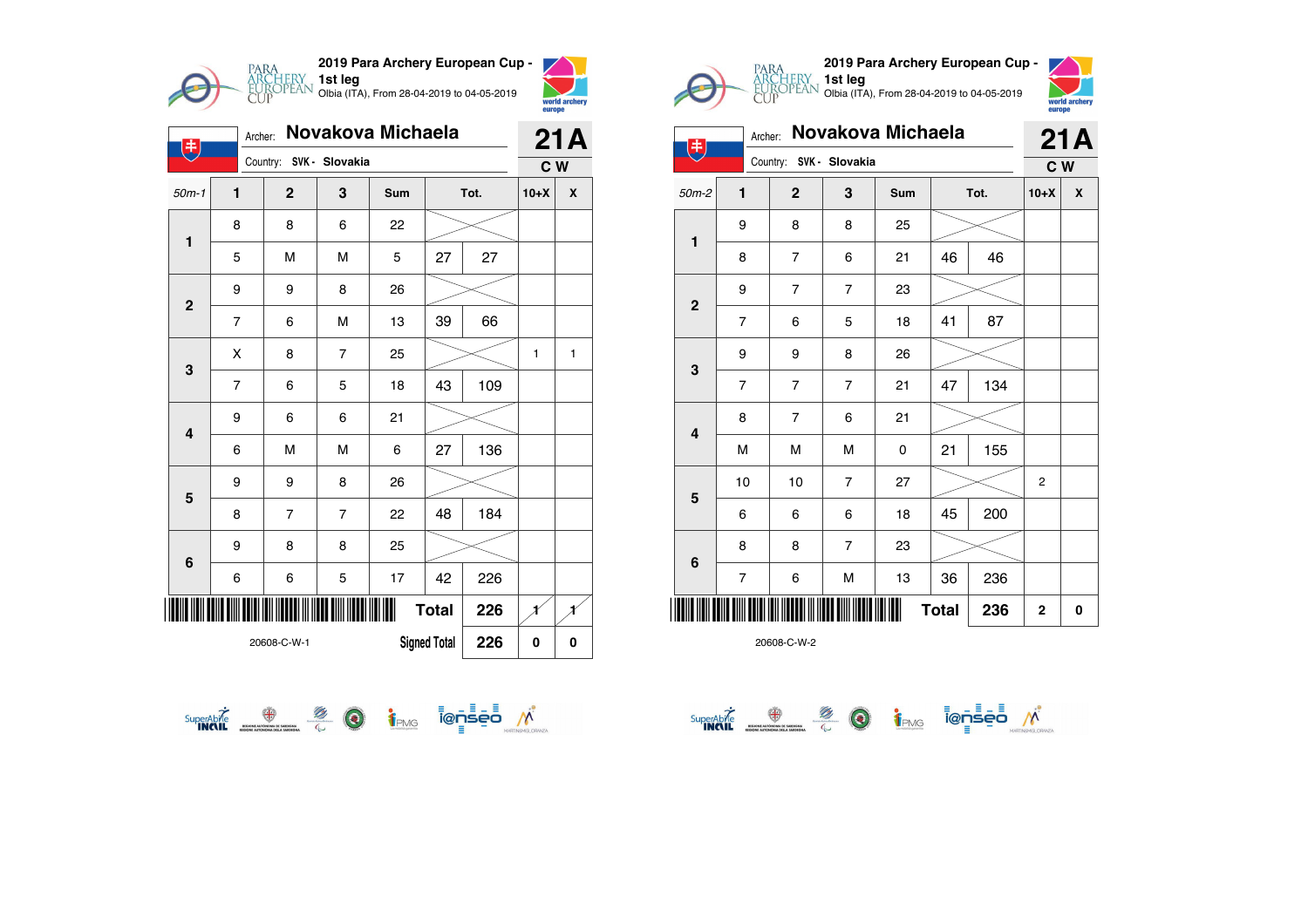

| <b>Bartuzi Dorota</b><br>Archer: |                                   |  |                |                |     |              |      |                | 21B          |
|----------------------------------|-----------------------------------|--|----------------|----------------|-----|--------------|------|----------------|--------------|
|                                  |                                   |  | Country:       | POL- Poland    |     |              |      | C W            |              |
| $50m-1$                          | 1                                 |  | $\overline{2}$ | 3              | Sum |              | Tot. | $10+X$         | X            |
| 1                                | 10                                |  | 10             | 9              | 29  |              |      | $\overline{2}$ |              |
|                                  | 8                                 |  | 8              | $\overline{7}$ | 23  | 52           | 52   |                |              |
| $\overline{2}$                   | 9                                 |  | 9              | 9              | 27  |              |      |                |              |
|                                  | 9                                 |  | 8              | 8              | 25  | 52           | 104  |                |              |
| 3                                | Χ                                 |  | 10             | 10             | 30  |              |      | 3              | $\mathbf{1}$ |
|                                  | 9                                 |  | 9              | 8              | 26  | 56           | 160  |                |              |
| $\overline{4}$                   | 9                                 |  | 9              | 9              | 27  |              |      |                |              |
|                                  | 9                                 |  | 6              | 5              | 20  | 47           | 207  |                |              |
| 5                                | X                                 |  | 10             | 9              | 29  |              |      | $\overline{c}$ | $\mathbf{1}$ |
|                                  | 9                                 |  | $\overline{7}$ | 6              | 22  | 51           | 258  |                |              |
| 6                                | 9                                 |  | 9              | 9              | 27  |              |      |                |              |
|                                  | 8                                 |  | 8              | 8              | 24  | 51           | 309  |                |              |
|                                  |                                   |  |                |                |     | <b>Total</b> | 309  |                | 2            |
|                                  | <b>Signed Total</b><br>9944-C-W-1 |  |                |                |     | 309          | 0    | 0              |              |

Superabite <del>O</del> & O j<sub>ews</sub> lopesed N'







Superabre <del>C</del> & O j<sub>ews</sub> jer<mark>isée *n*°</mark>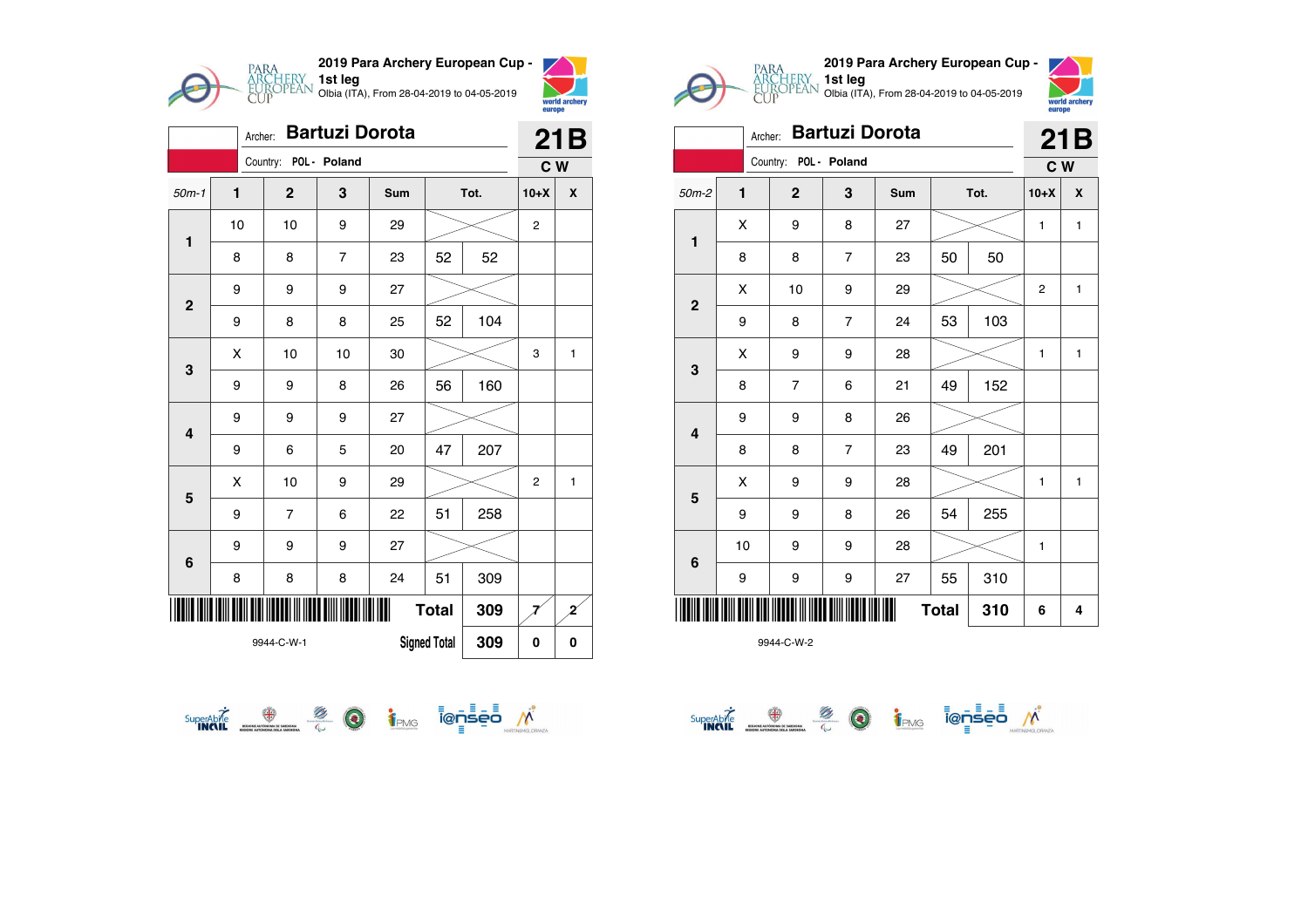

| Pashchenkova Diana<br>Archer:<br>主 |    |                         |                |     |              |      |                | 22A              |
|------------------------------------|----|-------------------------|----------------|-----|--------------|------|----------------|------------------|
|                                    |    | Country: SVK - Slovakia |                |     |              |      | C W            |                  |
| $50m-1$                            | 1  | $\mathbf 2$             | 3              | Sum |              | Tot. | $10+X$         | $\boldsymbol{x}$ |
| 1                                  | 10 | 9                       | 9              | 28  |              |      | 1              |                  |
|                                    | 9  | 8                       | 8              | 25  | 53           | 53   |                |                  |
| $\mathbf{2}$                       | 10 | 10                      | 9              | 29  |              |      | $\overline{c}$ |                  |
|                                    | 9  | 9                       | 8              | 26  | 55           | 108  |                |                  |
| 3                                  | 10 | 9                       | 9              | 28  |              |      | 1              |                  |
|                                    | 9  | 8                       | 8              | 25  | 53           | 161  |                |                  |
| 4                                  | 10 | 10                      | 9              | 29  |              |      | $\overline{c}$ |                  |
|                                    | 9  | 8                       | 8              | 25  | 54           | 215  |                |                  |
| 5                                  | X  | X                       | 10             | 30  |              |      | 3              | $\overline{c}$   |
|                                    | 9  | 8                       | $\overline{7}$ | 24  | 54           | 269  |                |                  |
| 6                                  | 10 | 9                       | 9              | 28  |              |      | 1              |                  |
|                                    | 8  | 7                       | 6              | 21  | 49           | 318  |                |                  |
|                                    |    |                         |                |     | <b>Total</b> | 318  | 10             | $\mathbf 2$      |



SuperAbile <del>O</del> & O j<sub>ews</sub> longled N



**2019 Para Archery European Cup - 1st leg** Olbia (ITA), From 28-04-2019 to 04-05-2019



| Pashchenkova Diana<br>Archer:<br>击 |    |                         |    |     |              |      | 22A            |                |
|------------------------------------|----|-------------------------|----|-----|--------------|------|----------------|----------------|
|                                    |    | Country: SVK - Slovakia |    |     |              |      | C <sub>W</sub> |                |
| $50m-2$                            | 1  | $\mathbf 2$             | 3  | Sum |              | Tot. | $10+X$         | X              |
| 1                                  | X  | 10                      | 10 | 30  |              |      | 3              | 1              |
|                                    | 9  | 9                       | 9  | 27  | 57           | 57   |                |                |
| $\mathbf 2$                        | 10 | 10                      | 9  | 29  |              |      | $\overline{c}$ |                |
|                                    | 9  | 8                       | 6  | 23  | 52           | 109  |                |                |
| 3                                  | X  | 10                      | 10 | 30  |              |      | 3              | 1              |
|                                    | 9  | 9                       | 8  | 26  | 56           | 165  |                |                |
| 4                                  | 10 | 9                       | 9  | 28  |              |      | $\mathbf{1}$   |                |
|                                    | 9  | 9                       | 8  | 26  | 54           | 219  |                |                |
| 5                                  | 10 | 10                      | 10 | 30  |              |      | 3              |                |
|                                    | 9  | 9                       | 8  | 26  | 56           | 275  |                |                |
| 6                                  | 10 | 9                       | 9  | 28  |              |      | 1              |                |
|                                    | 9  | 8                       | 8  | 25  | 53           | 328  |                |                |
|                                    |    |                         |    |     | <b>Total</b> | 328  | 13             | $\overline{2}$ |

SuperAbile <del>O</del> & O j<sub>ews</sub> longled in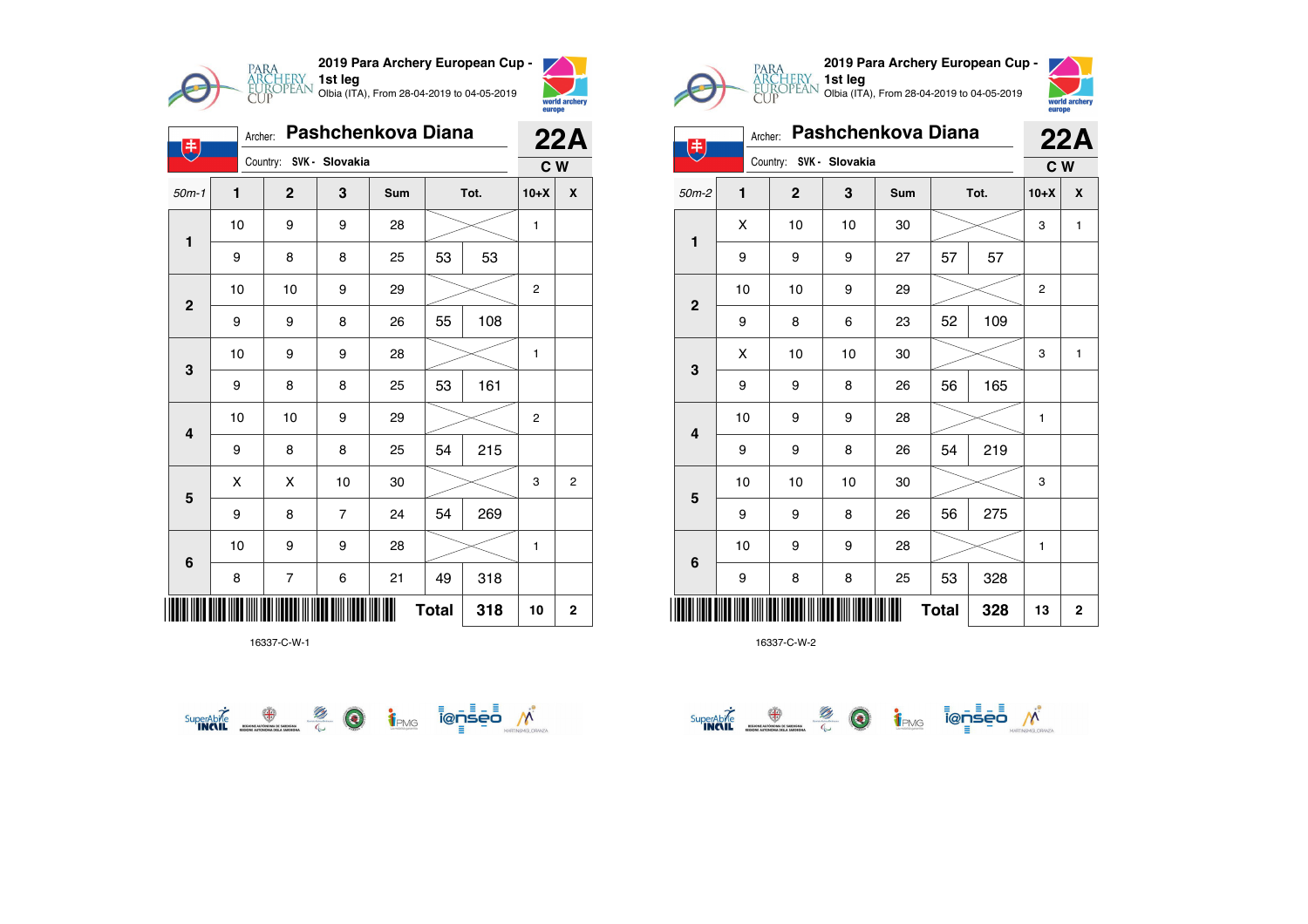

| <b>Gogel Jane Karla</b><br>Archer: |    |             |              |     |              |      |        | 22B              |  |  |
|------------------------------------|----|-------------|--------------|-----|--------------|------|--------|------------------|--|--|
|                                    |    | Country:    | BRA - Brazil |     |              |      | C W    |                  |  |  |
| $50m-1$                            | 1  | $\mathbf 2$ | 3            | Sum |              | Tot. | $10+X$ | $\boldsymbol{x}$ |  |  |
| 1                                  | X  | X           | X            | 30  |              |      | 3      | 3                |  |  |
|                                    | X  | X           | 9            | 29  | 59           | 59   | 2      | $\overline{c}$   |  |  |
| $\mathbf{2}$                       | X  | 9           | 9            | 28  |              |      | 1      | 1                |  |  |
|                                    | 9  | 9           | 8            | 26  | 54           | 113  |        |                  |  |  |
| 3                                  | Χ  | Χ           | 10           | 30  |              |      | 3      | $\overline{c}$   |  |  |
|                                    | 10 | 9           | 9            | 28  | 58           | 171  | 1      |                  |  |  |
| 4                                  | 10 | 9           | 9            | 28  |              |      | 1      |                  |  |  |
|                                    | 9  | 9           | 8            | 26  | 54           | 225  |        |                  |  |  |
| 5                                  | X  | X           | 10           | 30  |              |      | 3      | $\overline{c}$   |  |  |
|                                    | 9  | 9           | 8            | 26  | 56           | 281  |        |                  |  |  |
| 6                                  | X  | 10          | 9            | 29  |              |      | 2      | 1                |  |  |
|                                    | 9  | 9           | 9            | 27  | 56           | 337  |        |                  |  |  |
|                                    |    |             |              |     | <b>Total</b> | 337  | 16     | 11               |  |  |



Superbote <del>0</del> % + iens long set n'



**1**

**2**

**3**

**4**

**5**

**6**





 $\begin{array}{|c|c|c|c|c|}\hline \text{X} & \text{10} & \text{9} & \text{29} & \text{29} & \text{\hspace{1em}}\hline \end{array} \hspace{0.25cm} \begin{array}{|c|c|c|c|c|}\hline \text{29} & \text{29} & \text{20} & \text{21} & \text{21} & \text{22} & \text{23} & \text{24} & \text{25} & \text{26} & \text{27} & \text{28} & \text{27} & \text{28} & \text{28} & \text{29} & \text{20} & \text{$ 

 $\begin{array}{|c|c|c|c|c|}\hline \text{X} & \text{10} & \text{9} & \text{29} & \text{\hspace{1em}}\hline \end{array} \hspace{0.2cm} \begin{array}{|c|c|c|c|c|}\hline \text{29} & \text{29} & \text{\hspace{1em}}\hline \end{array} \hspace{0.2cm} \begin{array}{|c|c|c|c|}\hline \text{20} & \text{21} & \text{21} & \text{11} \hline \end{array}$ 

**Total 332 15 4**

9 | 9 | 8 | 26 | 55 | 277

9 | 9 | 8 | 26 | 55 | 332

16050-C-W-2

\***16050-C-W-20050-C-W-20050-C-W-20050-C-W-2** 

 $\overbrace{\text{Supersible}}^{\text{Supers}} \quad \overbrace{\text{Supersible}}^{\text{Supers}} \quad \overbrace{\text{Supersible}}^{\text{Supers}} \quad \overbrace{\text{Supersible}}^{\text{Supers}} \quad \text{with} \quad \overbrace{\text{Supersible}}^{\text{Supers}} \quad \text{with} \quad \overbrace{\text{Supersible}}^{\text{Supers}} \quad \text{with} \quad \overbrace{\text{Supersible}}^{\text{Supers}} \quad \text{with} \quad \overbrace{\text{Supersible}}^{\text{Supers}} \quad \text{with} \quad \overbrace{\text{Supersible}}^{\text{Supers}} \quad \text{with} \quad \overbrace{\text{Sup$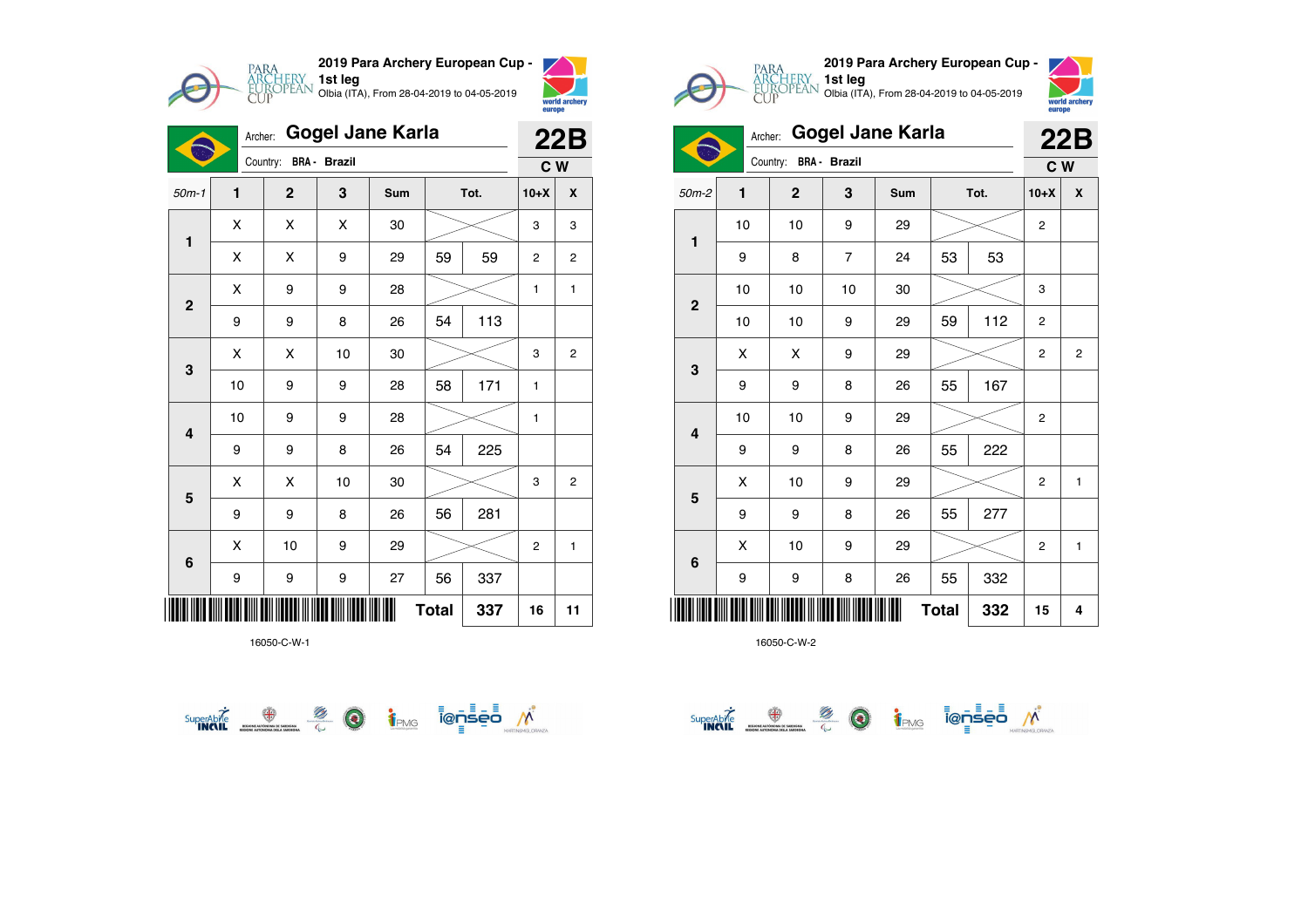

| $\mathbb{C}^{\star}$ |    | Archer: Alim Nur Syahidah |    |     | 23A          |      |                |                |
|----------------------|----|---------------------------|----|-----|--------------|------|----------------|----------------|
|                      |    | Country: SIN - Singapore  |    |     |              |      | C <sub>W</sub> |                |
| $50m-1$              | 1  | $\mathbf 2$               | 3  | Sum |              | Tot. | $10+X$         | X              |
| 1                    | 10 | 10                        | 10 | 30  |              |      | 3              |                |
|                      | 9  | 8                         | 8  | 25  | 55           | 55   |                |                |
| $\mathbf 2$          | 10 | 9                         | 9  | 28  |              |      | 1              |                |
|                      | 9  | 9                         | 8  | 26  | 54           | 109  |                |                |
| 3                    | 10 | 10                        | 9  | 29  |              |      | $\overline{c}$ |                |
|                      | 9  | 9                         | 8  | 26  | 55           | 164  |                |                |
| 4                    | 10 | 9                         | 9  | 28  |              |      | 1              |                |
|                      | 9  | 9                         | 8  | 26  | 54           | 218  |                |                |
| 5                    | X  | X                         | X  | 30  |              |      | 3              | 3              |
|                      | 9  | 9                         | 9  | 27  | 57           | 275  |                |                |
| 6                    | X  | Χ                         | 10 | 30  |              |      | 3              | $\overline{2}$ |
|                      | 10 | 9                         | 8  | 27  | 57           | 332  | 1              |                |
|                      |    |                           |    |     | <b>Total</b> | 332  | 14             | 5              |



world archery<br>europe

| $\overline{\mathbb{G}}$ | <b>Alim Nur Syahidah</b><br>Archer: |                |                 |            |              |      |                | 23A |
|-------------------------|-------------------------------------|----------------|-----------------|------------|--------------|------|----------------|-----|
|                         |                                     | Country:       | SIN - Singapore |            |              |      | C <sub>W</sub> |     |
| $50m-2$                 | 1                                   | $\overline{2}$ | 3               | <b>Sum</b> |              | Tot. | $10+X$         | X   |
| 1                       | X                                   | 9              | 9               | 28         |              |      | 1              | 1   |
|                         | 9                                   | 9              | 8               | 26         | 54           | 54   |                |     |
| $\mathbf 2$             | X                                   | 10             | 10              | 30         |              |      | 3              | 1   |
|                         | 9                                   | 9              | 9               | 27         | 57           | 111  |                |     |
|                         | 10                                  | 10             | 9               | 29         |              |      | $\overline{c}$ |     |
| 3                       | 9                                   | 9              | 8               | 26         | 55           | 166  |                |     |
| 4                       | 10                                  | 10             | 10              | 30         |              |      | 3              |     |
|                         | 9                                   | 9              | 8               | 26         | 56           | 222  |                |     |
|                         | X                                   | 9              | 9               | 28         |              |      | 1              | 1   |
| 5                       | 9                                   | 8              | 8               | 25         | 53           | 275  |                |     |
| 6                       | X                                   | 10             | 9               | 29         |              |      | $\overline{2}$ | 1   |
|                         | 9                                   | 9              | 8               | 26         | 55           | 330  |                |     |
|                         |                                     |                |                 |            | <b>Total</b> | 330  | 12             | 4   |

SuperAbile <del>O</del> & O j<sub>ews</sub> longled in

17921-C-W-2

SuperAbile <del>O</del> & O j<sub>ews</sub> longled N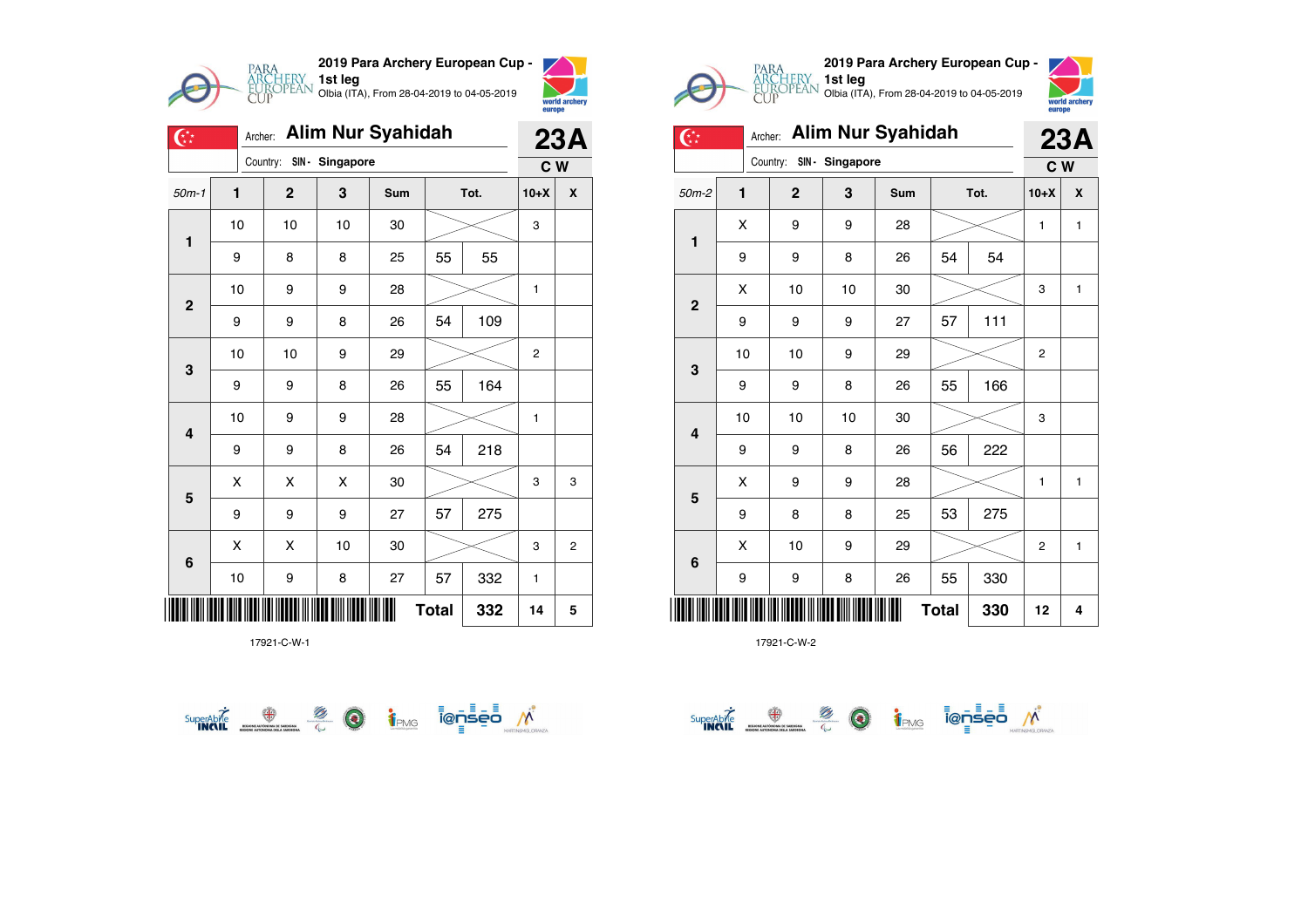

|             |              | <b>Yorulmaz Sevgi</b><br>Archer: |   |     |              |      |                | 23B            |  |  |
|-------------|--------------|----------------------------------|---|-----|--------------|------|----------------|----------------|--|--|
|             |              | Country: TUR- Turkey             |   |     |              |      | C W            |                |  |  |
| $50m-1$     | $\mathbf{1}$ | $\mathbf 2$                      | 3 | Sum |              | Tot. | $10+X$         | X              |  |  |
| 1           | X            | X                                | 9 | 29  |              |      | $\overline{2}$ | $\overline{2}$ |  |  |
|             | 9            | 9                                | 8 | 26  | 55           | 55   |                |                |  |  |
| $\mathbf 2$ | X            | 10                               | 9 | 29  |              |      | $\overline{2}$ | $\mathbf{1}$   |  |  |
|             | 9            | 8                                | 8 | 25  | 54           | 109  |                |                |  |  |
| 3           | $10$         | 10                               | 9 | 29  |              |      | $\overline{2}$ |                |  |  |
|             | 9            | 9                                | 8 | 26  | 55           | 164  |                |                |  |  |
| 4           | 9            | 9                                | 9 | 27  |              |      |                |                |  |  |
|             | 8            | 8                                | 8 | 24  | 51           | 215  |                |                |  |  |
| 5           | X            | 9                                | 9 | 28  |              |      | 1              | $\mathbf{1}$   |  |  |
|             | 9            | 8                                | 8 | 25  | 53           | 268  |                |                |  |  |
| 6           | X            | 10                               | 9 | 29  |              |      | $\overline{2}$ | 1              |  |  |
|             | 9            | 9                                | 8 | 26  | 55           | 323  |                |                |  |  |
|             |              |                                  |   |     | <b>Total</b> | 323  | 9              | 5              |  |  |



Superbote <del>0</del> % + iens long set n'





world archery



 $\overbrace{\phantom{h}^{Supersym}M\alpha h}^{Supersym}=\overbrace{\phantom{h}M\alpha}^{op}=\overbrace{\phantom{h}M\alpha}^{op}=\overbrace{\phantom{h}M\alpha}^{op}=\overbrace{\phantom{h}M\alpha}^{op}=\overbrace{\phantom{h}M\alpha}^{op}$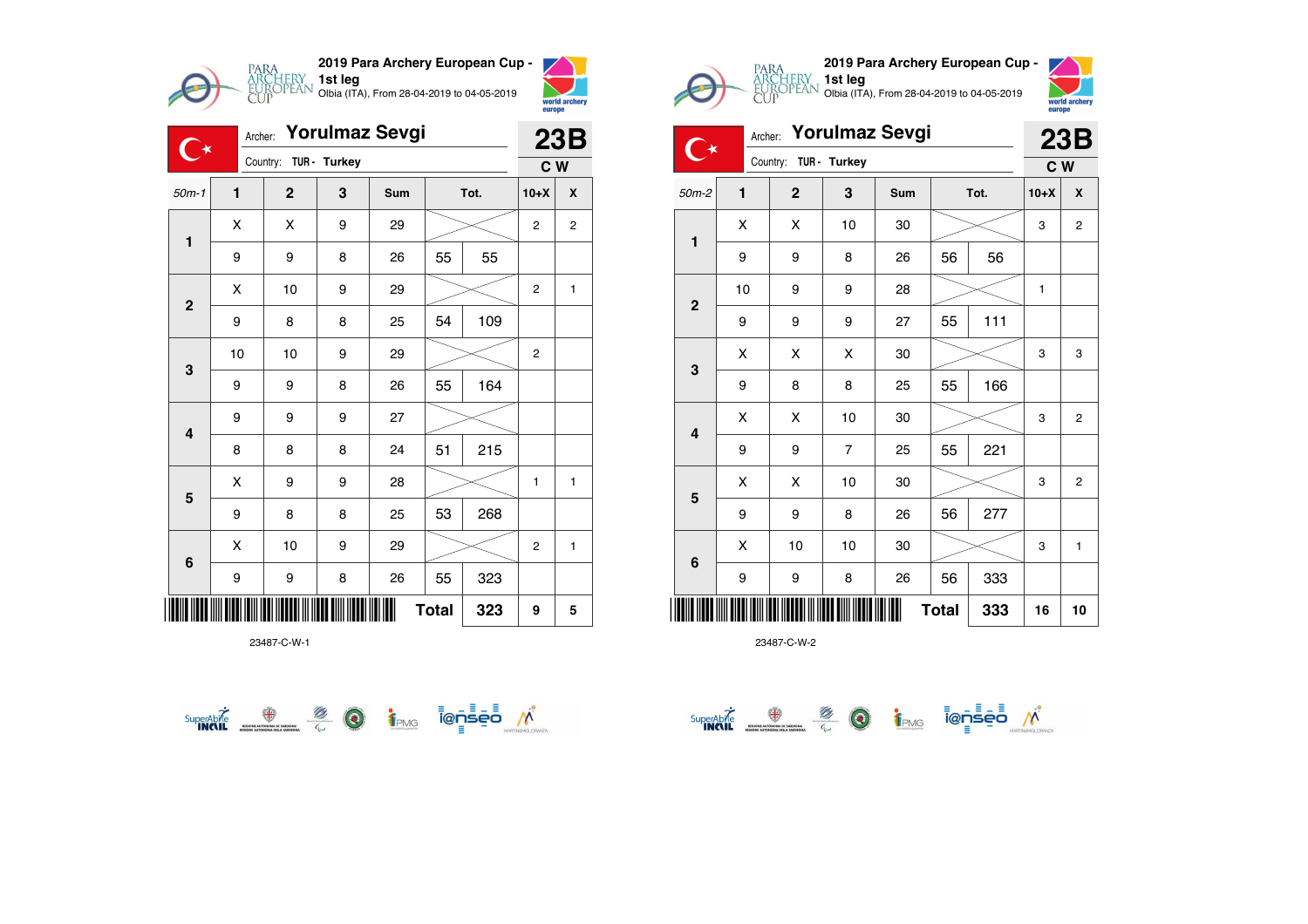

| <b>Nagano Miho</b><br>Archer: |  |              |                      |    |     |              |      |                | <b>24A</b>     |  |
|-------------------------------|--|--------------|----------------------|----|-----|--------------|------|----------------|----------------|--|
|                               |  |              | Country: JPN - Japan |    |     |              |      | C W            |                |  |
| $50m-1$                       |  | $\mathbf{1}$ | $\mathbf 2$          | 3  | Sum |              | Tot. | $10+X$         | X              |  |
| 1                             |  | X            | 10                   | 9  | 29  |              |      | $\overline{2}$ | $\mathbf{1}$   |  |
|                               |  | 9            | 8                    | 8  | 25  | 54           | 54   |                |                |  |
| $\mathbf{2}$                  |  | x            | 10                   | 9  | 29  |              |      | $\overline{2}$ | $\mathbf{1}$   |  |
|                               |  | 9            | 9                    | 8  | 26  | 55           | 109  |                |                |  |
| 3                             |  | 10           | 10                   | 9  | 29  |              |      | $\overline{2}$ |                |  |
|                               |  | 8            | 8                    | 8  | 24  | 53           | 162  |                |                |  |
| 4                             |  | X            | 9                    | 9  | 28  |              |      | $\mathbf{1}$   | $\mathbf{1}$   |  |
|                               |  | 9            | 9                    | 6  | 24  | 52           | 214  |                |                |  |
| 5                             |  | X            | X                    | 9  | 29  |              |      | $\overline{c}$ | $\overline{2}$ |  |
|                               |  | 9            | 9                    | 8  | 26  | 55           | 269  |                |                |  |
| 6                             |  | Χ            | 10                   | 10 | 30  |              |      | 3              | $\mathbf{1}$   |  |
|                               |  | 9            | 8                    | 8  | 25  | 55           | 324  |                |                |  |
|                               |  |              |                      |    |     | <b>Total</b> | 324  | 12             | 6              |  |



Superabite <del>The Superior of the state of the state of the state of the state of the state of the state of the state of the state of the state of the state of the state of the state of the state of the state of the state of</del>





world archery



SuperAbre <del>C</del> Q j<sub>ews</sub> jer<mark>ised n<sup>\*</sup></mark>